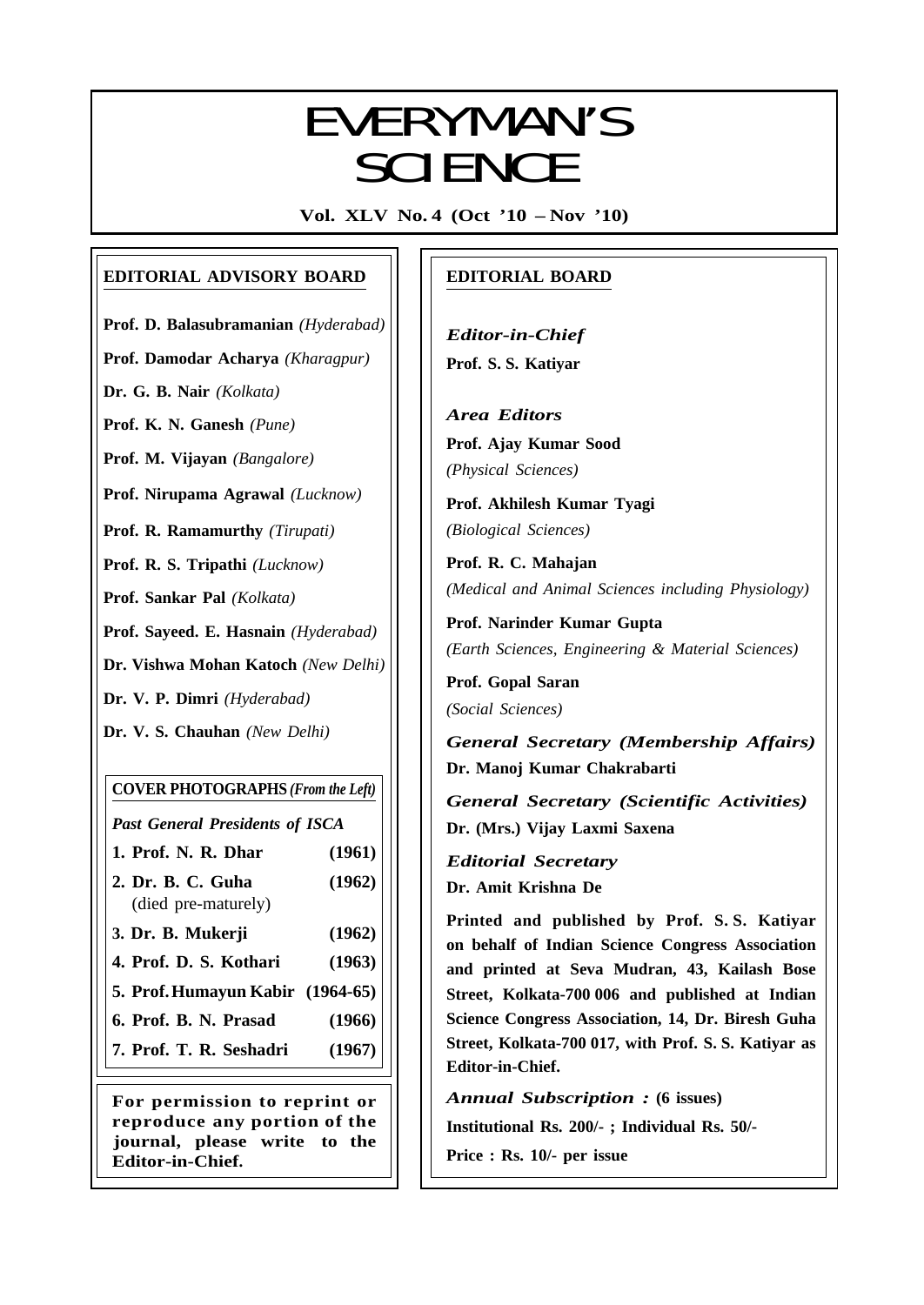# CONTENTS

**Everyman's Science VOL. XLV NO. 4, Oct '10 — Nov '10**

| <b>EDITORIAL:</b>                                                                                     | 203 |
|-------------------------------------------------------------------------------------------------------|-----|
| <b>ARTICLES:</b>                                                                                      |     |
| Science and the State in India                                                                        |     |
| Humayun Kabir                                                                                         | 207 |
| Toxic Chemicals in Fruits and Vegetables : An Overview                                                |     |
| R. K. Sharma, P.P. Dhyani and S.S. Samant                                                             | 215 |
| <b>Food Safety: Steps of Rising Concern</b>                                                           |     |
| Santanu De                                                                                            | 219 |
| <b>Briquetting of Biomass</b>                                                                         |     |
| Kavita Dubey, Vijay Kumar Upadhyay and Arun Pandey                                                    | 223 |
| <b>SHORT COMMUNICATION</b>                                                                            |     |
| <b>Coludburst Disaster and its Management with Special Reference to</b><br><b>Indian Subcontinent</b> |     |
| Devananda Beura                                                                                       | 227 |
| <b>MAJOR RECOMMENDATIONS</b>                                                                          |     |
| <b>EMANATING FROM THE 97TH INDIAN SCIENCE CONGRESS</b>                                                | 230 |
| 98TH INDIAN SCIENCE CONGRESS : ISCA AWARDEES                                                          | 244 |
| KNOW THY INSTITUTIONS                                                                                 | 248 |
| <b>CONFERENCES / MEETINGS / SYMPOSIA / SEMINARS</b>                                                   | 251 |
| <b>S &amp; T ACCROSS THE WORLD</b>                                                                    | 252 |

**K**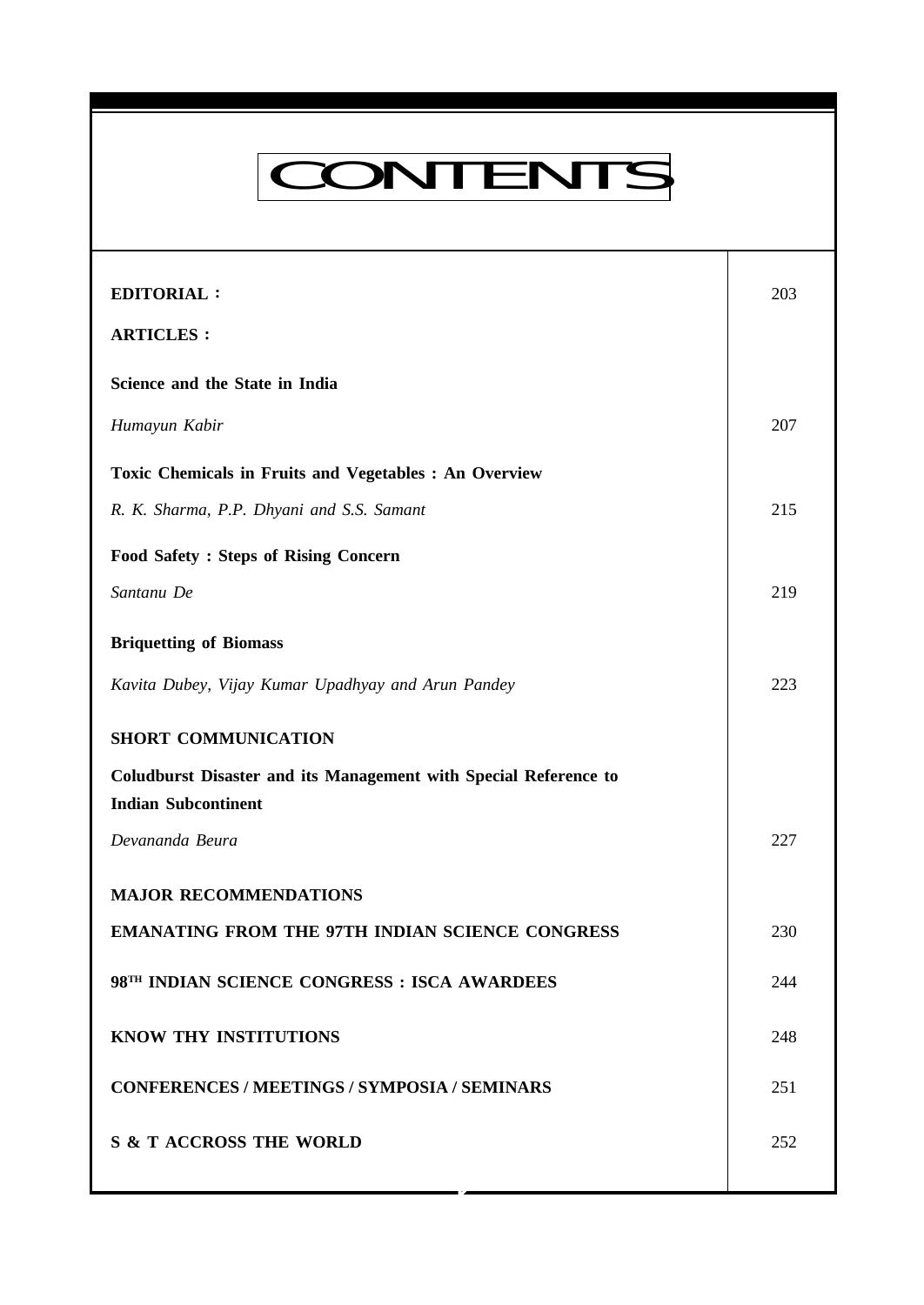## **EDITORIAL**

## **CYSTICERCOSIS AND EPILEPSY : NEED FOR BETTER SANITATION, PERSONAL HYGIENE AND SWINE HUSBANDARY PRACTICES**

Taeniasis/Cysticercosis, a complex zoonosis, is a major public health problem in many developing countries of Asia, Africa and Latin America<sup>1</sup>. Cysticercosis is caused by *Cysticercus*, the tissue cysts of the pork tapeworm, *Taenia solium*. Man is the only definitive host harbouring the adult, *T.solium* in the upper part of small intestine. Ova are passed out in faeces and subsequently consumed by intermediate host, the pig, while grazing in the contaminated fields. Within the gut of the pig, these mature into larval forms and penetrate the intestinal wall, gaining entrance into lymphatics and veins and develop in the muscles and other organs. Human beings can also act as an intermediate host by ingestion of eggs contaminating vegetables, fruits or water, besides by autoinfection or by reverse peristalsis in the infected host harbouring adult worms. The ingested ova (eggs) hatch into larval forms called oncospheres, which penetrate the intestinal wall, gain entrance into lymphatics and blood vessels, and subsequently lodge in subcutaneous tissues, muscles, brain, eyes and other organs of body, where they further develop into mature cysts (cysticerci) in about 10-12 weeks. These cysticerci are oval in shape with single scolex bearing four suckers; their size depends on the type of tissue they invade.

Despite the great impact on public and animal health as well as on the economy of the country, epidemic aspects of cysticercosis are not exactly known, since its notification in humans is not mandatory and number of meat inspection services

are limited in many areas, resulting in high percentage of non-inspected meat market. There is no information available on its frequency in animals slaughtered without inspection. Since several animals are reared as pet animals, there are greater chances of cysticercosis in such animals than in those slaughtered under inspection. Further, the exact prevalence of the human disease cannot be evaluated due to innumerable difficulties in terms of biological, statistical and technical problems besides number of asymptomatic cases and insignificant immune response evoked against the parasite in infected population. The prevalence is dependent on various socioeconomic and cultural variables and sanitation facilities in the pig rearing areas. Cysticercosis is related to a few of the most burning problems in the world today: poverty in the marginal rural regions with subsistence animal husbandry and migration from rural to urban areas or from developing to developed countries. The WHO considers it a serious problem when the level of people infected with *Taenia solium* is more than 1 per cent. There is limited information available on the epidemiology of taeniasis/ cysticercosis in India. Prevalence of cysticercosis in a population is influenced by the prevalence of *T.solium* infestation. Studies reveal that 0.5-15% patients in northern India<sup>1,2</sup>, 0.9% on sewage farm workers in Lucknow<sup>3</sup>, 0.36% in Pondicherry<sup>4</sup> and 0.8% subjects in lower socio-economic group in Chandigarh<sup>5</sup> harbour adult worms. Higher prevalence has been reported in pig rearing areas compared to the non-pig rearing areas<sup>2</sup>.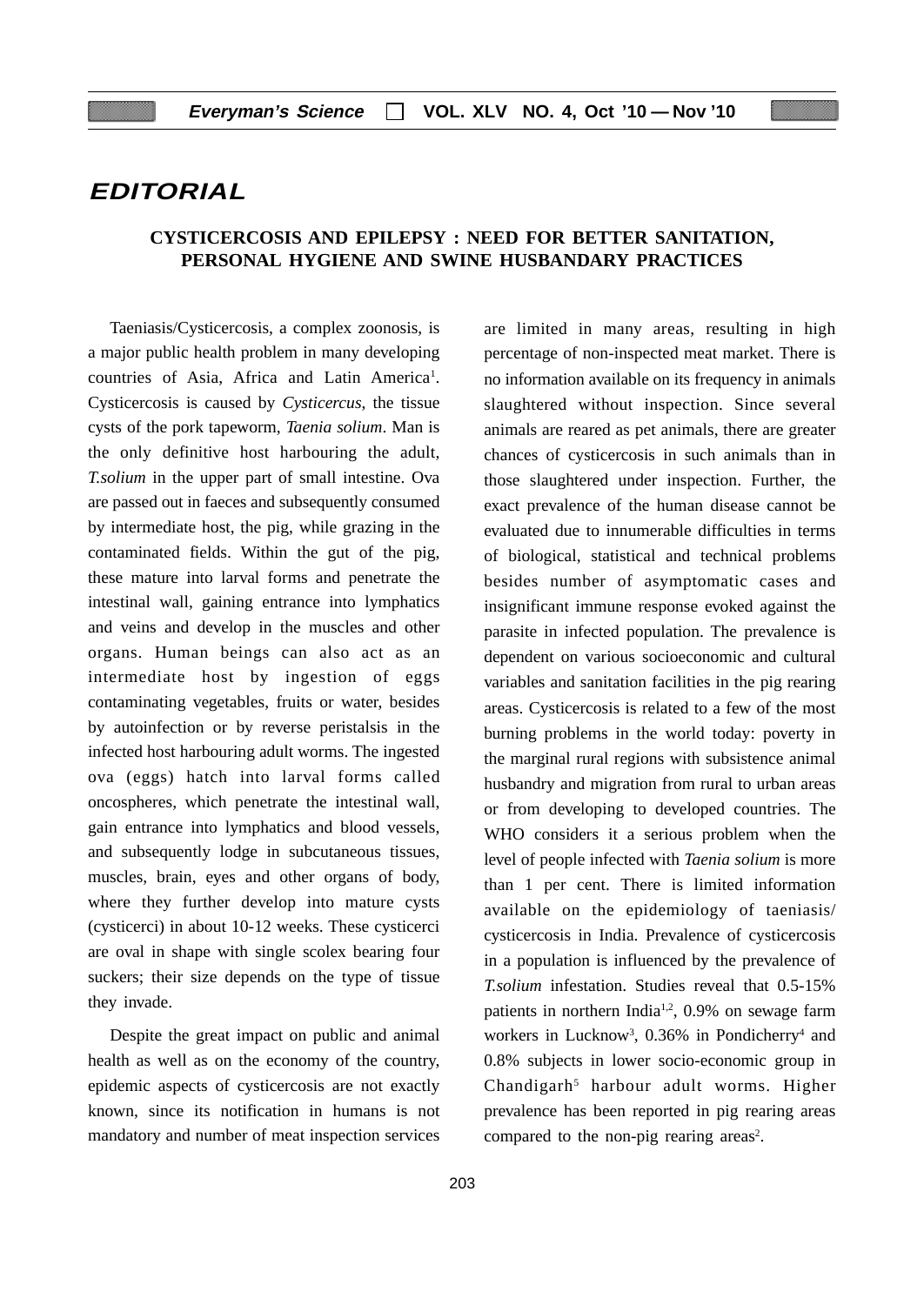Clinical manifestations vary depending on the organ involved. Many infected individuals may be asymptomatic while symptomatic patients can be divided into four groups namely disseminated, opthalmocysticercosis, neurocysticercosis and mixed cysticercosis depending upon the localization of the parasites. Generally, the cysts occurring outside the central nervous system (CNS) are of minor clinical significance, but their development in the eye, may lead to blindness and infection in the CNS may result in neurocysticercosis (NCC). Human NCC is regarded as the most common parasitic disease of the CNS in many parts of the world<sup>6</sup> including India leading to high morbidity and mortality 7. Approximately, 50 million persons are infected worldwide and about 50,000 die from NCC yearly. In Indian subcontinent, different clinical presentation in NCC patients is reported. Without any doubt, epilepsy appears to be the most important presentation in about 70% of patients and parenchymal cysts outnumber the ventricular forms1,8-10. These cases show evidence of parenchymal cysticerci with associated oedema or enhancement corresponding to the granular nodular stages. NCC is an important cause of late onset epilepsy. Approximately 50% of patients present with meningitis, which may lead to extremely serious disease and often, has a chronic course.

Subcutaneous cysticercosis can be easily diagnosed by fine needle aspiration cytology and biopsy examination. However, cysts in vital organs limit this technique in routine diagnosis $11$ . Clinical symptoms, substantiated by radiological reports and/or serological evidence, often lead to confirmatory diagnosis. Computed tomography and magnetic resonance imaging have limitations<sup>12-14</sup> besides their non-availability at many diagnostic centers. Single ring enhancing lesion (SSEL) has been observed in several patients in India in contrast to multiple lesions in western countries. A battery of immunodiagnostic techniques is being used extensively to detect humoral immune responses to the parasite antigens. Earlier reports with the use of crude soluble extract antigen indicated variable sensitivity and specificity<sup>2,7</sup>. Attempts with the use of purified antigenic fractions and extretory secretory antigens<sup>15</sup> have yielded promising results. The antigens of low molecular mass of 18, 20 and 24 kDa yielded 95% sensitivity and 100% specificity<sup>16</sup>. Enzyme Immuno Transfer Blot (EITB) found to be 100% sensitive for detection of antibody response in multilesional NCC patients may be of limited value for routine diagnosis in India, especially due to the fact that in Indian subcontinent NCC patients with SSEL predominate than with multilesional cysticercosis.

The treatment of choice for cysticercosis is excision wherever possible and as soon as possible. In the event of ocular cysticercosis, operation for removal of the cyst is indicated. Albendazole (15 mg/kg/day X 30 days), Praziquantel (30 mg/kg body weight X 15 days) and Matrifonate (7.5 mg/ kg body weight  $X$  5 days) are the effective larvicidal agents with their own merits and demerits. Treatment modalities for human neurocysticercosis are controversial. Few studies suggest that definitive treatment is indicated only in those who have progressive active disease or one of its fulminant forms and rest can be managed symptomatically with antiepileptic treatment<sup>17</sup>. Albendazole therapy does not alter the resolution pattern of single small enhancing lesion $18$ , however, it should be considered in patients with multiple lesions $19$ . Few reports on the other hand have documented the dramatic regression of lesion causing mass effects with Albendazole or Praziquantel. In conclusion, it is suggested that because of the variability in presentation, the consideration for treatment should be individualized.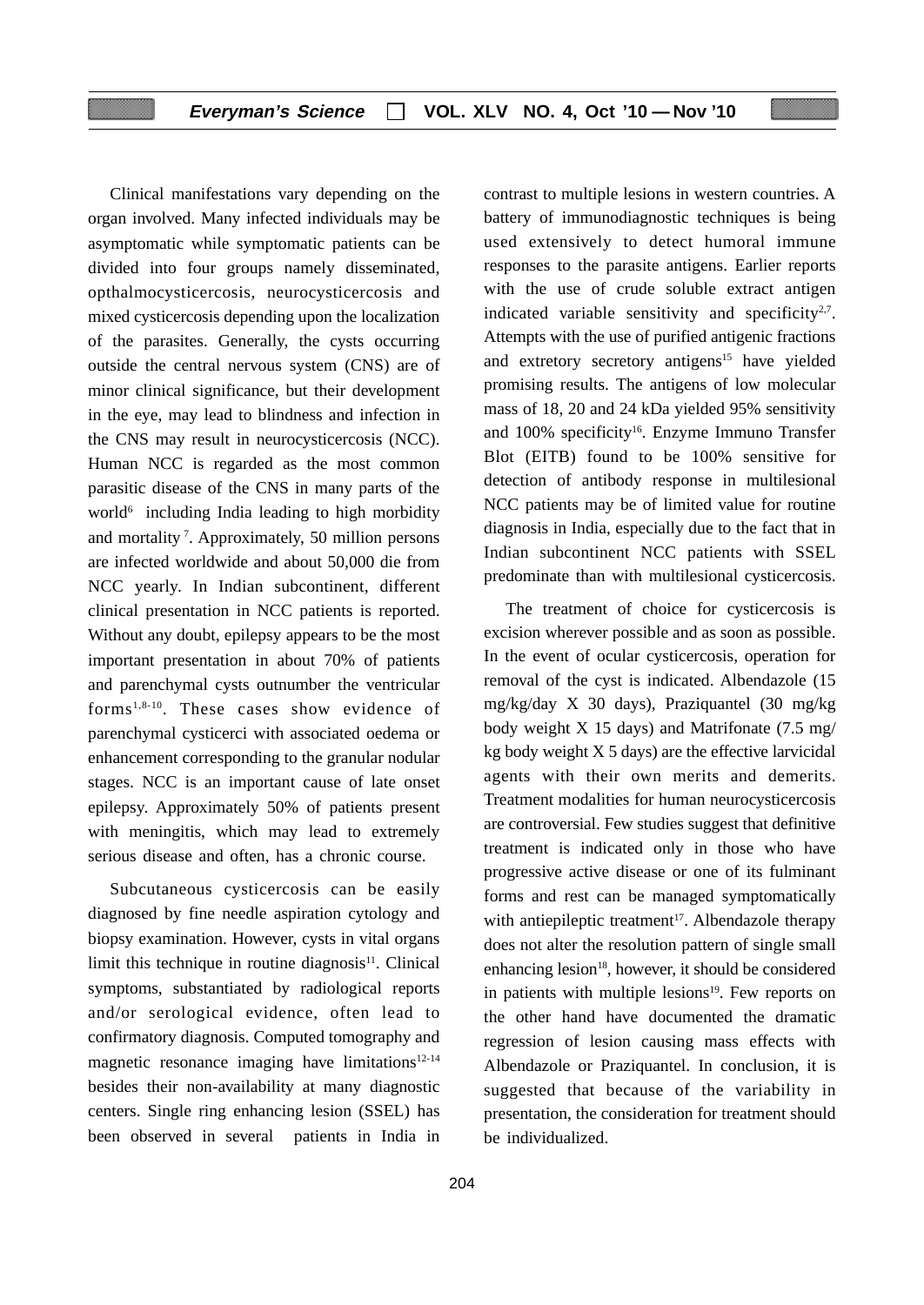The following methods are suggested to prevent its occurrence in humans<sup>20</sup>:

- **1. Mass Education :** Emphasis should be placed on education and general awareness about the zoonosis: the ways to prevent excrement from being deposited in places where pigs can gain excess to it; to use latrines and general hygiene measures, especially related to washing hands; to cook or fry all pig meat before consumption; to use an anthelmintic treatment whenever white spots are noticed on excrement; and treatment with iodine, or other disinfectant, of raw vegetables and fruits that cannot be peeled, whenever there is doubt about the origin of the food.
- **2. For pig keepers :** Education and general awareness on the role of pigs in maintaining the life cycle of the parasite; to keep pigs in a separate place; not to use pigs as cleaners of human dirt.
- **3. For municipalities :** The traditional control methods in the markets not being enough, should be complemented and enforced; to introduce strict measures related to meat control, especially in backyard slaughtering; control of the use of wastewater.
- **4. Vaccine studies :** Attempts on vaccine studies for use in pigs are in experimental phase. Immunization with the recombinant *T. ovis* antigens induced 93% protection against the establishment of viable cysticerci and 74% protection against the total number of cysticerci. The results support the possibility of developing a vaccine for the control of transmission of *T.solium* through pigs.

## **REFERENCES :**

- 1. Mahajan, R.C. Geographical distribution of human cystecercosis. In Cysticercosis : Present state of knowledge and prospective, eds. Flisser, A., Williamns, K., Lacelette, J.P., Larralde, C., Ridaura, C. and Beltran, F., Academic Press, New York, 39-46, 1982.
- 2. Malla, N., Kaur, M., Kaur, U., Ganguly, N.K. and Mahajan, R.C. *J. Hyg. Epidemiol. Microbiol. Immunol.*, **36**, 181-190, 1992.
- 3. Srivastava, V.K. and Pandey, G.K. *Indian J. Parasitol.*, **10**, 13-14, 1986.
- 4. Parija, S.C. and Rao, S. *Indian J. Parasitol.*, **11**, 63-65, 1987.
- 5. Ramesh, G.N., Malla, N., Raju, G.S., Sehgal, R., Ganguly, N.K., Mahajan, R.C. and Dilawari, J.B. *Indian J. Med. Res.*, **93**, 47- 50, 191.
- 6. Del Brutto, O.H. and Sotelo, J. *Review of Infectious Diseases*, **10**, 1075-1087, 1988.
- 7. Singh, G., Kaushal, V., Ram, S., Kaushal, R.K., Dhanuka, A.K. and Khurana, *J. Assoc. Physicians India*, **47**, 476-479, 1999.
- 8. Mani, A.J., Ramesh, C.A., Ahuja, G.K. and Mani, K.S. *Neurology (India)*, **22**, 30-34, 1974.
- 9. Dinakar, I., Mathai, K.V. and Chandy, J. *Neurology (India)*, **18**, 165-170, 1970.
- 10. Vijayan, G.P., Venkataraman, S., Suri, M.L., Seth, H.N., Hoon, R.S. *Trop. Geogr. Med.*, **29**, 271-278, 1977.
- 11. Khurana, N. and Jain, S. *Indian J. Pathol. Microbiol.*, **42**, 303-305, 1999.
- 12. Rajshekhar, V. and Chandy, M.J. *Neuroradiology*, **58**, 542-546, 1996.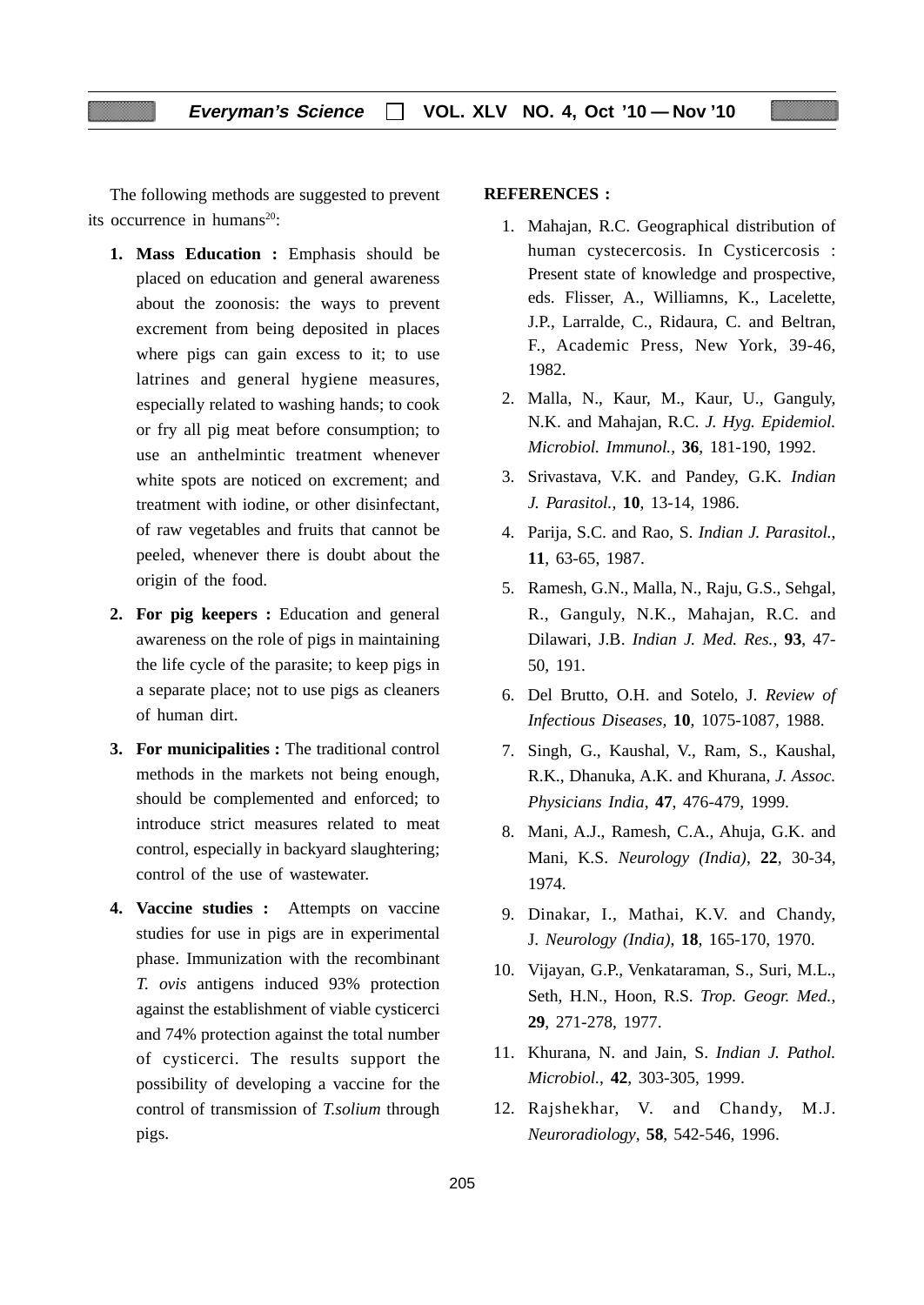- 13. Garg, R.K., Karak, B. and Kar, A.M. *Seizure*, **6**, 1-4, 1998.
- 14. Garg, R.K., Singh, M.K. and Misra S. *Epilepsy Res.*, **38**, 91-104, 2000.
- 15. Rao, S., Singh, P., Khandelwal, N., Malla N**.** *Parasite Immunology,* **31**,151-155, 2009.
- 16. Kaur, M., Goyal, R., Ganguly, N.K., Mahajan, R.C. and Malla, N. *Immunol. Infect. Dis.*, **6**, 25-29, 1996.
- 17. Narula, G. and Bawa, K.S. *Indian J. Paed.*, **70**, 337-342, 2003.
- 18. Padma, M.V., Behari, M., Misra, N.K. and Ahuja, G.K. *Neurology*, **44**, 1344-1346, 1994.
- 19. Singhi, P.., Ray, M., Singhi, S. and Khandelwal, N. *J. Child Neurol.*, **15**, 207- 213, 2000.
- 20. De Arruda, P.P.S., Almedia, L.P. De, Germano, P.M.L., Vaz, A.J. and Nakamura, P.M. *Parasitol. Latinoam*, **57**, 129-133, 2002.

*Prof. Nancy Malla and Prof. R. C. Mahajan*

*"I am like a child hunting for sea shells when the entire ocean of knowledge lies unexplored in front of me".*

*—Issac Newton*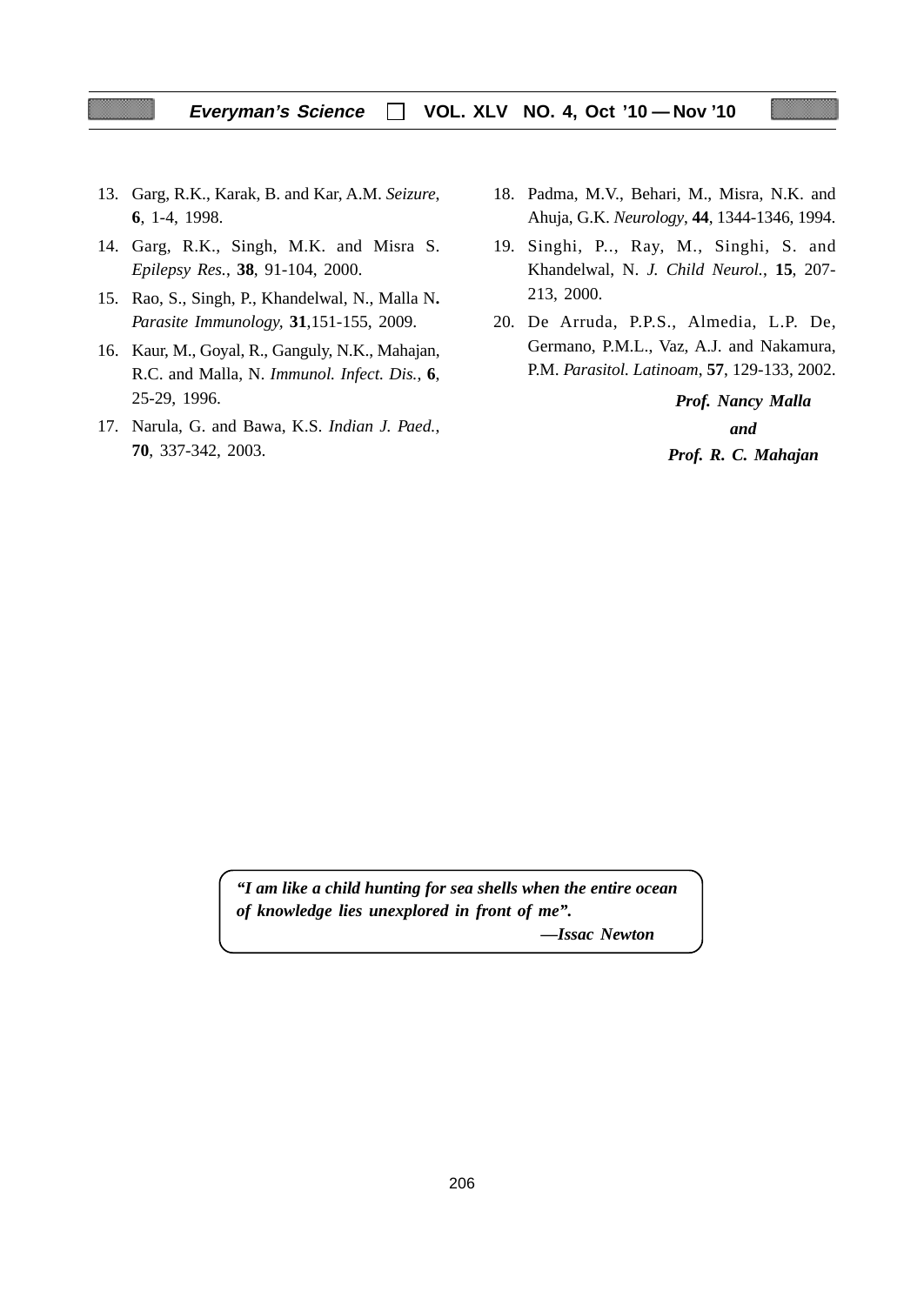## **PRESIDENTIAL ADDRESS**

## **SCIENCE AND THE STATE IN INDIA**

## PROF. HUMAYUN KABIR

I am deeply grateful to the members of the Indian Science Congress Association for the honour they have done me in electing me President for the year. When I think of the many eminent scientists who have adorned this seat, my embarrassment becomes the greater, for I do not possess even a first degree in science. The only reason for your choice may be that during the last few years. I have to the best of my abiliy tried to serve the cause of Science in India. I have therefore accepted your invitation in a spirit of humility and am beholden to you for this gracious gesture.

The Indian Science Congress has in the past had many distinguished Presidents and among them, Jawaharlal Nehru will occupy a position of special eminence. A student of Science all his life, he may not have made a personal contribution to any field of scientific research but perhaps no one in India has done more for Science and scientists than our late Prime Minister. He devoted himself to the task of inculcating in the Indian people the scientific spirit and removing from their minds the attitude of superstition and fatalism which has so often sapped Indian vatality. He sought to infuse into our economy, politics and society the critical, objective and analytical approach of Science. Science is essentially rational and according to him, the extension of the rational principle to every sphere of human activity is necessary for the prosperity and indeed for the survival of man.

It is in this spirit that throughout his life, Nehru worked for the development of Science in India. Our magnificent National Laboratories devoted to research in Sciences and their application to industry, agriculture and generally to human life stand as a permanent, monument to his vision and his faith. We of the Science Congress owe him a special debt of gratitude. From the inception of independence, he attended every single session of the Congress excepting two. We miss him today and shall always miss him, for he spoke to Scientists as a fellow worker in the cause of Science. In Jawaharlal Nehru's death, Indian Science has lost one of its greatest supporters and friends.

Another great figure whose name comes to my mind on this occasion is that of Asutosh Mookerjee. He was himself a Mathematician of eminence, but his major service to Science lay in the encouragement and support he gave to research by others. An educationist, of international standing, he was primarily responsible for developing postgraduate studies and research in Indian Universities. Some of the most notable names in Indian Science were attracted to a life of study and research under his direct inspiration. The creation of the University College of Science and Technology at Calcutta is one of the shining monuments to his love of Science and industry. The Indian Science

<sup>\*</sup> General President, Fifty-one Indian Science Congress held during January, 1964 at Calcutta.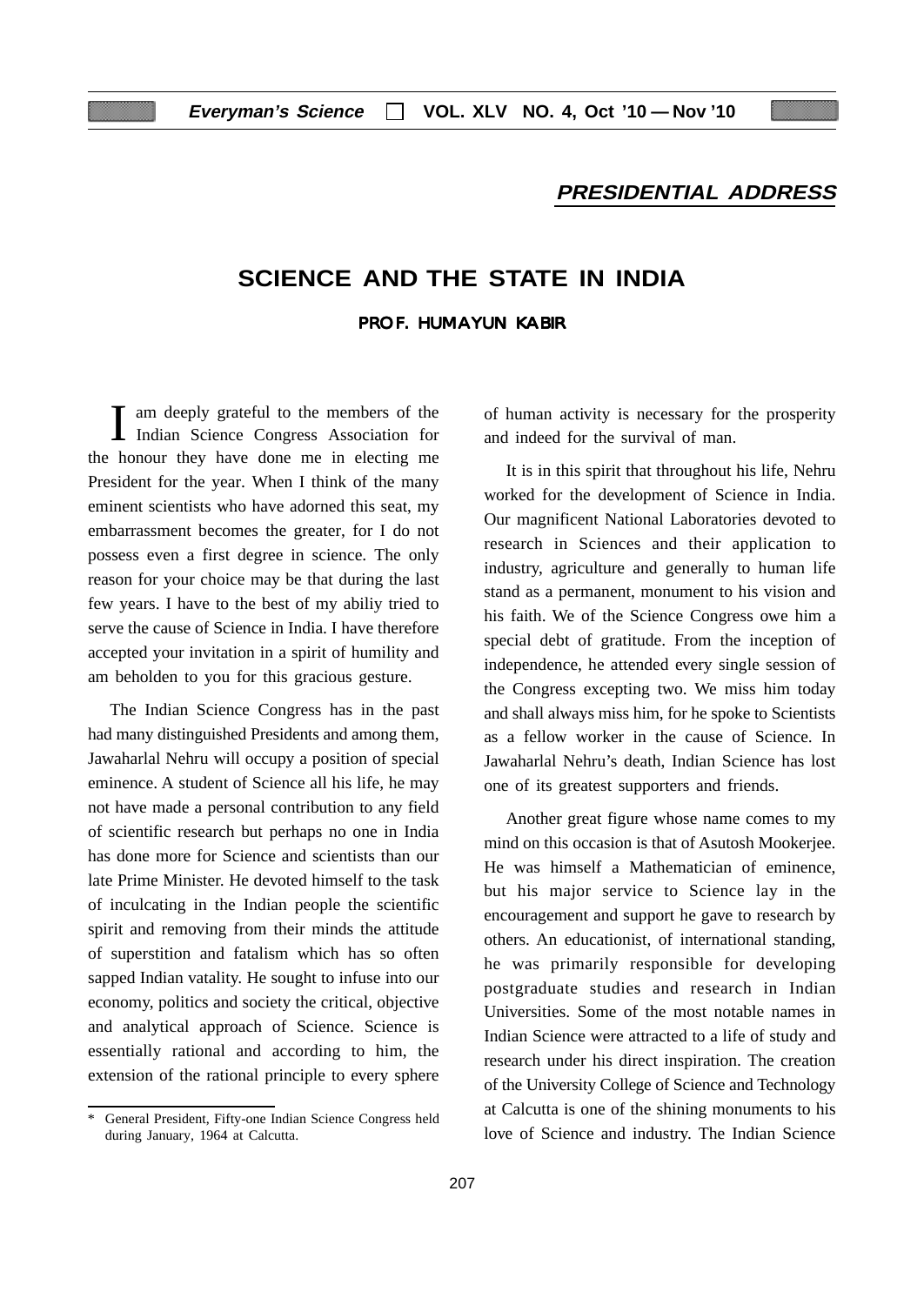Congress has a special link with him, for he was the first President of this Association and it is to mark the Centenary of his birth that the Congress is holding its present session in 1964 in the city of Calcutta. I must thank the Vice-Chancellors of the Punjab and the Calcutta Universities whose cooperation and understanding made this happy development possible.

I have said earlier that I am not a student of Science and cannot therefore comment on recent scientific work in any field. There have been startling developments in almost every area of Science but their proper discussion and assessment must be left to specialists. I may perhaps speak to you about some general problems concerning Science and measures necessary for accelerating scientific progress in India. I think there will be general agreement that facilities for study and research in Science have been greatly expanded. The State is offering support and help on a scale that could not have been imagined two decades ago and yet there is a feeling that not enough is being done. The limiting factors, in India as elsewhere, are shortage of personnel and inadequacy of funds relative to demand. The number of scientific workers has enormously increased and yet the output appears inadequate both qualitatively and quantitatively. Similarly, funds are always short as modern Science requires more and more elaborate and sophisticated machines which are costly and difficult to make. Even rich countries like the U.K. or West Germany are finding it difficult to meet all the demands for equipment, for a single piece of apparatus may in some cases cost as much as a hundred million rupees or more.

Before I take up some specifically Indian questions, I may refer generally to a few problems which affect all countries. While the importance of Science and scientific research to modern society is accepted by all, the full implications of the new Scientific Revolution have not always been recognised. Formerly, the advancement of Science

was the task of devoted students whose main interest was theoretical research in fundamental problems. Associations like the Royal Society of London have fostered the growth of Science for over three hundred years, but till the beginning of the present century, no country, with the possible exception of Germany, made any effort at the State level to organise scientific research for industrial purposes. In the U.K., it was only the impact of the first world war which led to the establishment of the Department of Scientific and Industrial Research, though private industry both in the U.S.A. and the U.K. had gradually become conscious of the important of research in order to face the competition of research-based German industries. The experience of the first and the second world wars convinced all nations that scientific research is necessary for survival itself.

With the growing recognition of the importance of Science for military, industrial, commercial and other purposes, the State inevitably came into the picture as a conscious agent for promoting scientific research. This meant a growing realisation of the practical utility of Science and yet one of the characteristics of Science is that some of the most spectacular advances have taken place without any reference to practical applicability. Scientific discoveries are as dependent on free imagination as artistic creation. That is why attempts to make scientific research too narrowly utilitarian are foredoomed to failure. Men engaged in scientific research in any field must therefore be given the widest possible freedom. Disinterested pursuit of truth has again and again proved more profitable than, close adherence to prescribed objectives.

State participation often leads to State control and control is not conductive to scientific progress. In spite of this risk, increasing State participation in scientific work is inescapable in the modern world. Research today has become so expensive that it is almost impossible for an individual scientist or even a group of scientists in a University to find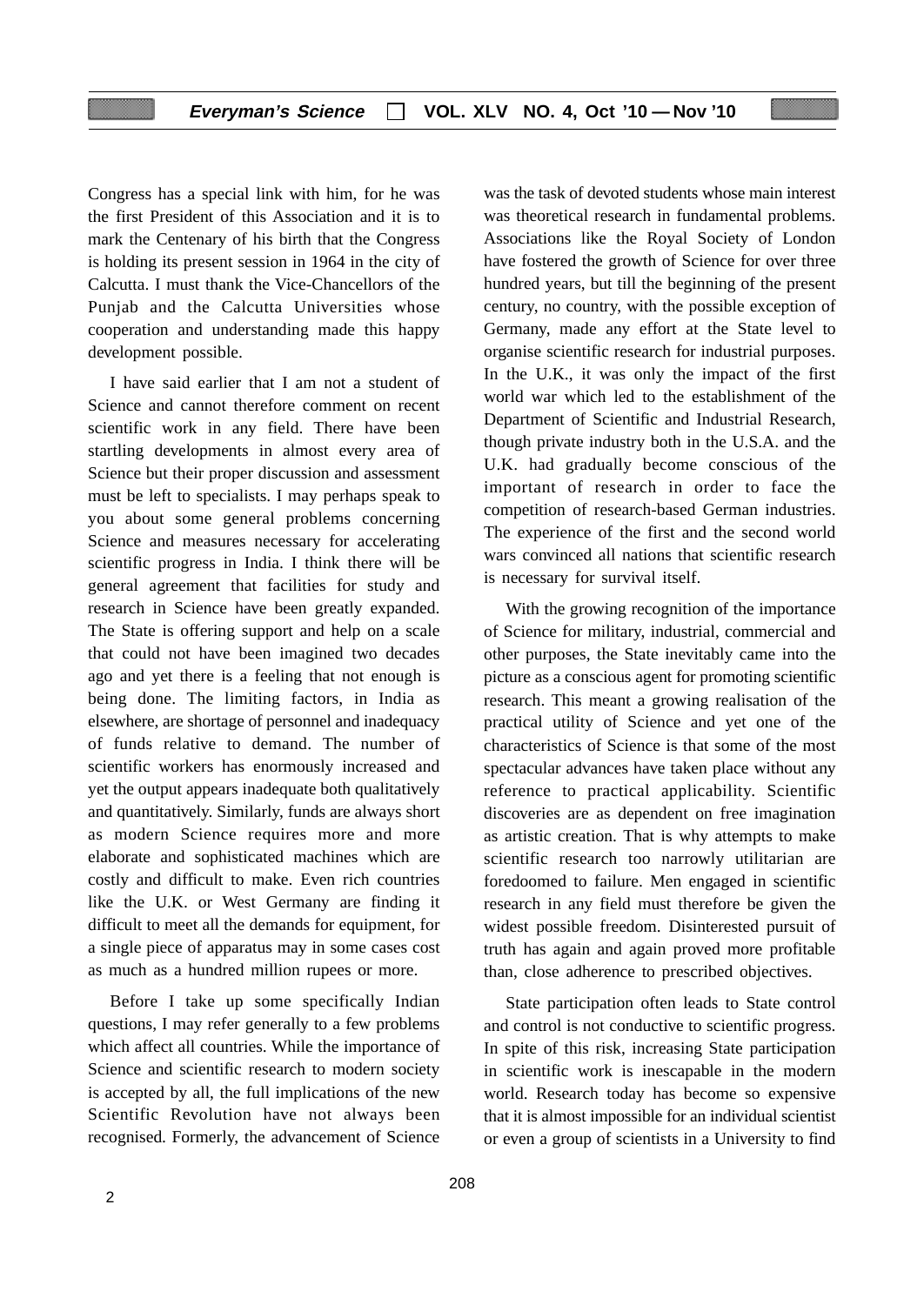necessary funds. This refers to equipment which is becoming more and more complicated and costly, and even more to the need for documentation services and easy access to the vast volume of research carried out in many languages in many parts of the world. In fact, the scale of expenditure has increased so greatly that the State itself has to exercise economy in the allocation of resources to competing projects.

Practical application necessarily becomes an important consideration in such a context. Even the richest of States finds it difficult to justify and support pure research over long periods unless there are tangible results. This explains why the demand for applied research and development has been continually increasing and there is at times a risk that immediate demands may defeat long-term needs. The only redeeming feature in the situation is that pure research has generally led to results of great practical utility. As such, there has been no real clash between the pursuit of truth for its own sake and the pursuit of truth for its practical results.

I may refer here to another feature which is characteristic of modern research. In earlier times, it was possible for individuals working by themselves to make significant contributions to Science or Technology. In fact, this was often the only way in which Science could advance. Today, with the enormous increase in the body of knowledge and the necessity for cooperative manipulation of data, it is almost impossible for an individual, however gifted, to achieve spectacular success entirely on his own. This is not to minimise the importance of the individual genius, for he will always have a role of the highest importance, but even the, genius today must be supported by colleagues who provide him with the material for his intellectual adventures.

The splendid achievements of the U.S.A. and the U.S.S.R. in the scientific field in the last two or three decades are due primarily to this fact of cooperative research. In both countries, great

emphasis has been placed on building up teams and it has been found that the individual as a member of a team can make more significant contributions than when working on his own. This perhaps helps to explain why young Indian scientists who have shown great promise when working abroad do not always justify our hopes after they return. Some become disappointed with conditions here and leave the country and this is naturally a cause for concern. I am convinced that among gifted scientists, those who go abroad for money and position are in a minority. The majority are attracted to foreign countries by the more satisfactory conditions of work and the promise of earlier and greater achievement.

The problem of migration of scientists is not peculiar to India and fortunately for us, it has not yet assumed serious proportions here. Nevertheless, it deserves careful consideration and I may be excused if I digress and dwell on this for a moment. I have discussed this question with leaders of Science in the U.K., Germany, Switzerland and France. I found general agreement that there should be no objection to some circulation of scientists. Under modern conditions, every country should be prepared to allow a few of its promising scientists to work in other countries. Such movement must however be mutual. Objections arise, validly, because it is at present a one-way traffic with most scientists moving to the U.S.A., some of them permanently. Very few from America come to work in other countries.

I will repeat what Professor Heisenberg told me in this connection. He said that apart from the question of easy access to equipment and other material, one major reason for migration of young scientists to the U.S.A. is the existence there of scientific teams which make it easier for a young scientist to make a name for himself. Under modern conditions, it is almost impossible for isolated workers to effect any significant breakthrough. In America, large groups of scientists are working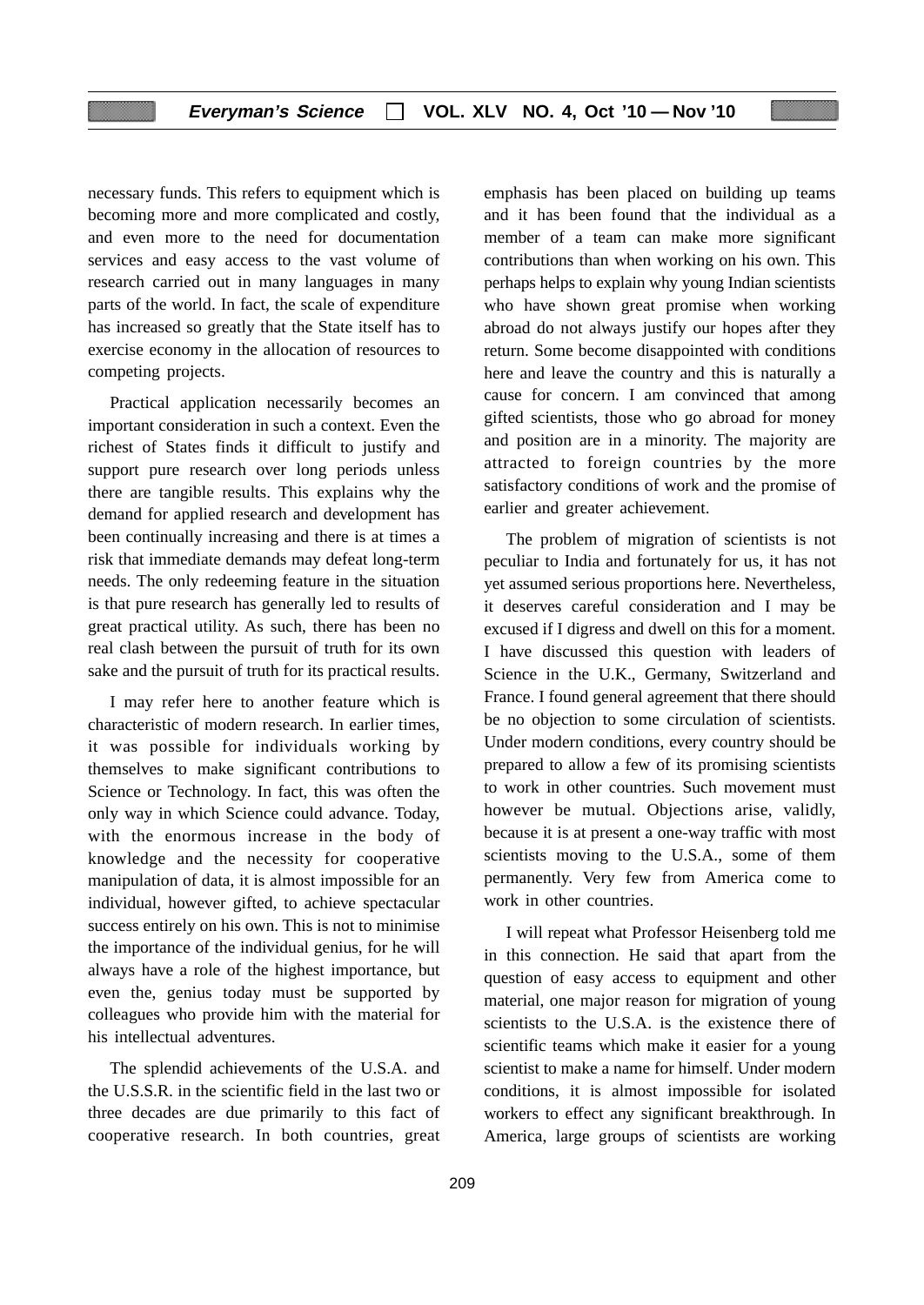with the most up-to-date instrumentation and the result is that any worker of first rate ability can hope to make valuable contributions in collaboration with his colleagues.

Professor Heisenberg felt that the only way of checking this tendency of young scientists to migrate to the U.S.A. is to build up effective scientific teams within the country, expand facilities of research in universities and laboratories and improve conditions of service of scientists. This requires planning and coordination by the State and academic bodies and also a great deal of cooperation between older and younger scientists. In addition, it is necessary to give young scientists liberal facilities of travel. Professor Heisenberg said that some of his junior colleagues, visit the United States every year and almost everyone has been given the option of going abroad at least once in two years. In this way, younger scientists are able to keep abreast with the work which is being done elsewhere and one of the major reasons for migration has disappeared.

The conditions which are obtained within a University Department Research Laboratory also have a direct bearing on the movement of scientists. Where there is an atmosphere of freedom, where all participate and are encouraged to participate in discussion and research and the Head takes active interest in the work of his colleagues, a team can be built up quickly. Members in such institutions feel that they are engaged in a cooperative endeavour and generally everybody is active and therefore happy. The individual can make his best contribution in such conditions and the general quality to work in the Laboratory immediately goes up. When on the other hand there is dictation, or in the alternative, indifference or aloofness from above, there is invariably friction at lower levels. In such institutions, scientists, specially the younger one feels frustrated and become incapable of really creative work. I am sorry that I should have to mention this, for it is obvious that discussion, free enquiry and questioning are the basis of any worthwhile scientific work. There must therefore be freedom and equality among scientists working in a team. Some will even then be leaders but the position will be attained by individual excellence and achievement and not by virtue of seniority or office. Status as such is generally a hindrance to scientific work. This applies particularly to India, where the consciousness about status is far stronger than in most western countries.

The question of leadership will even then remain and this is perhaps *the* crucial issue. There are hardly any complaints and certainly no stagnation in Laboratories or University Departments where a leader is both competent and cooperative and encourages his junior colleagues. It is only where there is no atmosphere of creative activity that frictions abound. The creation of such an atmosphere is primarily the work of the senior scientists themselves. The State can help by removing impediments or creating conditions where scientific work can be easily carried out but the State cannot create in scientists the spirit of cooperation or incentive to research.

One measure may however help in this direction. This is the creation of a number of centres of research in each field, subject of course to the limitation of resources in manpower and funds. It is necessary to have several centres of comparable quality, both in order to stimulate internal competition and also to ensure that no important field is ignored. Existence of only one centre in a country generally means that there is hardly any means of judging whether its work is fully satisfactory or not. There may, in addition, be a tendency to gloss over deficiencies and what is more serious, to limit the scope of research because of the personal taste and attainment of the leaders of the centre.

Some duplication may result from the existence of several independent centres, but of the two alternatives of (i) some duplication and (ii) neglect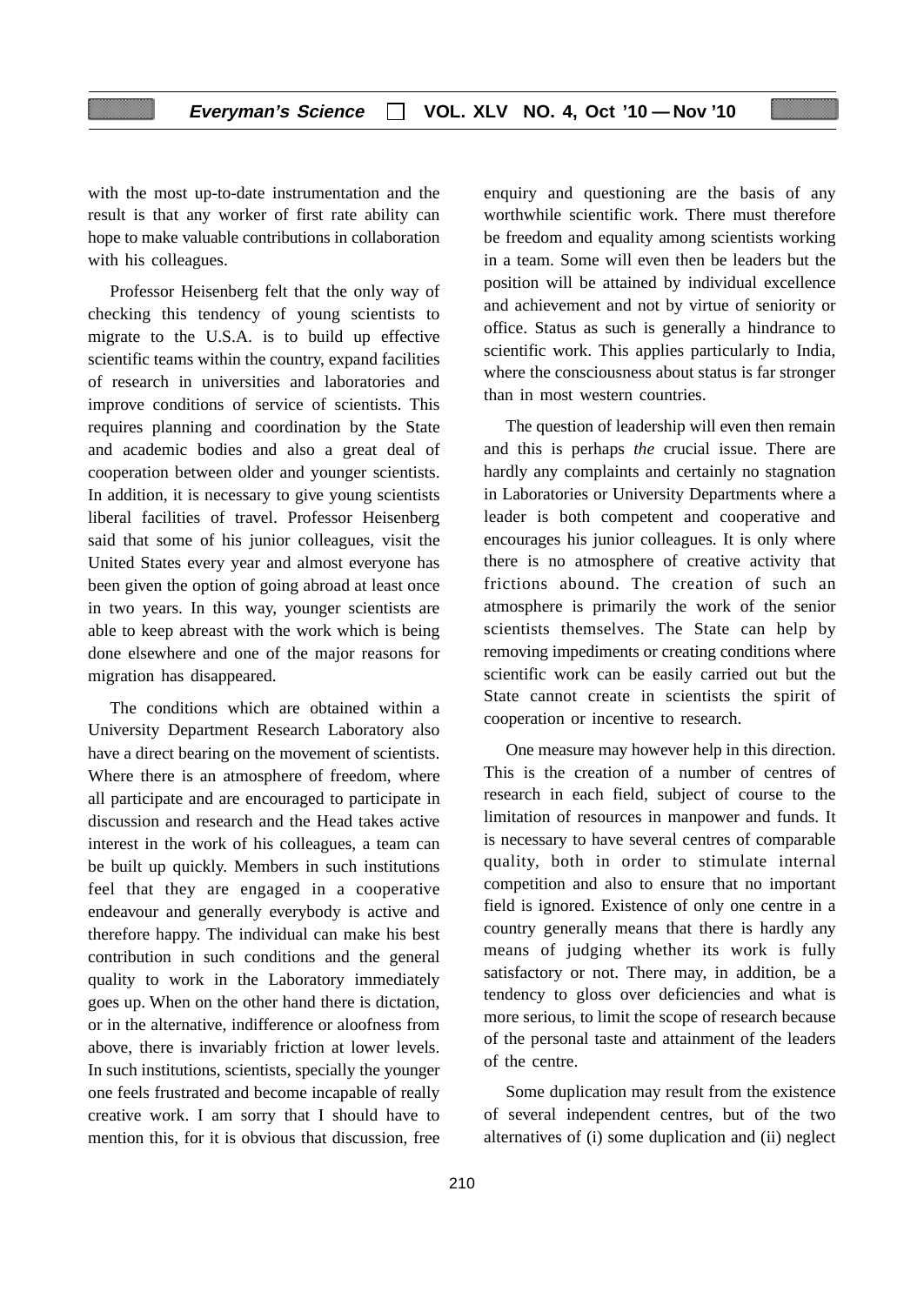of some important field, we should prefer the former. I may add that strictly speaking, there can be no duplication in any field of research. Two scientists may attack the same problem, but their background, approach and treatment are bound to be different. Very often, such parallel attempts have led to extremely important discoveries that are complementary. If somebody had interfered with the work of Newton and Leibnitz on the ground that their research work appeared to be duplicatory, the world would have been the poorer for lack of Differential or Integral Calculus. In order however to ensure that the duplication does not become wasteful, scientific councils with representatives of universities, important Government and other organisations and independent scientists may be set up, but this, is a point to which I shall return.

I may now turn to the distinction which is being increasingly drawn between fundamental and applied research. Fundamental research is recognised to be primarily the function of universities and similar scientific bodies. Applied research is generally left to industry or an operative Department or Ministry of Government. This involves the risk that concern with immediate problems may impair the quality of applied research done under their auspices. It was mainly in order to guard against this danger that independent Research Councils were set up in western countries. Because they have as a primary aim research that yields practical results, Governments have found it easier to finance them on the needed scale. Because they have no immediate administrative or executive responsibility, they can view the whole field of research and not be carried away by the need to deal only with day-to-day problems.

The question of the relation of such Research Councils and their Laboratories to the Universities is exercising the minds of scientists everywhere. They all agree that the two main functions of the University are the training of the younger generations and the advancement of knowledge for its own sake. As such, Universities cannot always serve the immediate needs of society, and the Research Councils with their laboratories become unavoidable. If Universities were asked to do the kind of work which the National Laboratories do, they would be diverted from their true purpose and this would be a loss both to the Universities and the nation. National Research Councils and National Laboratories have thus come to stay, especially in the light of the spectacular advances of German industry in the latter half of the nineteenth and the equally striking advances of American and Soviet industry during the last three decades of the present century.

At the same time there is general agreement that if the Research Councils and their Laboratories are isolated from the Universities, the long-term effects are harmful to both. It has been common experience that these Councils and Laboratories start with a great flourish and striking results almost immediately, but after a few years, they seem to lose their initial energy. Professor Heisenberg in Germany and Professor Blackett in London offered a very interesting explanation of this phenomenon. They independently stated that it is the continual influx of young students and the pressures they exert on the accepted ideas of the teaching faculty which keep Universities efficient and alive. In industry generally and to a lesser degree in the National Laboratories, this revitalising factor does not work to the same extent. Even though there are new recruits, they tend to fall in line and accept the pattern already in vogue in the industry or the Laboratory. The result is a kind of "scientific inbreeding". Generally within ten years, and almost invariably within twenty years, these Laboratories tend to become sterile unless they are renewed by exchange of personnel with Universities or the inflow of new men with different ideas and programmes. Steps must therefore be taken to ensure that the Research Councils in India work in the closest cooperation with the Universities.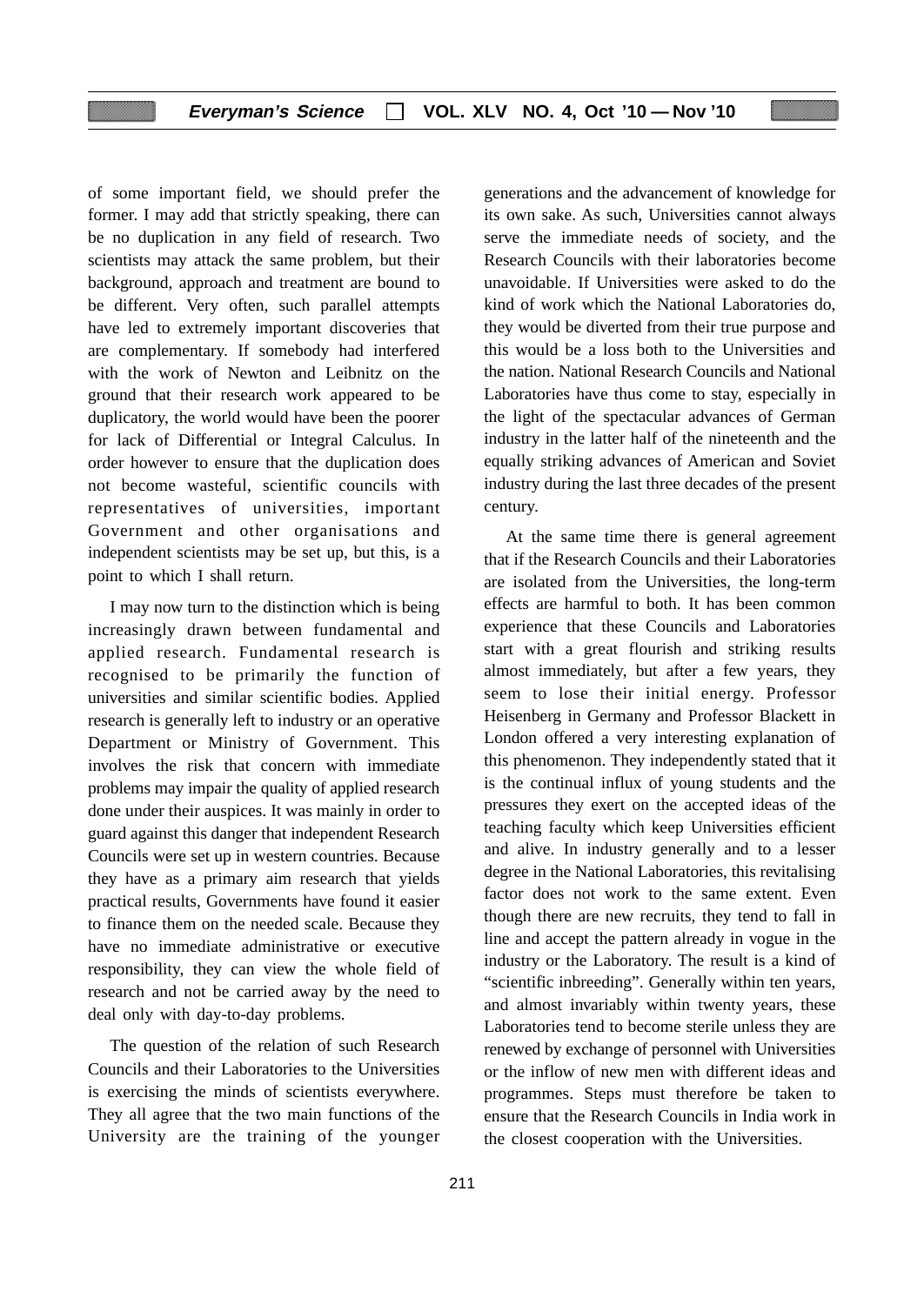The limitation of resources is a hard fact everywhere and even more so in India. In view of our shortage of trained manpower and paucity of material resources, we certainly cannot afford duplication of efforts and yet it seems some unnecessary duplication is taking place. The main reason for this is the comparative isolation from one another of Universities, the Council of Scientific and Industrial Research, the Defence Science Organisation, the Agricultural and the Medical Research Councils and the Atomic Energy Commission. Since each works independently and sometimes without knowledge of what the others are doing it is perhaps inevitable that each should go its own way and at times tread on one another's toes. In the U.K., there is a fairly clear demarcation in the functions of the Defence Laboratories, the National Laboratories and the Universities. In terms of resources and personnel Universities devote ninety per cent or so to pure research, some ten percent to applied research and almost nothing to development. For National Laboratories, the major emphasis is on applied research; with some attention to pure research while development is a marginal activity. Defence Laboratories on the other hand are interested almost exclusively in applied research and development, and even more in development than in applied research. Hardly one per cent of the resources of Defence Laboratories are engaged in pure research and only about twenty per cent in applied research. Whenever any theoretical or basic problem arises, the Defense Laboratories use the resources of the National Laboratories or the Universities for the purpose. Development is such an expensive business that Defence alone seems adequately placed to finance it, and hence any substantial diversion of Defence funds for theoretical research is normally regarded as undesirable.

There is obviously need for some central agency in India to advise the State on allocation of functions, programmes and funds among different autonomous bodies engaged in scientific research. The best solution must be to set up an Advisory Body with one representative each of the Research Councils, the Defence Science Organisation, the Atomic Energy Commission and the University Grants Commission plus an equal though slightly larger number of independent scientists of eminence.

Such an Advisory Body of twelve to fifteen members could broadly review the programmes and consider the claims of the different authorities and thus make recommendations for the allocation of funds among them. In addition, it could advise Government in the relative priorities in research and where they can be carried out. This is essential, as experience has proved that in matter of such vital importance, the collective wisdom of a group of experts is more dependable than the advice of a single individual however brilliant and disinterested.

Ultimately, it would of course be for the Government to take the decisions, as these are in the final analysis political. There are no scientific grounds for deciding whether more should be spent on biological or on space research. Nor is there any scientific criterion for deciding whether two or three or ten per cent of the national income should be involved in scientific work. It would however be an advantage for Government to have the advice of an expert body, for it could then consider its recommendations and take its decisions in view of available resources.

Once the allocation to an authority is made, it should be free to distribute it among Universities, Laboratories and other agencies at its discretion. This would ensure the best possible use of available national resources while maintaining the autonomy of the Universities, the Research Councils and other authorities. The existence of such a body would also ensure that there is no undue duplication of Laboratories or programmes nor undue encroachment by one authority on the functions or province of another. Without such an advisory body, there is a real risk that funds may be allocated, not according to the importance or urgency of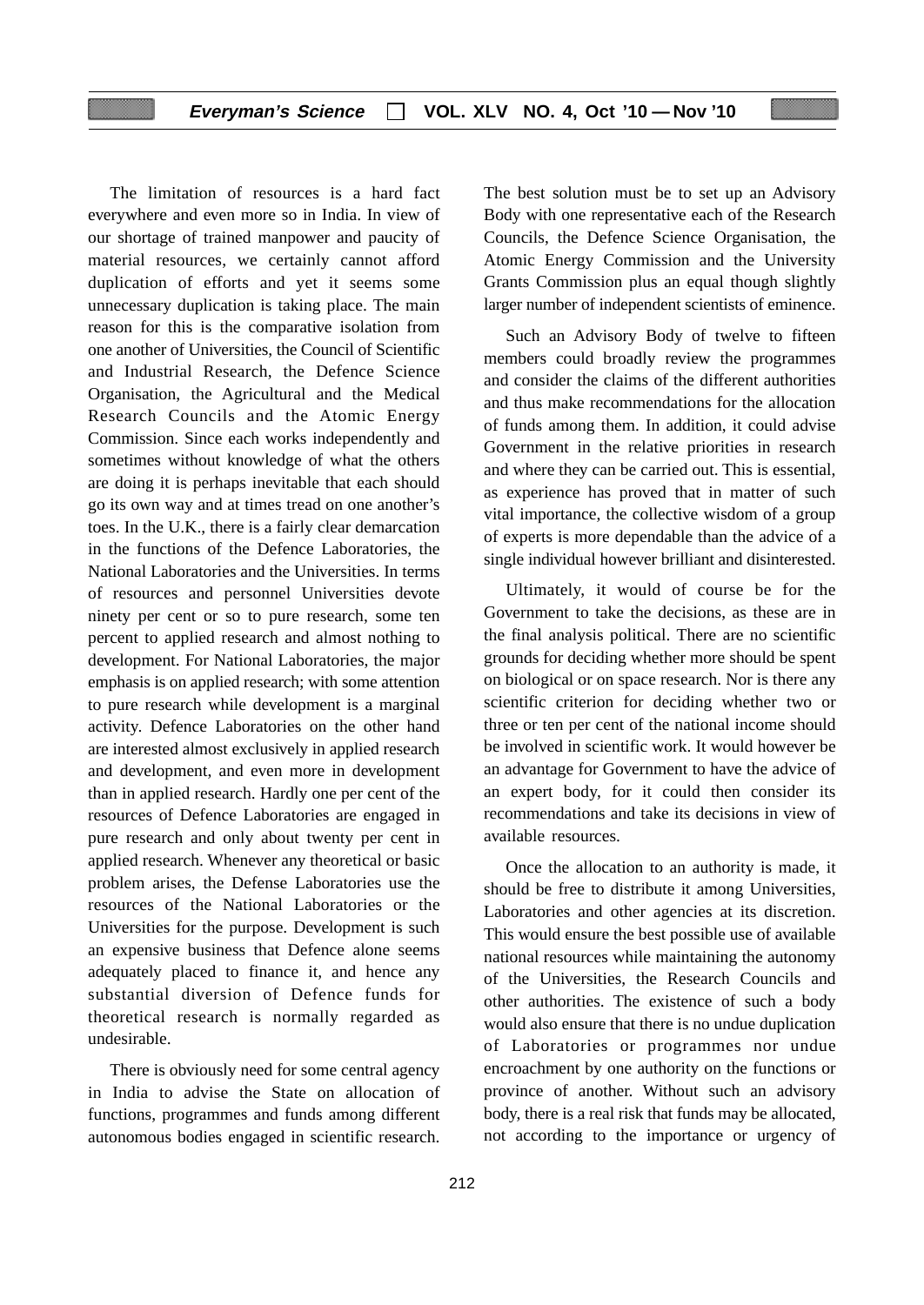projects, but because of the influence or personality of a powerful claimant.

The Indian Science Congress is the most representative body of scientists in the country and I would therefore place for its consideration the following broad conclusions.

- 1. The State must play an increasing role in the support of scientific research without however trying to influence directly the aims or programmes of scientific organisations or individual scientists. At a Conference of Scientists held in August 1963, it was suggested that at least one per cent of the National income may be earmarked for support of scientific research. This seems to be the bare minimum, if India is to keep abreast with modern developments.
- 2. Universities have in the past been the main centres of scientific research, but they cannot meet all the requirements of modern society. Special organisations have therefore been set up and the National Research Councils seem to be the most suitable instruments for the purpose provided they work in the closest liaison with the Universities and share in the task of training future generations of scientists.
- 3. National Research Councils can be most effective when they are given complete autonomy within their own fields and are not limited to programmes of immediate interest to Government or industry.
- 4. It is necessary to create in the country a number of Advanced Research centres, preferably three or four but at least two, in each major field of Science with necessary staff, equipment and facilities like some free foreign exchange and the freedom of travel abroad for its members.
- 5. Individual scientists must be given the freedom and indeed encouragement to pursue independent lines of research with special

attention to the need of developing the initiative of younger scientists.

- 6. There should be National Councils in every field of Science with representatives from Government organisations, Universities and other independent Societies in more or less equal proportions and, finally,
- 7. For effective guidance of scientific research, an Advisory Council consisting of representatives of the various National Research Councils, the Atomic Energy Commission, the Defence Science Organisation, the University Grants Commission and independent scientists should be set up to advise Government on the apportionment of funds to Universities, non-official agencies and the National Councils, the determination of priorities and programmes, and broad allocation of projects among the different bodies engaged in research.

The Indian Science Congress can and ought to take a lead in bringing about a new era in Indian science. Throughout her long history, India has produced many men of the highest genius. The concept of zero and the evolution of the decimal system are among the greatest achievements of the human mind. In Physics and Chemistry also, Indian thinkers have reached great heights. In the fifty years before independence, we had again many brilliant scientists who achieved distinction in spite of severe handicaps. Any country can be proud of names like Ramanujam and Satyen Bose, Birbal Sahni, Meghnad Shah and C. V. Raman. I have named them only by way of example, for there are many others who have made significant contributions in many fields.

In spite of the fact that intermittently there have appeared great names, in Physics and Mathematics, Medicine and Astronomy, Chemistry, Metallurgy and Botany, we have to admit that there has been,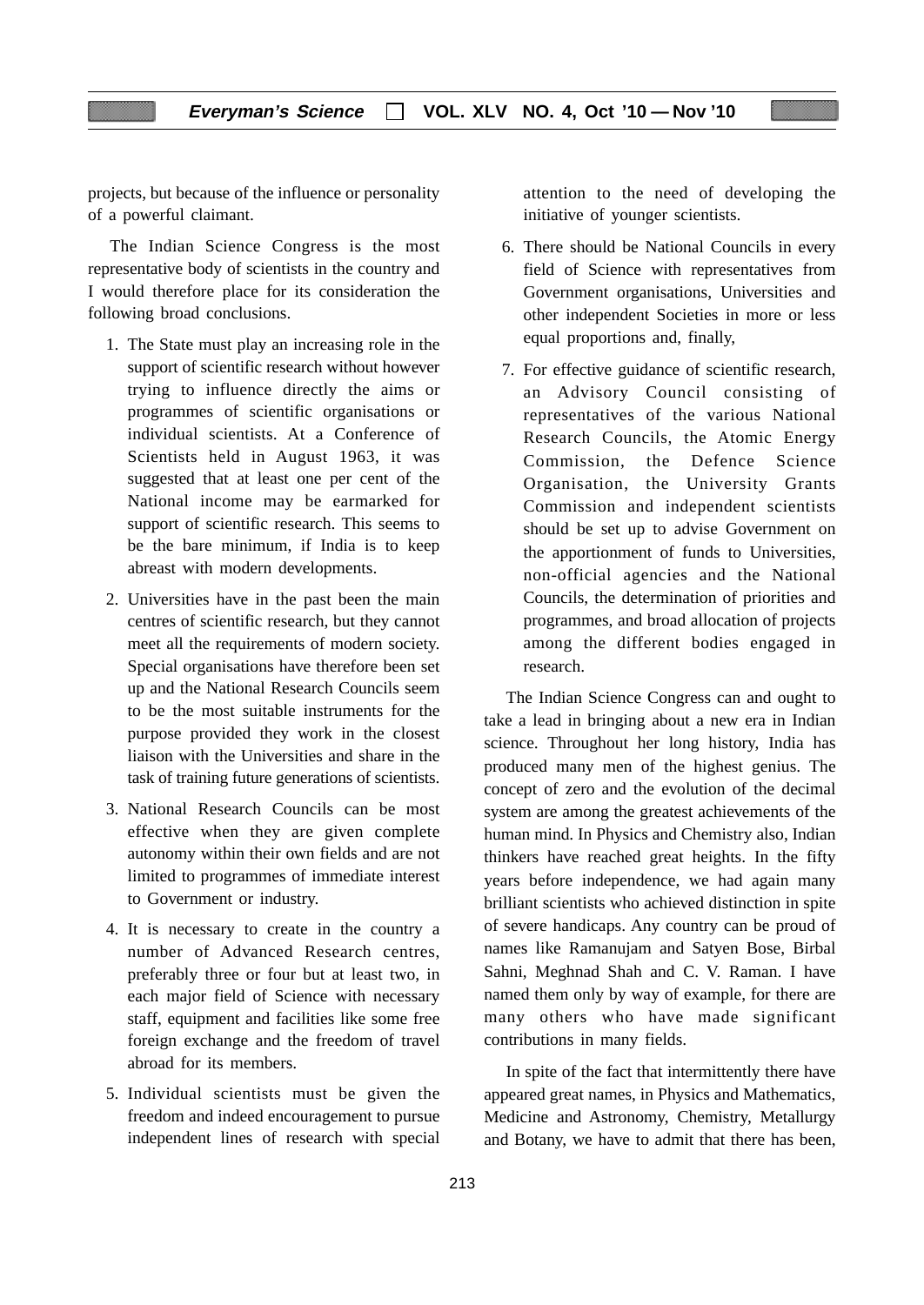no climate of Science in India till recently. After independence, there has been a great expansion of facilities and resources. Many new universities and laboratories have been established. Many more students are studying Science and the number of research workers has increased substantially. We have some great names living among us and many young men have shown great promise. Nevertheless, India does not yet occupy in the world of Science the position to which her traditions, her numbers and the intellectual quality of her people entitle her. With greater freedom and equality in discussion, with more large-hearted cooperation between older and younger scientists, I am confident that India can produce scientists of whom any country and any age could be proud. Towards that consummation, let the Indian Science Congress make a significant contribution.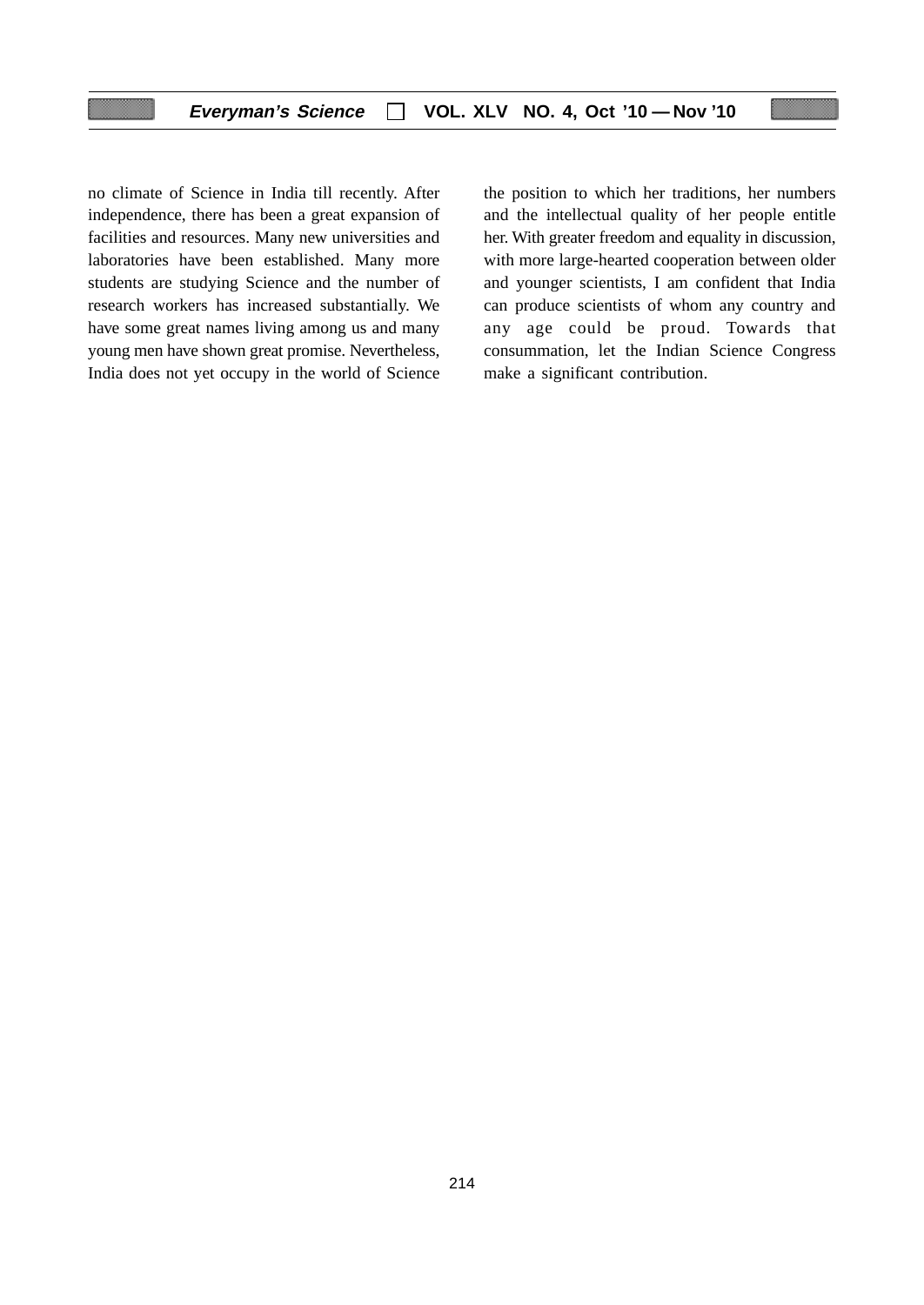## **TOXIC CHEMICALS IN FRUITS AND VEGETABLES : AN OVERVIEW**

R. K. Sharma\* P.P. Dhyani\*\* and S. S. Samant\*

**The contamination of frutis and vegetables due to increasing anthropogenic activities in India is very common. Heavy metals such as cadmium, lead, nickel, zinc, copper, etc. and residues of pesticides such as chlorpyrofis, cypermethrin, carbendazim, endosulfan, etc. have been major contaminants causing hazards to human health and environment. In the present article, an attempt has been made to address the adverse effects of heavy metals and pesticide residues on human health and suggest possible remedies for reducing dietary exposure.**

#### **INTRODUCTION**

ow a days, presence of chemicals in or on fruits and vegetables has become one of the key issues worldwide particularly in developing countries due to frequent use of agriculture chemicals. Agriculture chemicals such as pesticdes, fertilizers, hormones, antibiotics, etc. and heavy metal contaminated irrigation water, sewage sludge and municipal solid waste composts are used to increase the yield of fruits and vegetables, and ensure the adequate food supply to the growing population in the developing cities of India. Long term dietary intake of toxic chemicals through fruits and vegetables can pose threats to human health. The levels of pesticide residues in fruits and vegetables have been regularly monitored for more than 20 years in India and for the most of pesticides, the minimum time between spraying and harvesting of produce has been set to ensure the safe foods. Most of the essential heavy metals i.e., copper (Cu), zinc (Zn), selenium (Se) and manganese (Mn) become toxic when their concentrations exceed the safe limits, whereas nonessential heavy metals such as cadmium (Cd), lead (Pb), arsenic (As) and mercury (Hg), etc. are toxic even at low concentrations. Pesticides (organochlorine, organophosphate, etc.), polyaromatic hydrocarbons, polychlorinated dibenzodioxin, furan, etc. originating from different sources have tendency to accumulated in fat of the plants and human tissues, and these have beeen identified as the organic contaminants.

The presence of pesticide residues or heavy metals in the vegetables has forced the human being to think about the impacts of pesticides and heavy metals on their health and environment. Therefore, recently, attention on heavy metals and pesticide residues contamination of fruits and vegetables and their growing areas have been increased.

## **TOXIC CHEMICAL IN FRUITS AND VEGETABLES**

Earlier studes revealed that fruit and vegetable crops grown in periurban or suburban areas of a developing or developed cities of India have been contaminated with toxic heavy metals such as Cd, Ni, Pb, Cr,  $etc^{1,2}$ . The levels of heavy metals in fruits and vegetables depend on the exposure time,

<sup>\*</sup> G. B. Pant Institute of Himalayan Environment and Development, Himachal Unit, Mohal-Kullu 175 126, Himachal Pradesh, India, Email: rajeshbhu78@gmail.com

<sup>\*\*</sup> G.B. Plant Institute of Himalayan Environment and Development, Kosi-Katarmal, Almora 263, 643, Uttarakhand, India.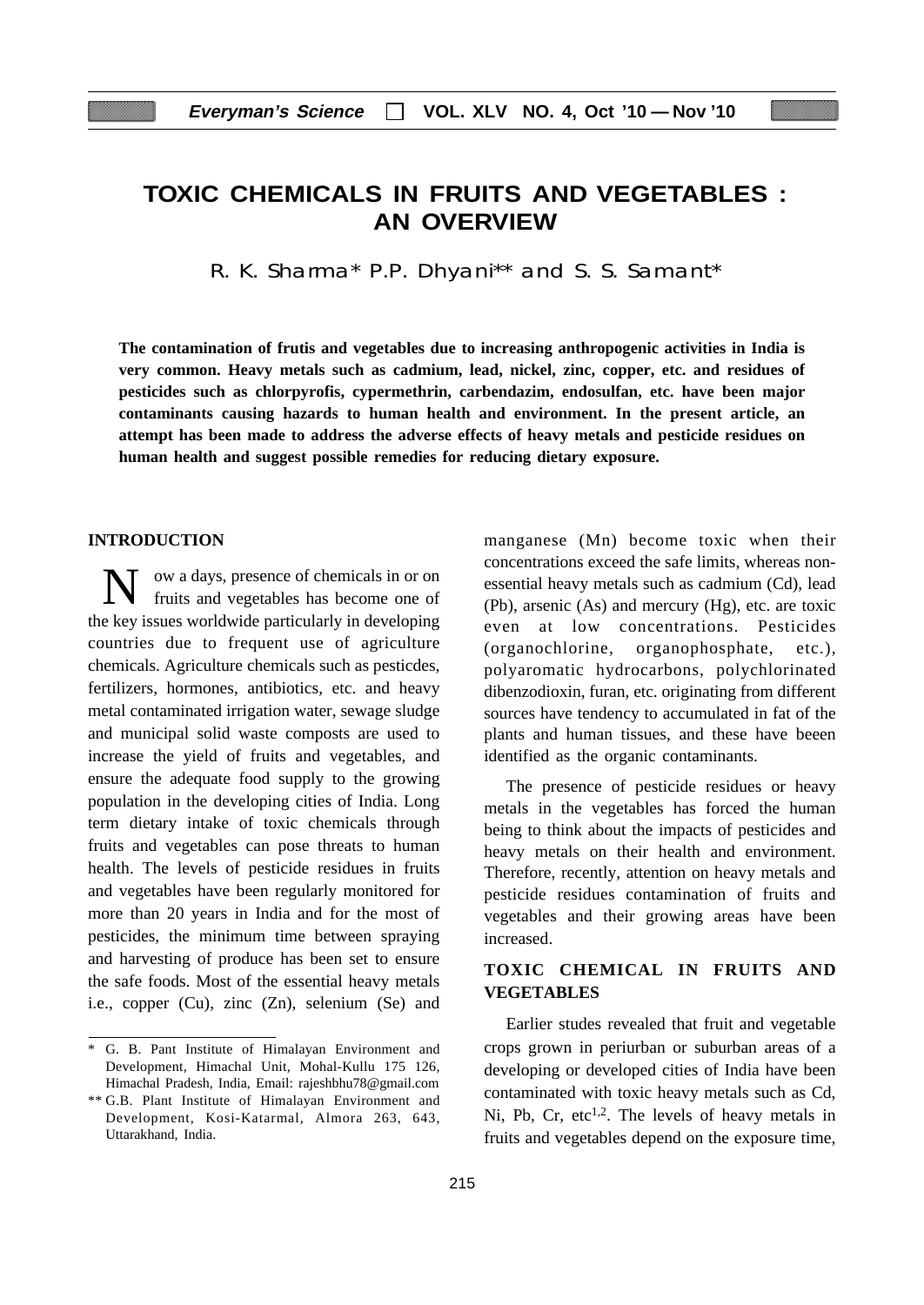heavy metals concentrations in soil, air, irrigation water, species and their morphological nature. Sharma et al.<sup>3</sup> have shown that vegetables exposed to contaminated atmosphere at the market have higher levels of heavy metals as compared to the fresh vegetables. The vegetables grown in vicinity of brick kiln industries and near the national higways also showed higher levels of heavy metals in edible  $\cos^4$ . A study conducted in periurban areas of India also showed heavy deposition of Cd, Cu, Zn and Pb on surface of vegetables like cauliflower, spinach and lady's finger. $1,3$ .

Many studies revealed that fruits and vegetables may have the remnants of insecticides above the prescribed levels, which may pose health hazards to the consumers, Pesticides are categorized as organochlorine, organophosphate synthetic pyrethrides and carbametes and among which organochlorine pesticides such as DDT and HCH have broad spectrum of toxicity and residual activities. DDT and HCH are however banned in India but are still used for vector control. Organochlorine pesticides have been used extensively to increase agricultural products by preventing loss due to pests. Indian farmers do not have sufficient knowledge to assess the risks brought about by indiscriminate use of pesticides. ICAR, New Delhi through its network of 17 All India Coordinated Projects on pesticide residues during 1995-1998 showed that 2200 farmgate sample out of 4000 carried pesticide residue. Almost 9% of them have pesticide residue levels above the maximum permissible limits (MRL). The intensity of pesticide residues in the food chain depends on their persistence behaviour and lipid solubility. Organochlorine pesticides are most frequently subjected to ecological magnification as they are more persistent and lipid soluble in nature as compared to other groups of pesticides.

## **DIETARY EXPOSURE TO TOXIC CHEMICALS**

The dietary intake of contaminants depend on both the food habits of the exposed population and concentrations in foods. The factors which influenced the concentrations of the foods are food processing, preparations, seasonal changes, geographical locations, etc. Ingestion of fruits and vegetables contaminated by released toxic metals into the local environments or plants grown in soil containing naturally high levels of contaminants may also be an important source of these contaminants for human being. Hence, dietary intake has been identified as the main route of human exposure to these toxic metals and various residues of pesticides.

## **EFFECTS OF TOXIC CHEMICALS ON HUMAN HEALTH**

Long term consumption of the fruits and vegetables having minute quantities of toxic chemicals may have adverse impacts on human health and environment. The present article has been focused on the very well known contaminants such as Pb, Cd, As and Hg and pesticide residues in general. The article provides the information on the adverse effects of the contaminants on human health which are as follows.

- Lead is one the most dangerous chemicals to the children and adults. Lead exposure in the children and adults can cause a wide range of health problems such as convulsion, coma, renal failure, loss of intelligence and also neurotoxic effects on children and developing fetus. Loss of intelligence quotient points was also reported in children of under five.
- Arsenic is more ubiquitous, found in air, water, fuel and marine life. The dietary human intake of arsenic contained in food varied from 0.5-1 mg with the greatest concentration coming from fish and crustaceans. Once the arsenic enters into body, it binds with haemoglobin, plasma proteins and leucocytes and redistributed to liver, kidney, lungs, spleen and intestine. Trivalent arsenic is more toxic than the pentavalent or zero valent arsenic.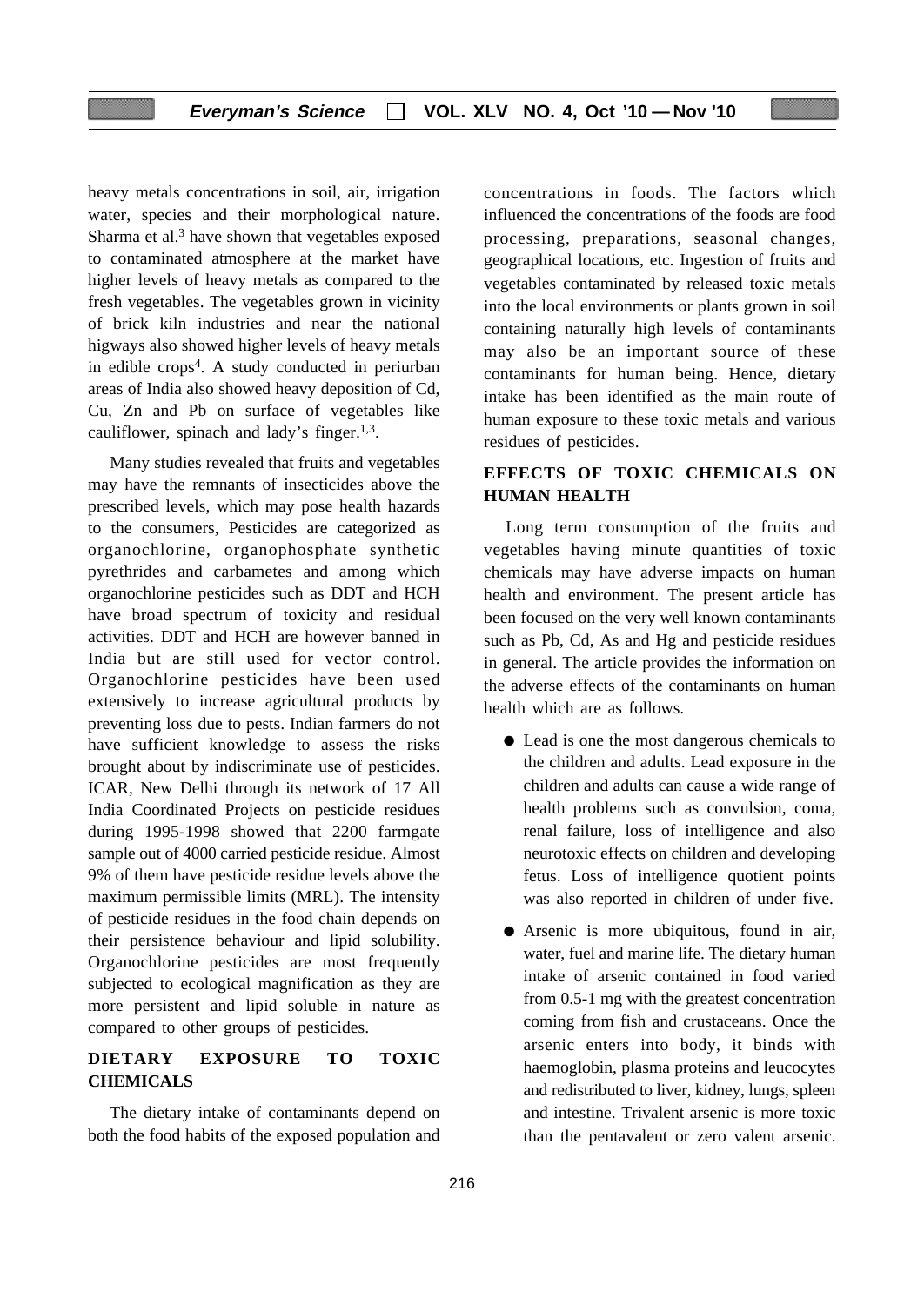Arsenic accumulates mainly in soft tissue such as liver, kidney, spleen and lungs. Major storage site of arsenic is keratin rich tissues such as skin, hairs and nails. Acute arsenic poisoning is responsible for its lethality, destruction of blood vessels and gastrointesinal tissues, and also effects heart and brain. Chronic exposure to low does of arsenic causes unusual patterns of hyperpigmentation, peripheral nervous damage, weakness of hands and feet and diabetes. Chronic exposure is responsible for skin and liver cancer in human.

- Cadmium is present at very low levels in a wide variety of foods and other products that accounts for more than 90% of human exposure to cadmium, except in the vicinity of cadmim emitting industries. Acute exposure to high does of cadmium causes severe respiratory irritation. Chronic exposure to cadmium is responsible for lung disease, testicular degeneration and prostrate cancer. Increased cadmium accumulation in human body may cause bone fracture (itai-itai), decreased bone density and height loss in both the male and female.
- Mercury, an environmental contaminant is present as methyl mercury in fish and sea food products. Other foods also contain mercury but mostly its inorganic form which is considerably less toxic than methyl mercury. Exposure to high levels of mercury can lead to life threatening injuries to lungs and nervous systems. At lower but more chronic levels of exposure cause excitability, memory loss, insomnia, timidity and some time delirium. Organic mercury gets bioaccumulated in fish and whale meat which have crossed the placenta and appears in breast milk and may pose risk to the health of newborns.

The provisional tolerable weekly intakes of four heavy metals are given in Table 1.

**Table 1 : Provisional Tolerable Weekly intake (mg/kg body weight) values of selected toxic metals for adults5.**

| Hazardous metals | Provisional Tolerable |  |  |  |
|------------------|-----------------------|--|--|--|
|                  | Weekly Intake         |  |  |  |
| Arsenic (Total)  | 15.00                 |  |  |  |
| Cadmium          | 7.00                  |  |  |  |
| Lead             | 25.00                 |  |  |  |
| Mercury          | 16.00                 |  |  |  |

● Acute pesticide exposure includes headache, dizziness, thirst, excessive salivation, nausea, stomach cramps, vomiting, diarrhoea, eye irritation, blurring of vision, construction of pupils, skin irritation or burns, anaemia, weakness, fatigue or exhaustion, feeling of constriction in throat and chest, wheezing, coughing, rapid or weak pulse, trembling, muscle twitching, seizures, mental confusion, inability to breathe, blue lips or face, lose of reflexes, slurred speech, staggering gait, restlessness, apprehensive, excitability, unconciousness, and allergic response.

Keeping in view, the adverse effects to heavy metals and pesticide residues, following points may be suggested to the consumers for reducing their potential dietary exposures to toxic chemical contaminants.

- Grow your own fruits and vegetables.
- Variety of fruits and vegetables should be utilized instead of restricting to one or two fruits and vegetables.
- The fruits and vegetables should be washed properly to remove the chemical contaminants deposited on them.
- Organic fruits or vegetables should be purchased as these are grown without the use of synthetic chemicals or pesticides.
- The fruits and vegetables with high fat content should be avoided.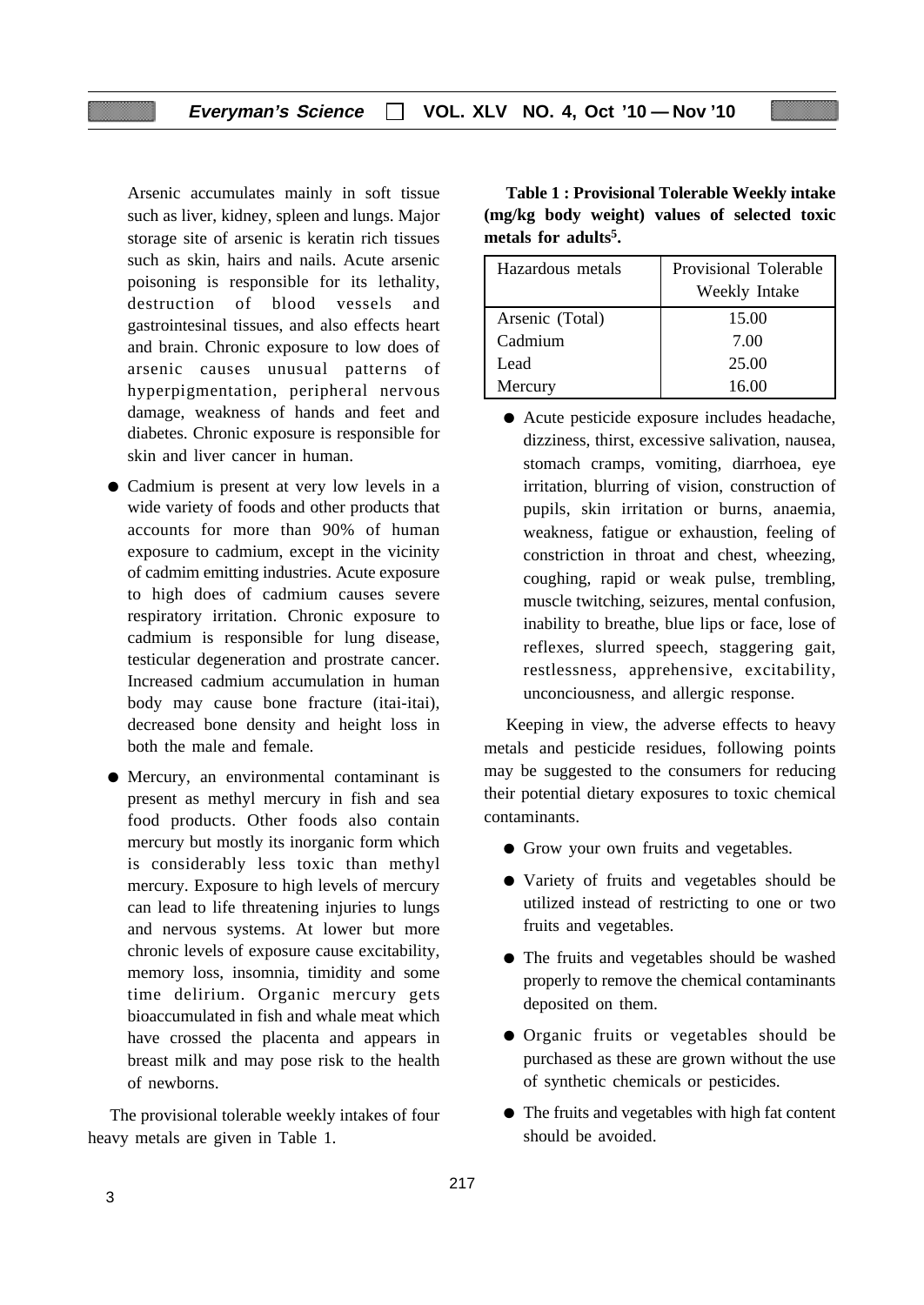- Remove peels of fruits and vegetables or the outer layers of leaves.
- Boiled or cooked fruits and vegetables should be consumed rather raw ones.
- The fruits and vegetables grown in the areas prone to contamination should be avoided.

## **ACKNOWLEDGEMENT**

The Director of the G.B. Pant Institute of Himalayan Environment and Development, Kosi-Katarmal, Almora (Uttarakhand) is gratefully acknowledged for providing necessary facilities. We are also thankful to the anonymous reviewer for his valuable comments.

#### **REFERENCES**

- 1. S. Singh and M. Kumar. *Environ Monit Assess.,* **120**, 79, 2006
- 2. R. K. Sharma, M. Agarwal and F. M. Marshall. *Ecotoxicol Environ Saf.,* **66**, 258– 266, 2007
- 3. R. K. Sharma, M. Agarwal and F. M. Marshall. *Environ Pollut.,* **154**, 254–263, 2008
- 4. R. K. Sharma, M. Agarwal and F. M. Marshall. *Food Chem Toxicol.,* **47**, 583–591, 2009.
- 5. P. Vrack, J. Tuomistro and F Kunseler. *Fact Sheet No. 4.4 Code : RPG4*\_food-Exl, Centre for environment and health. WHO,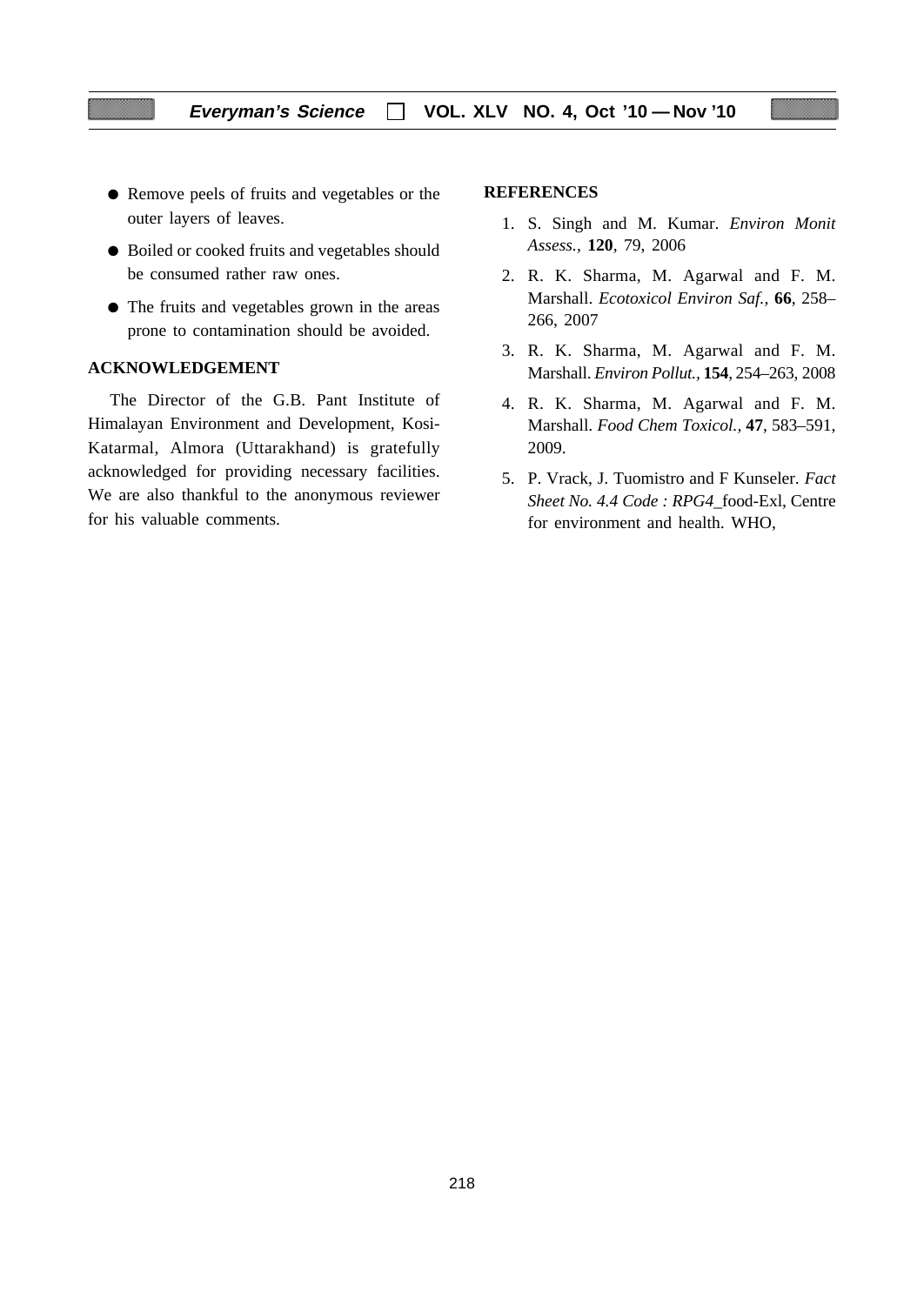## **FOOD SAFETY : STEPS OF RISING CONCERN**

Santanu De\*

**Food safety happens to be one of the most important issues of global concern at present. All necessary measures undertaken to ensure food safety should aim at combating any possible outbreak of food-borne disease raising concerns of food safety issues around the globe, with special focus on developing nations like india.**

#### **INTRODUCTION**

Surveillance of chemical and biological  $\sum$  contaminants of foods is important for public health as well as due to the adverse economic impact of contamination. For developing countries like India, lack of balanced diet too can cause permanent physical or mental disabilities, particularly in the early years of development of an individual. Therefore nutritional security happens to be extremely important across the entire world.

Food Safety program aims at improving health of the population by reducing incidences of foodborne illness. The objectives of the program are to ensure that food is prepared, stored, and served in a manner consistent with accepted public health practices and to stop the sale or distribution of food unfit for human consumption by reason of diseases, adulteration, impurity or other cause. With the recent agreement on Sanitary and Phytosanitary (SPS) measures, World Trade Organization (WTO) has made it mandatory for all member states to follow international food standards guidelines for foreign trade1. An important element of these guidelines is the compliance with Hazard Analysis and Critical Control Points (HACCP), a management system for food safety. Indians firms will have to adopt these guidelines.

The seven principles that produce the HACCP plant best suited to a plant or a process are :

**Principle 1 :** Conduct Hazard Analysis

Types of hazards in food include :

- Biological : (micro) organisms e.g. bacteria etc.
- Chemical : natural toxins e.g. aflatoxin contaminants-e.g. pesticides plastic, metal etc.
- Physical : flints, stones, glass.

**Principal 2 :** Identify Critical Control Points (CCP)

**Principal 3 :** Set Critical Limits for Preventive Measures Associated with each CCP based on parameters such as :

● Time/temperature ● Humidity ● Water Activity ● pH levels ● salt concentration ● Chlorine level

**Principle 4 :** Establish Monitoring Procedures (eg., if the pH level in milk is steadily rising

<sup>\*</sup> FD-39, Sector-3, Salt Lake, Kolkata-700106, Email : sanbad\_83@yahoo.co.in/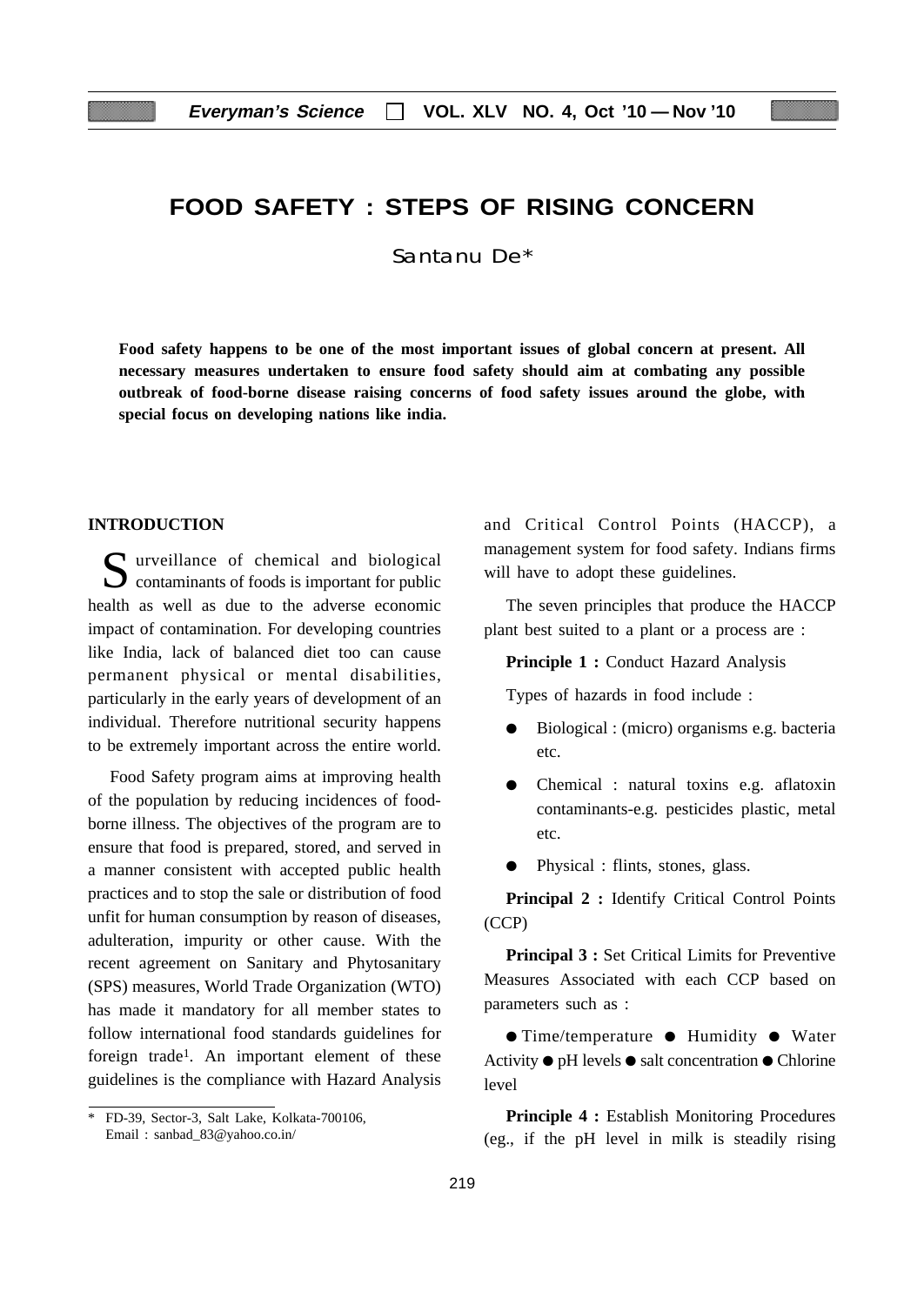though within the critical limits, action has to be initiated to prevent this trend from exceeding the critical limit.)

**Principle 5** : Establish Corrective Actions.

**Principle 6** : Establish Record Keeping Procedure

**Principle 7** : Verification and Validation of the System.

The golden rule of food safety<sup>2</sup> are the following :

- Choose processed raw materials.
- Cook food thoroughly.
- Serve cooked food as soon as possible.
- Store cooked food at temperatures beyond danger zone.
- Reheat cooked food thoroughly.
- Avoid cross-contamination.
- Be clean, keep clean and serve clean.
- Use portable water for cooking.
- Ensure pest control.

## **FOOD AND AGRICULTURE ORGANIZA-TION (FAO)'S PROGRAMME ON FOOD CONTROL :**

Producing safe food supply is a prerequisite to successful domestic and international food trade and a key to sustainable development of national agricultural resources. All consumers have the right to expect and demand good-quality and safe food at affordable prices. An effective food control system must have the following fundamental components :

● **Laws and regulations** requiring sound hygienic practices along the food chain, the establishment of food standards, safe use of food additives and pesticides and informative labeling.

- *Inspection and analysis* with adequate food laboratories and other facilities.
- *Certification and reporting* to give the producer and the purchaser confidence in the food control system.
- **•** *Information* and education on proper food handling and storage.
- *Quality control* to provide consumers with good-quality and safe foods.
- *Co-operation* among food producers, processor and handlers.

## **SAFETY OF SEA-FOODS :**

The seafood industry is a commercial food sector in which traceability is becoming a legal and commercial necessity3. Globalization of trade and the lack of international standards have made identifying the origin and history of seafood products difficult, raising concerns about the safety of their seafood supplies. Basically, a traceability system must be able to trace both the products and activities. This requires a system capable of (1) tracing products through the distribution chain, (2) providing information on product ingredients, and (3) understanding and communicating the effects of production practices and distribution on product quality and safety.

Some nations have already passed legislation requiring comprehensive labelling and, in some instances, complete traceability of all food products.

Software designers have started developing software capable of tracking seafood from "fish to dish". Advances in IT have made knowledge management and data transfer affordable, reliable, and efficient. For example, the ERP (Enterprise Resource Planning) software is primarily designed to track products in lots or sub-lots through food processing including tracking of additional ingredients, portioning, and transformation.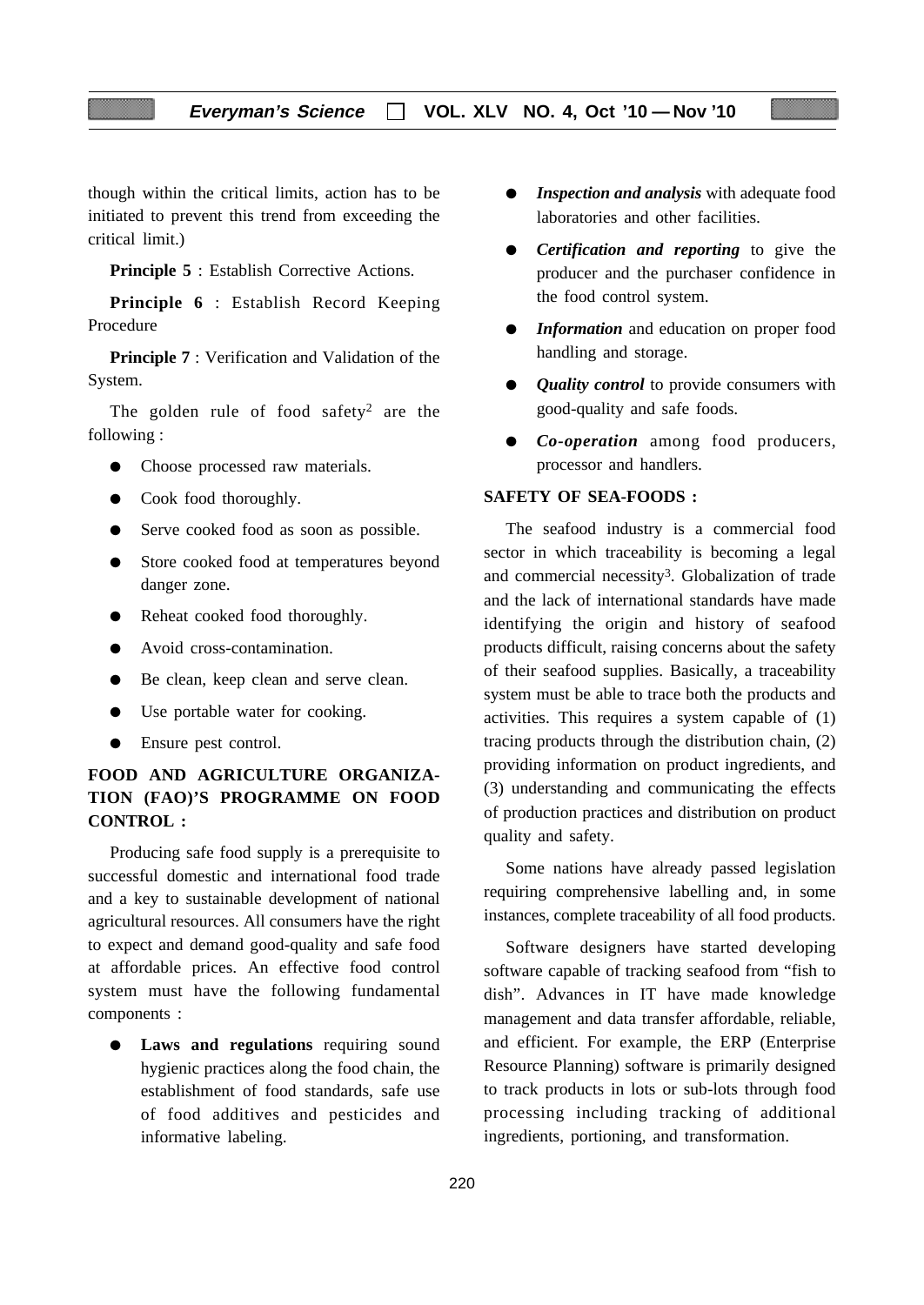#### **FISH AND FISHERY PRODUCTS :**

Adoption of the agenda under FAO in the 22nd Session of the Codex committee :

- 1. Certification of fishery products.
- 2. Method of analysis for fish and fishery products (Determination of Salt Content in Salted Fish and Dried Salted Fish, Estimation of Proportion of Fish Fillet and Minced Fish Flesh, Determination of Net Weight of Products)
- 3. Food additives in fish and fishery products.
- 4. Inclusion of additional species in fish standards
- 5. Definition of predatory species of fish to which the higher level of methyl-mercury applies.

#### **SAFETY OF EDIBLE POULTRY TISSUES4 :**

The use of veterinary antibiotics is an important tool for treatment of diseases in poultry. However, misuse of these antibiotics can create anti-microbial residues in edible animal tissues exceeding the FDA established safety tolerances. To ensure safety of the food supply, the foods, including poultry, are monitored for illegal residues. Technological advances and mass production in poultry-processing present new challenges for providing microbiologically safe product.

#### **MILK, CHEESE AND DAIRY PRODUCTS :**

At least two different approaches should be evaluated $5$ :

- 1. Mandatory pasteurization;
- 2. A combination of other safety approaches such as mandatory technical and safety training for cheese-makers, implementation of an approved risk-reduction program, and finished product testing for pathogens.

## **REGULATION OF CHEMICALS AND RESIDUES IN FOOD :**

In Australia and New Zealand, for instance, the Federation of *Australia New Zealand Food Standards* in the regulation of agriculture and veterinary chemicals acts to protect public health and safety by ensuring safety limits of potential residues in food. Before an agricultural or veterinary chemical is registered, the *Agricultural and Veterinary Chemicals Code Act 1994* requires it to be satisfied that there will not be any appreciable risk to the consumer, to the person handling, applying or administering the chemical, to the environment, to the target crop or animal or to trade in an agricultural commodity.

#### **WATER ADMINISTRATION :**

Water's relation to human health, environment and economic development involves individuals and governments at all leveles. For example, in Canada, Public Safety and Emergency Preparedness Canada (PSEPC) is the new federal department interested in these types of issues<sup>6</sup>. PSEPC's interest in water issues include :

- Critical infrastructure protection.
- Critical infrastructure relations with the U.S.
- Emergency management
- Disaster Financial Assistance Arrangements (DFAA)
- Mitigation.

#### **ROLE OF TRANSGENIC CROPS :**

Open field trials of GMOs would contaminate global environment forever, destroy food sovereignty and biodiversity. Genetically modified crops should not remain untested so as not to risk the bio-safety of our planet.

## **FOOD SAFETY IN DEVELOPING COUNTRIES :**

It is based on the following major steps :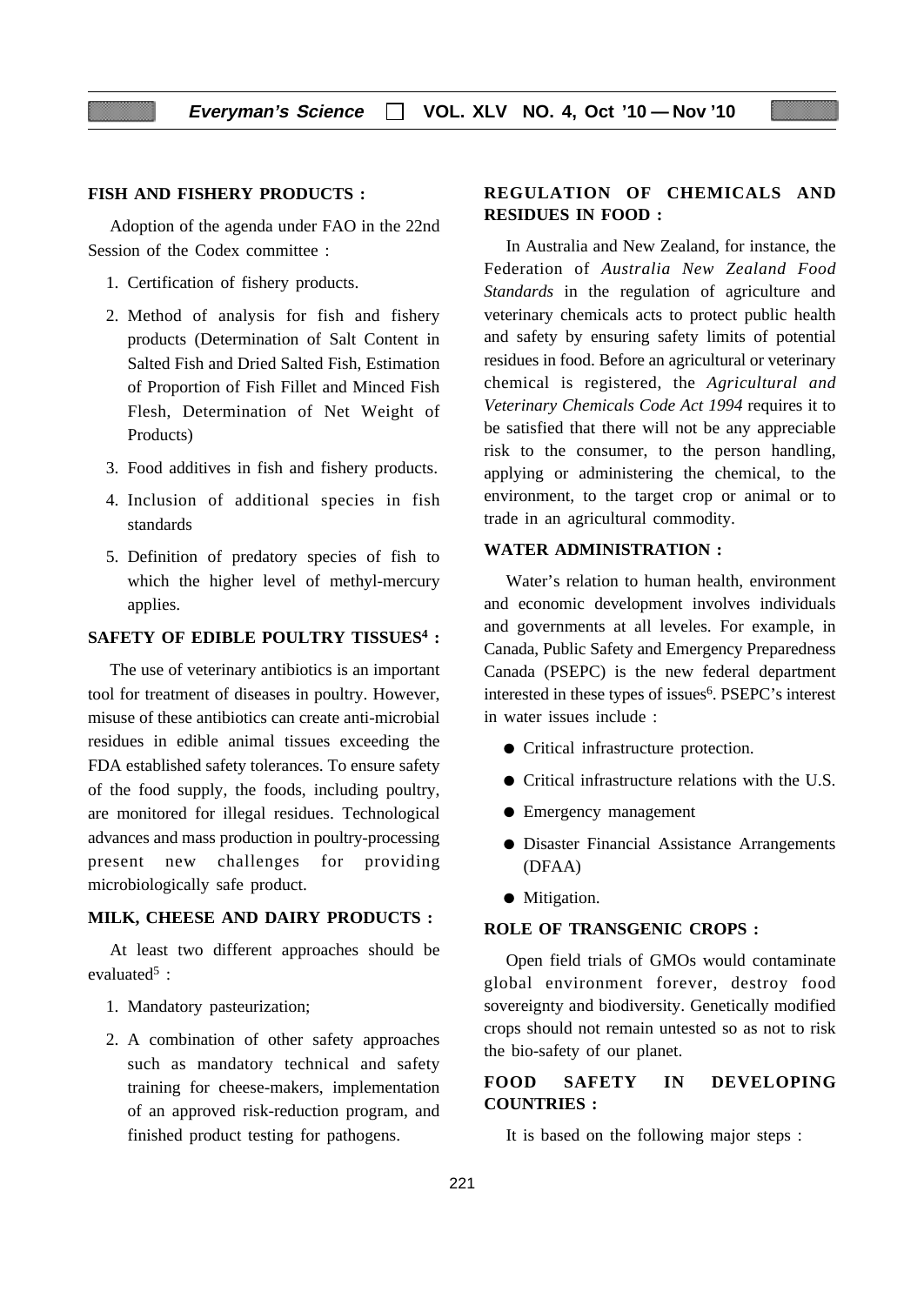- Development of national strategies to improve food quality and consumer protection.
- Advice on legislation related to food quality control
- Training and human resources development
- Improving export food inspection and international trade.

## **SUMMARY AND CONCLUSION :**

The entire issue regarding food safety should be implemented efficiently with proper concern towards overall improvement in all related sectors, namely, laboratory facilities, proper agricultural, irrigation and sanitation systems, pollution control strategies, and, above all, food quality inspection, monitoring and management including proper treatment, packaging and preservation of foods. The establishment of sanitary standards should facilitate trade by assuring importers that the food they import is of an acceptable standard. At the same time it should guide exporters as to the expectations of importers concerning food quality and safety. The alarming revelation about the pesticide residue far in excess of the permissible limits in the bottled water industry should be an eye opener to the processed food industries in developing countries like India.

The foods and beverage sector in highly vulnerable to food-borne diseases caused by micro organisms-bacteria, moulds, intestinal worms or microscopic protozoa, or virus that can only replicate in a host, that should be judiciously handled to improve the quality of foods by making them free of contamination. In many developing countries, a wide variety of raw, cooked, semiprocessed, hot and cold foods and beverages are sold by itinerant pedlars or from open-air food stalls. The local authorities have to be supported to improve infrastructure (e.g. provision of portable water, garbage disposal facilities and areas for personal hygiene of vendors), strengthening official control over the quality and safety of street foods and training food handlers in basic hygienic practices. Developing countries should be assisted in formulating appropriate legislation and setting up regulatory bodies for all aspects of bio-safety aiming at enchancing global food security and improving living standards for all.

#### **ACKNOWLEDGEMENT :**

I am thankful to all teachers, staff and friends of the Department of Biophysics, Molecular biology and Genetics for their kind co-operation in trying to make my attempt successful.

#### **REFERENCES :**

- 1. Deodhar Satish Y., HACCP; A Quest for Quality as a Competitive Strategy for Agribusiness Working Paper, IIM-A, February 24, 1999.
- 2. http : *www.foodsafety.india.nic.in*
- 3. Thompson M., Sylvia G., and Morrissey M.T., *Comprehensive Reviews in Food Science and Food safety*, **1**, 2005.
- 4. J. Poultry, *Science*, **83**, Suppl. 1,
- 5. J. Dairy, *Science*, **87**, Suppl. 1,
- 6. Halliday, R.A., Water, Critical Infrastructure Protection and Emergency Management.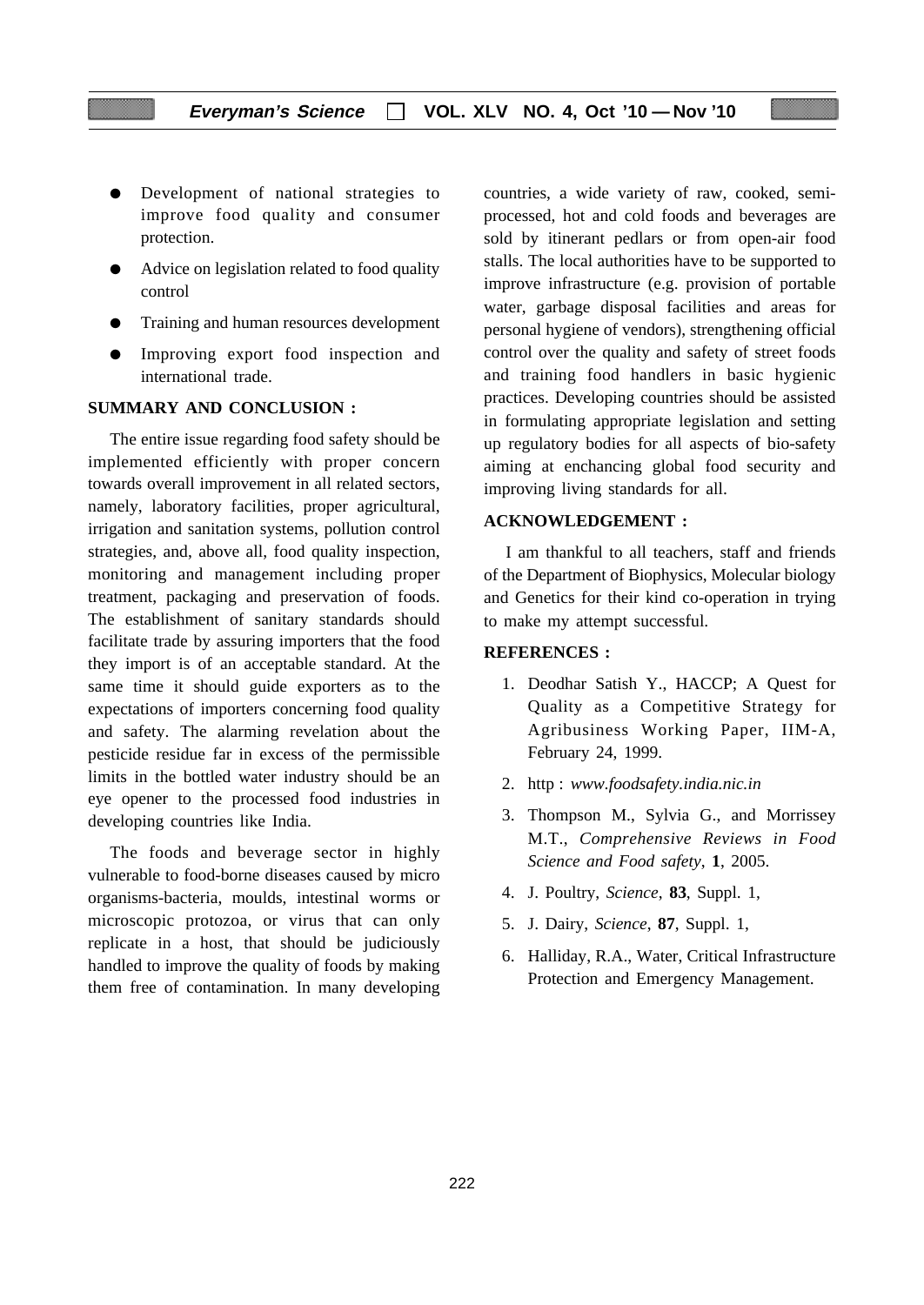## **BRIQUETTING OF BIOMASS**

Kavita Dubey, Vijay Kumar Upadhyay and Arun Pandey\*

**Briquetting is the process of conversion of loose, high volume, low density mass to compact, low volume and high density lumps by compression. Briquettes can be produced with a density of 1.2 g/cm³ from loose biomass of bulk density 0.1 to 0.2 g /cm³. These can be burnt clean and therefore, are eco-friendly.**

M any of the developing countries produce<br>huge quantities of agro residues but they are used inefficiently causing extensive pollution to the environment. The major residues are rice husk, coffee husk, coir pith, jute sticks, bagasse, groundnut shells, mustard stalks and cotton stalks. Sawdust, a milling residue is also available in huge quantity. Apart from the problems of transportation, storage, and handling, the direct burning of loose biomass in conventional grates is associated with very low thermal efficiency and widespread air pollution. The conversion efficiencies are as low as 40% with particulate emissions in the flue gases in excess of 3000 mg/Nm<sup>3</sup>. In addition, a large percentage of unburnt carbonaceous ash has to be disposed of. In the case of rice husk, this amounts to more than 40% of the feed burnt. As a typical example, about 800 tonnes of rice husk ash are generated every day in Ludhiana (Punjab) as a result of burning 2000 tonnes of husk. Briquetting of the husk could mitigate these pollution problems while, at the same time, making use of this important industrial/domestic energy resource. Briquetting technology is yet to get a strong foothold in many developing countries because of technical constraints involved and the lack of

knowledge to adapt the technology to suit local conditions. Overcoming the many operational problems associated with this technology and ensuring the quality of the raw material used are crucial factors in determining its commercial success. In addition to this commercial aspect, the importance of this technology lies in conserving wood, a commodity extensively used in developing countries and leading to the widespread destruction of forests.

Biomass densification, which is also known as briquetting of sawdust and other agro residues, has been practiced for many years in several countries. With a view to improving the briquetting scene in India, the Indian Renewable Energy Development Agency (IREDA) - a finance granting agency - has sponsored many briquetting projects, all of which are using piston presses for briquetting purposes. Yet the fact remains that these are not being used efficiently because of their technical flaws and also due to a lack of understanding of biomass characteristics. Holding meetings with entrepreneurs at different levels, providing technical back-up shells and educating entrepreneurs have, to some extent, helped some plants to achieve profitability and this holds out hope of reviving the briquetting sector. The recent successes in briquetting technology and the growing number of entrepreneurs in the briquetting sector, are evidence that biomass

<sup>\*</sup>Buddha Engineering college, Gorakhpur

Email- cepheds@gmail.com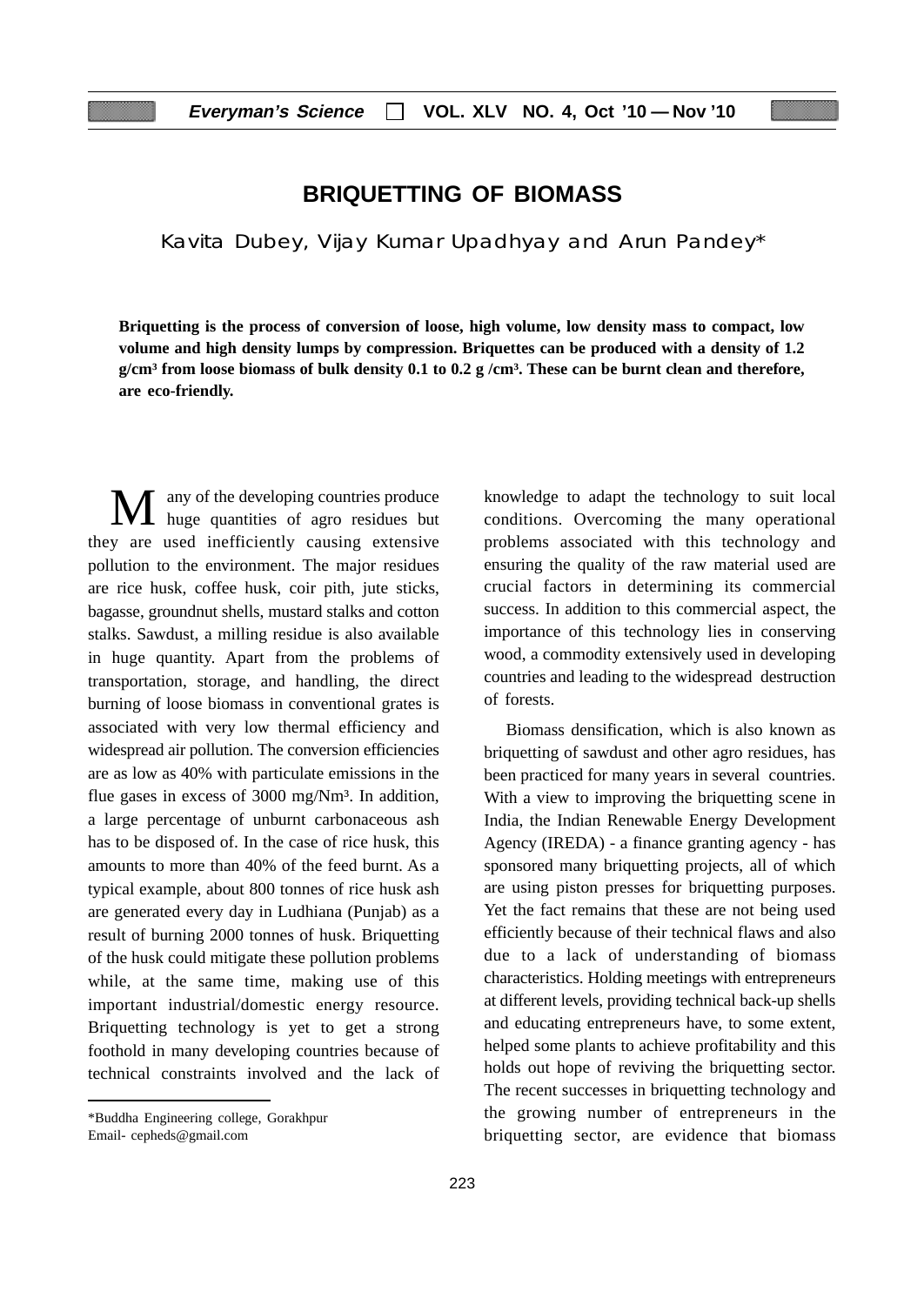briquetting will emerge as a promising option for the new entrepreneurs and other users of biomass.

## **POTENTIAL AGRO-RESIDUES AND THEIR CHARACTERISTICS**

The potential agro-residues which do not pose collection and drying problems normally associated with biomass are rice husk, groundnut shells, coffee husk and coir waste (obtained by dry process). At present, loose rice husk, groundnut shells and other agro-residues are being used mostly by small scale boilers in process industries. Apart from being inefficient, these boilers do not have provision to capture fly ash and unburnt carbon, with the result that extensive air pollution is being created. in Ludhiana, one of the industrialized cities of Punjab (India), about 2,000 tonnes of rice husk is burnt every day. This pollution problem has become so acute that the State Government of Punjab has banned the burning of loose husk in such boilers. It is very likely that other States in India will soon follow this policy. The users have been advised to use husk either as briquetted fuel or in fluidized bed boilers with proper pollution control measures. As the number of industries is growing day by day, the energy required is also increasing proportionately and the present power supply is unable to meet the energy demand. To combat this energy shortage, developed as well as developing countries are putting more efforts into R&D to tap alternative energy sources. State policies are also being formulated to encourage alternative sources of energy. In India alone, it is proposed that 17,000 MW should be produced from biomass. Although other options like gasification can be used for power generation, briquetting of biomass can be considered for its economics, reliability and ease of operation. Briquettes of small size can be used in gasifies for power generation. If the plant sites are chosen properly for easy availability of raw material, the agro-residues can be briquetted to reduce further transportation costs and associated

pollution. This also improves the handling characteristics of biomass. The briquettes so obtained are very good fuels for local small scale industries and domestic purposes. The basic use can be to substitute wood and coal thereby conserving natural wealth.

## **APPROPRIATE BIOMASS RESIDUES FOR BRIQUETTING**

There are many factors to consider before a biomass qualifies for use as feedstock for briquetting. Apart from its availability in large quantities, it should have some desirable characteristics. First, the moisture content should be as low as possible, generally in the range of 10- 15 percent. High moisture content will pose problems in grinding and excessive energy will be required for drying. Second, biomass residues normally have much lower ash content (except for rice husk with 20% ash) but their ashes have a higher percentage of alkaline minerals, especially potash. These constituents have a tendency to devolatalise during combustion and condense on tubes, especially those of super heaters. These constituents also lower the sintering temperature of ash, leading to ash deposition on the boiler's exposed surfaces. Therefore alkaline materials should be low.

## **TYPICAL BRIQUETTE CHARACTERSTICS**

| $\bullet$ Appearance   | : Grayish white / brown                     |
|------------------------|---------------------------------------------|
| $\bullet$ Nature       | : Cellulose, eco-friendly                   |
| $\bullet$ Bulk density | $: 1100$ Kg / meter cube                    |
| $\bullet$ Carbon       | : $40 - 42$ % by weight                     |
| $\bullet$ Hydrogen     | $: 3 \%$                                    |
| $\bullet$ Sulphur      | $:$ Nil                                     |
| $\bullet$ Moisture     | : Less than $5\%$                           |
|                        | • Calorific value : $3800 - 4000$ Kcal / Kg |
| $\bullet$ Ash          | $: 5 - 8 %$                                 |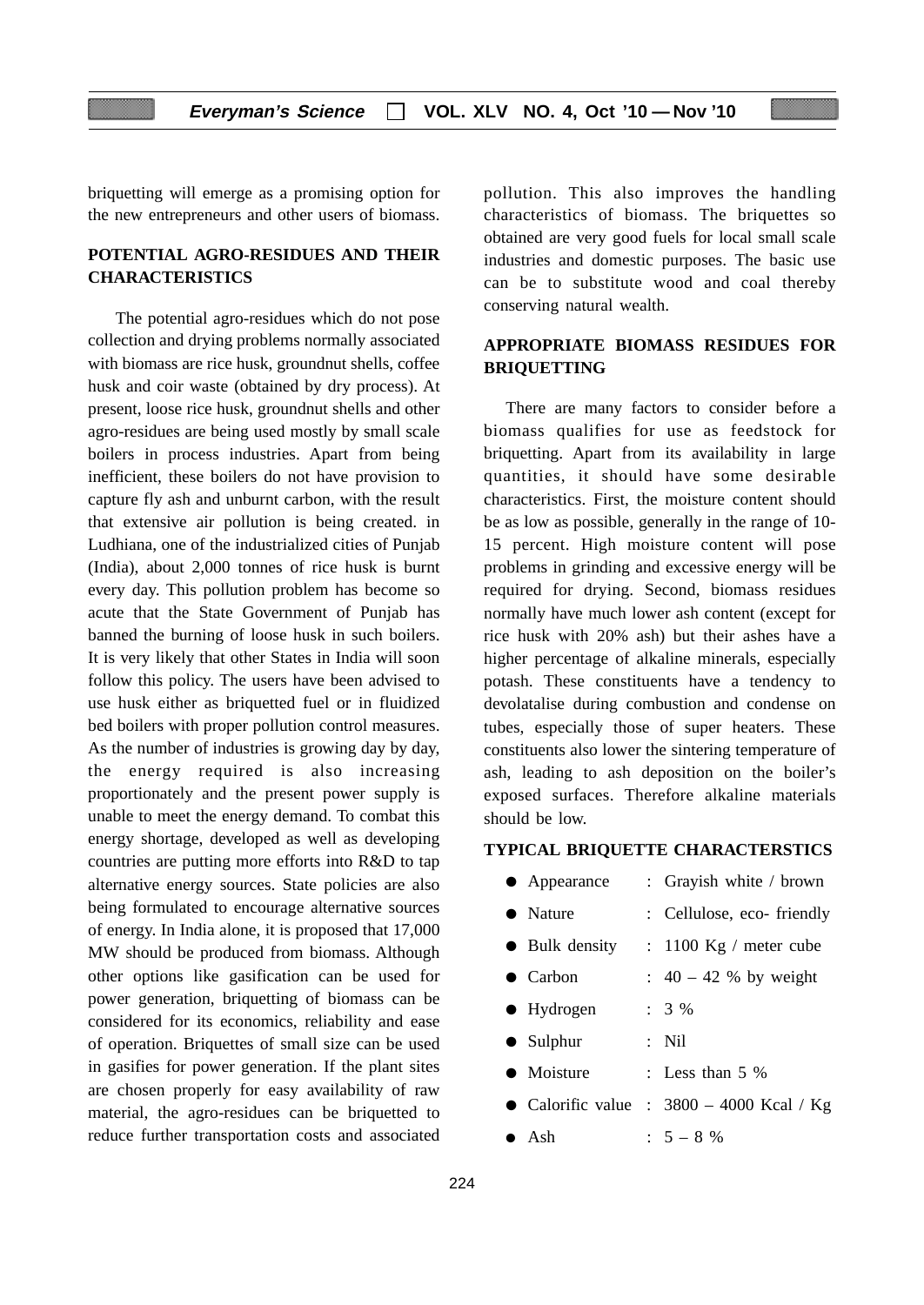## **GENERALLY BIOMASS BRIQUETTES ARE MARKETED IN THREE GRADES**

- **Grade A-** void of cracks, hard with metallic sound when rolled and lengthy (with 390 mm in length)
- **Grade B-** with minimum cracks , hard and not less than 75 mm in length.
- **Grade C-** as "B" except the length is not less than 50 mm in length.

## **TECHNOLOGY USED IN BRIQUETTING PLANT**

At present two main high pressure technologies, ram or piston press and screw extrusion machines, are used for briquetting. While the briquettes produced by a piston press are completely solid, screw press briquettes on the other hand have a concentric hole which gives better combustion characteristics due to a larger specific area. The screw press briquettes are also homogeneous and do not disintegrate easily. Having a high combustion rate, these can substitute for coal in most applications and in boilers. Briquettes can be produced with a density of  $1.2$  g/cm<sup>3</sup> from loose biomass of bulk density 0.1 to 0.2 g  $/cm<sup>3</sup>$  These can be burnt clean and therefore are eco-friendly arid also those advantages that are associated with the use of biomass are present in the briquettes.





Flow diagram for making Briquettes

## **APPLIANCES FOR BIOMASS BRIQUETTES**

Briquettes can be used in any appliances meant for burning wood or coal. However, certain changes in operating parameters especially regarding the distribution of primary and secondary air will have to be incorporated into the conversion. One should first understand the specific characteristics of briquetted biomass before taking steps to make changes in appliances. Briquettes have a density twice that of common fuel wood. Porosity is very low and, accordingly, char produced during combustion is denser than wood or biomass charcoal. Moreover, screw pressed briquettes with a central hole have better combustibility than ram pressed solid briquettes and are considered to be better fuel than coal, wood and solid briquettes. This is mainly due to the larger surface area per unit weight or volume for the same size. In spite of low porosity the effective thickness or resistance for release of volatiles is relatively much less and thus their flammability is much higher. Finally, the char left after combustion is also twice as dense as wood and it burns slowly due to higher ash content. Since inventory of this char is much higher for the same thickness of bed, the briquettes have a higher heat capacity i.e., they retain heat for a longer period and keep the appliance at a higher temperature which then facilitates easy ignition of fresh fuel charges. Briquettes can be used in the following :

● Boilers : For steam generation.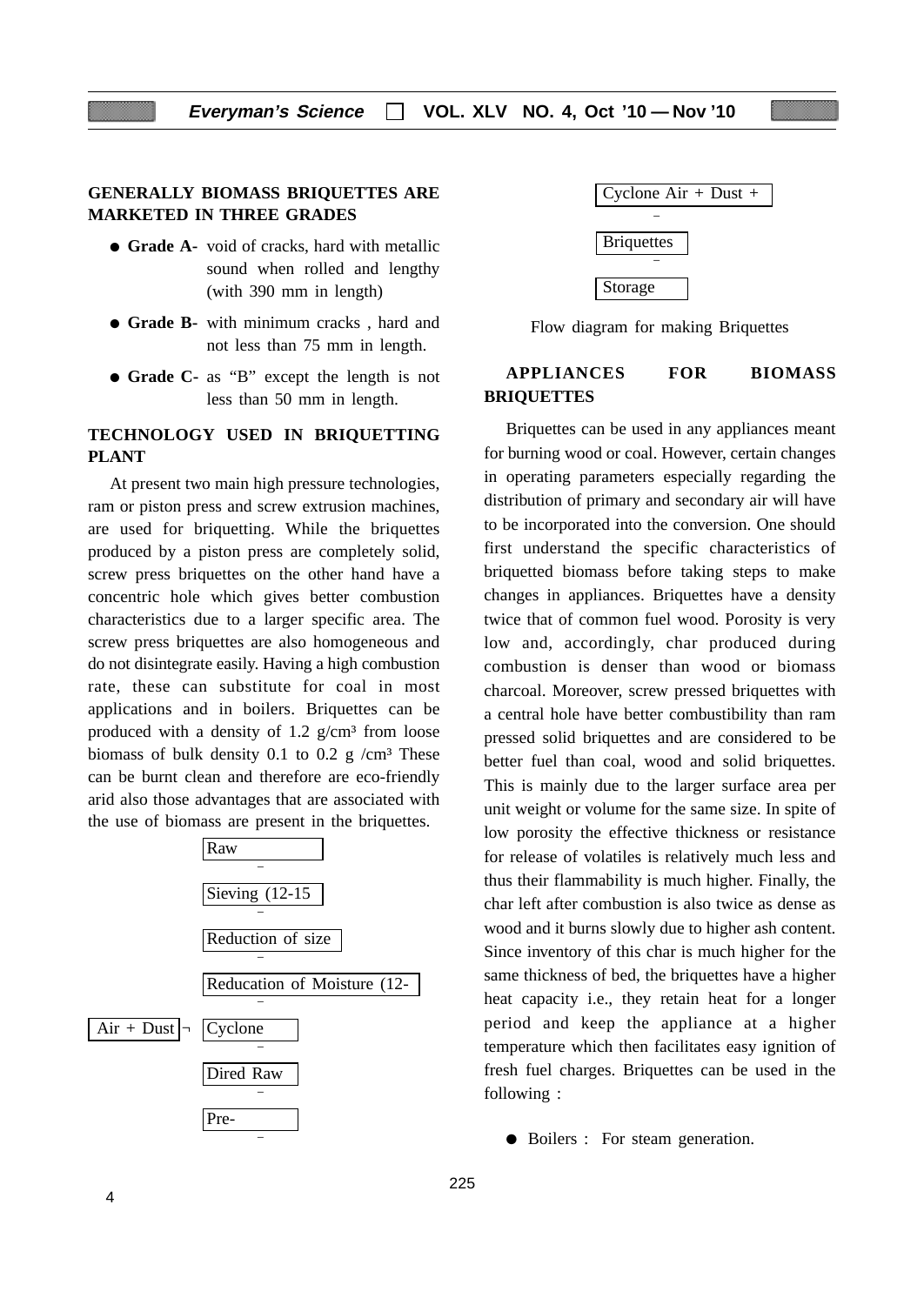- Food Processing Industries : Distilleries, Bakeries canteens, resturants etc.
- Textile Process Houses : Dyeing , bleaching etc.
- Agro Products : Tobacco curing , oil milling, tea curing etc
- Clay Products **:** Brick kilns , tile making, pot firing etc.
- Domestic Purposes : Cooking, water, heating etc.
- Gasification **:** Fuel in gasifies.

#### **ADVANTAGES OF USE OF BRIQUETTES :**

- Briquettes are cheaper than coal.
- High sulfur content of oil and coal, when burnt, pollutes the environment. There is no sulfur in briquettes.
- Biomass briquettes have a higher practical thermal value and much lower ash content (2-10% as compared to 20-40% in coal)
- There is no fly ash when burning briquettes.
- Consistent qualities, have high burning efficiency, and are ideally sized for complete combustion.
- Combustion is more uniform compared to coal.
- Produced near the consumption centers and supplies do not depend on erratic transport on long journeys.
- Biomass briquettes are non-conventional source of energy, renewable in nature, ecofriendly, non-polluting & economical.

#### **DISADVANTAGES :**

- Briquettes cannot withstand direct contact with water and require covered storage facility.
- Maximum attainable temperature is 1000 C due to lower carbon content.
- Burning capacity of furnace per unit volume is low as compared to coal.
- Round the year availability is not assured.

## **ORGANIZATIONS INVOLVED IN DEVELOPMENT OF BRIQUETTES**

The following organizations have been invalided :

- IREDA has funded many briquetting projects.
- Indian Institute of Technology, New Delhi, sponsored by University of Twente, Netherland.
- Indian Institute of Technology, Bangalore, gasification of briquettes – DESI Power Ltd. Rice husk in the state of Bihar.
- Appropriate Rural Technology Institute, Pune – Briquettes from sugarcane.
- Tata Energy Research Institute (TERI)

#### **FURTHER READING :**

- 1. Reece, F.N., *Trans, A.S.A.E.*, **9,** 749, 1966.
- 2. MC Cabe W.L. and J. C. Smith, Unit operations in chemical engineering, pp943, 1956.
- 3. Ferreira, C. Ribeiro, A. and Otfoasen, *L. J. of hazardous materials*. **96**, 201-216. 2003.
- 4. Allaway, W. H., *Adv. Agron.* **20**, 235-274. 1968.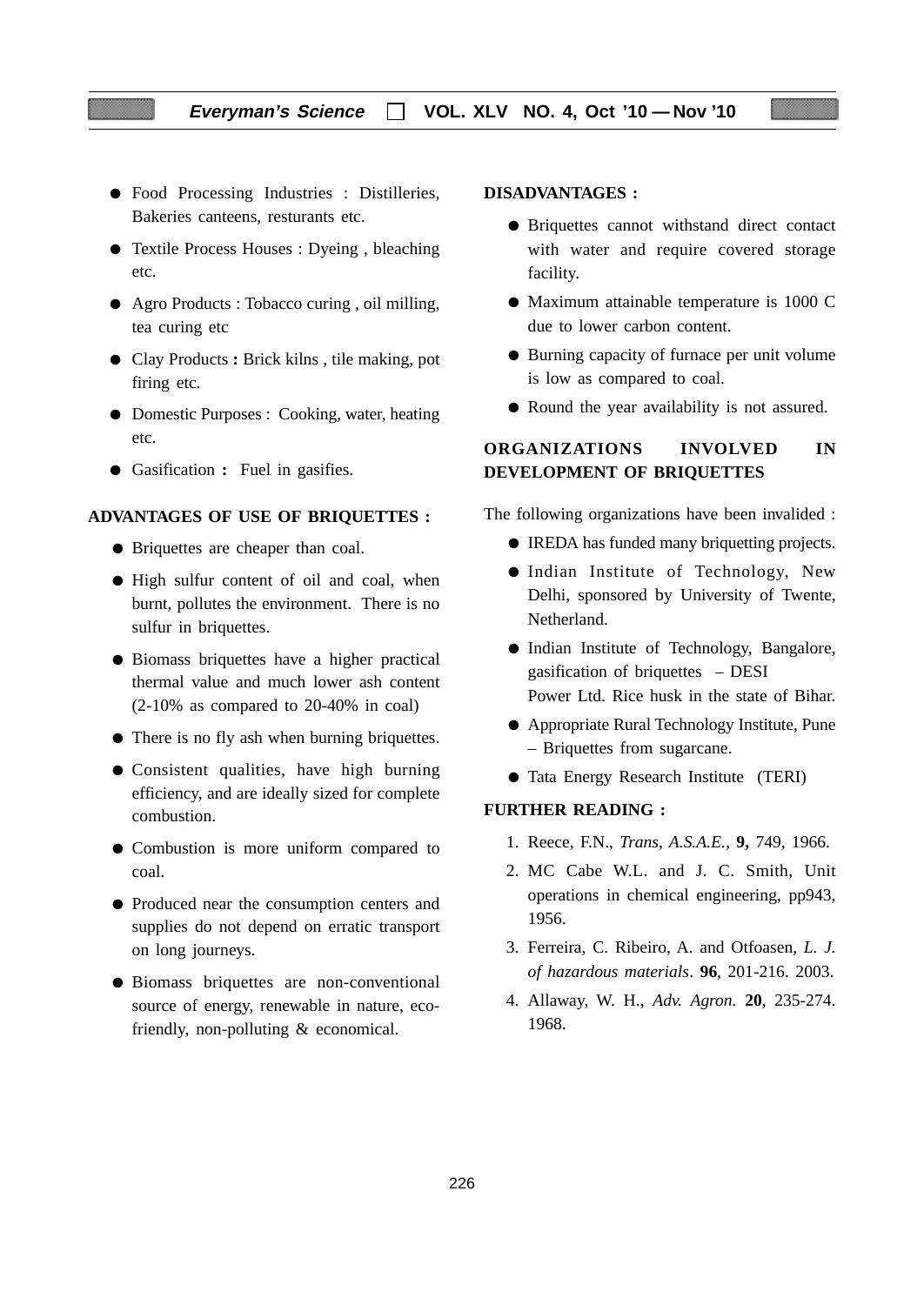## **SHORT COMMUNICATION**

## **CLOUDBURST DISASTER AND ITS MANAGEMENT WITH SPECIAL REFERENCE TO INDIAN SUBCONTINENT**

Devananda Beura

**Cloudburst is an extreme climatic process involving intense rainfall and serve flood. It becomes disastrous with heavy loss of lives and properties within a short period of time. There is no prediction system developed yet to tackle this disaster. The article discusses precisely the nature, cause and the management aspects of cloudburst disaster.**

## **INTRODUCTION**

T he world is passing through severe episodes<br>of climatic change. The global climatic change has enhanced the arrival of different disasters. Day by day some climatic processes are becoming extreme in their nature and emerging as new disasters. Even though some of them exist elsewhere in the earth but not happening in our locality, we are unaware of those disasters. One decade back there was hardly any familiarity with disasters like heat stroke and tsunami in India. Similarly, another climatic hazard has become so uttered during these days i.e. the cloudburst. On 5th and 6th August 2010, a cloudburst occurred in Leh town of Jammu and Kashmir comprising extreme rainfall and severe flood, which devastated the entire region. Along with heavy loss of property about 175 people died and 400 people were found missing in this disaster. The major damage had been done by the cloudburst-induced flash flood. Similar flash flood occurred on 26th July 2005 in Mumbai due to cloudburst and washed away many lives and livelihood of Mumbai people.

#### **WHAT IS CLOUDBURST ?**

Cloudburst is a type of rainfall that constitutes extreme or severe shower. It is a weather phenomenon of sudden and violent nature. It continue for a very short period of time and is confined to a small geographical area. Sometimes the aggressive rainfall takes the shape of rainstorm associated with hail and thunder. Most often cloudburst occurs in desert and mountainous regions. However, interior regions of continental landmasses rarely and irregularly receive the cloudburst. Accordingly to meteorologists, the rate of rainfall in a cloudburst is equal to or greater than 100 mm or 4.94 inches per hour. During a cloudburst, within a few minutes of time the affected area receives more than 2 cm of rainfall. Regarding the cloudburst, a common belief existed in early days that clouds were solid masses full of water and poured heavily due to their bursting. But in real sense cloudburst doesn't occur in that way.

Cloudburst involves heavy rainfall for which it can be disastrous when continued for a long span of time. It creates flash flood in the concerned area. The devastation gets enhanced by the combined action of extreme rainfall and heavy flooding.

<sup>\*</sup> P.G. Department of Geology, Utkal University, Bhubaneswar-751004, Orissa E-mail. debanandbeura@rediffmail.com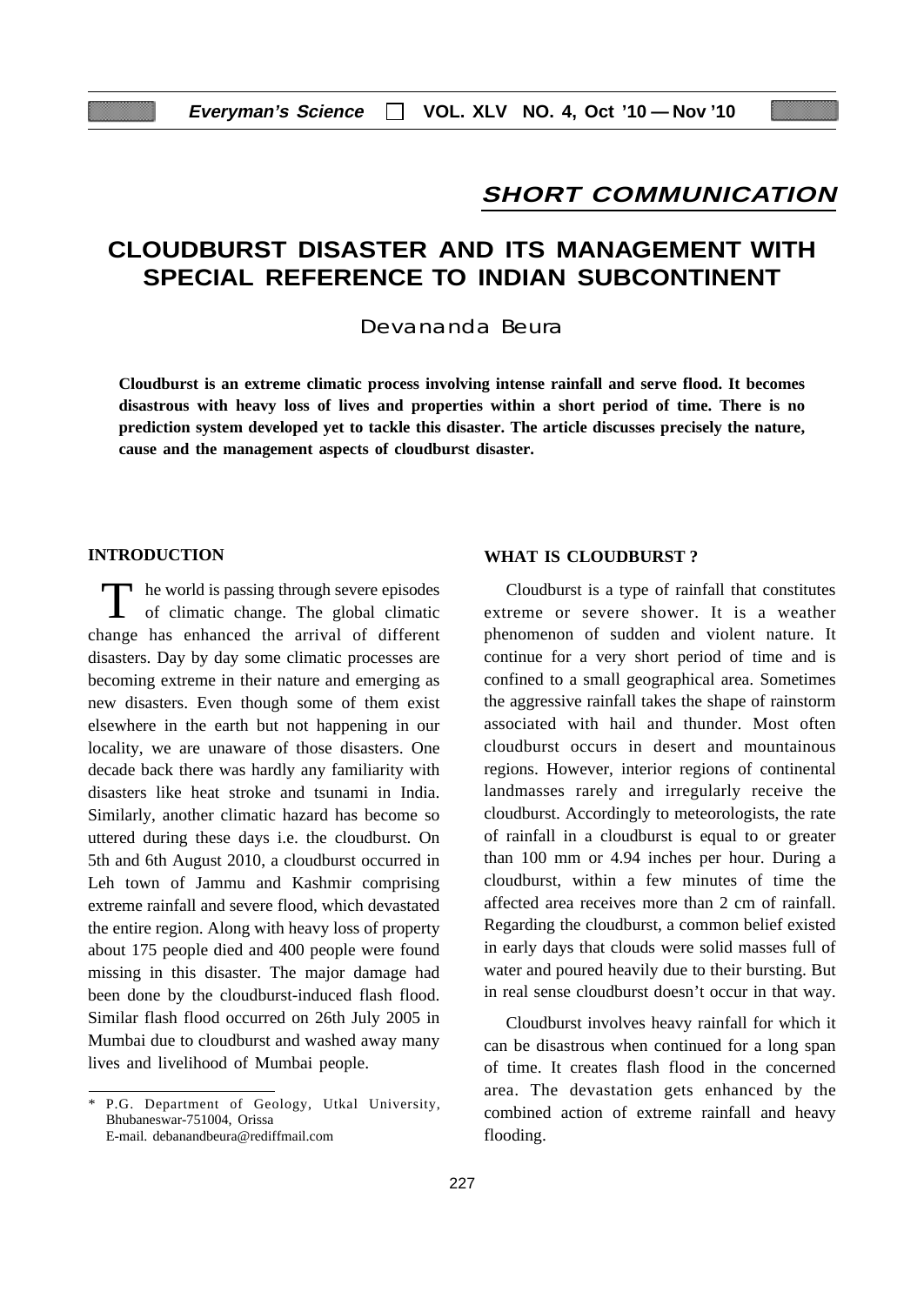## **CAUSE OF CLOUD BURST**

In India, cloudbursts occur normally in rainy days, particularly in the month of July and August. Monsoon cloud from the Bay of Bengal reaches the Himalayas by moving across the Ganges plains. The monsoon strikes against the mountains and rushes upward by the air currents in a rainstorm formed locally. This process facilities rapid condensation of clouds. But, sometimes at this stage it fails to rain, which may be due to blowing of very warm current of air under the rain cloud. Strong current of rising air protects the raindrops to fall down. As a result, the process avails a good length of time and the cloud gets overloaded with rain. When the air current abruptly stops moving, the heavy water drops fall down forcefully on the surface. This climatic phenomenon is known as cloudburst. As the cloudbursts fall from a very high altitude, it happens to be so strong.

Generally, extremely high cumulonimbus clouds realize the cloudbrust. In a cloudburst small drops are fused together to form large drops and fall down fast as water pour on surface. Such an event causing the cloudburst is known as Langmuir precipitation.

#### **PAST RECORDS**

Cloudbrust occurs in many parts of the world. In India, though it is not restricted to a particular area, but most often happens in north and north eastern regions. The damage and death toll depends upon the area of occurence and intensity of rainfall and flood. Some of the major cloudbursts of deadly nature in India have been given in the table-1.

**Table 1 : Record of Major Cloudbursts in India**

| Year                    | <b>Place</b>                                      | <b>Casualities</b>        |
|-------------------------|---------------------------------------------------|---------------------------|
| 31st<br>August,<br>1960 | Mandi and Suketi<br>valley of Himachal<br>Pradesh | 103 People<br>were killed |

| Year                               | <b>Place</b>                                                            | <b>Casualities</b>                  |
|------------------------------------|-------------------------------------------------------------------------|-------------------------------------|
| July,<br>1970                      | Upper catchment area<br>Alaknanda, Badrinath<br>to Haridwar             | Entire village<br>was swept<br>away |
| 15 <sub>th</sub><br>August<br>1997 | Chirgaon in Shimla<br>district, Himachal<br>Pradesh                     | 115 people<br>were killed           |
| 17th<br>August,<br>1998            | Malpa village in Kali<br>of Kumaon                                      | 250 people<br>were killed           |
| July,<br>2002                      | Marwari, Kotsisham,<br>Matgoan and Agonda<br>of Uttaranchal             | 28 people<br>were killed            |
| 16th<br>July<br>2003               | Shilagarh in Gursa<br>area of Kullu,<br>Himachal Pradesh                | 40 people<br>were killed            |
| 6th<br>July<br>2004                | Badrinath shrine area<br>Chamoli district of<br>Uttaranchal             | 17 people<br>were killed            |
| 26th<br>July<br>2005               | Mumbai                                                                  | 500 people<br>were killed           |
| 16th<br>August<br>2007             | Bhavi village in<br>Ghanvi, Himachal<br>Pradesh                         | 52 people<br>were killed            |
| 7 <sub>th</sub><br>August<br>2009  | Nachni near<br>Munshiyari in<br>Pithoragatrh district<br>of Uttarakhand | 38 people<br>were killed            |
| 6th<br>August<br>2010              | Leh town in Jammu<br>and Kashmir                                        | 175 people<br>were killed           |

#### **DISASTER MANAGEMENT**

Clouburst becomes disastrous due to heavy rain and severe flood thereof. Because cloudburst is a sudden climatic process, it is not possible to predict before it breaks out. There is no such system developed yet to predict the cloudburst disaster. The very initial stage of disaster management 'the Diasaster Prediction System (DPS)' is not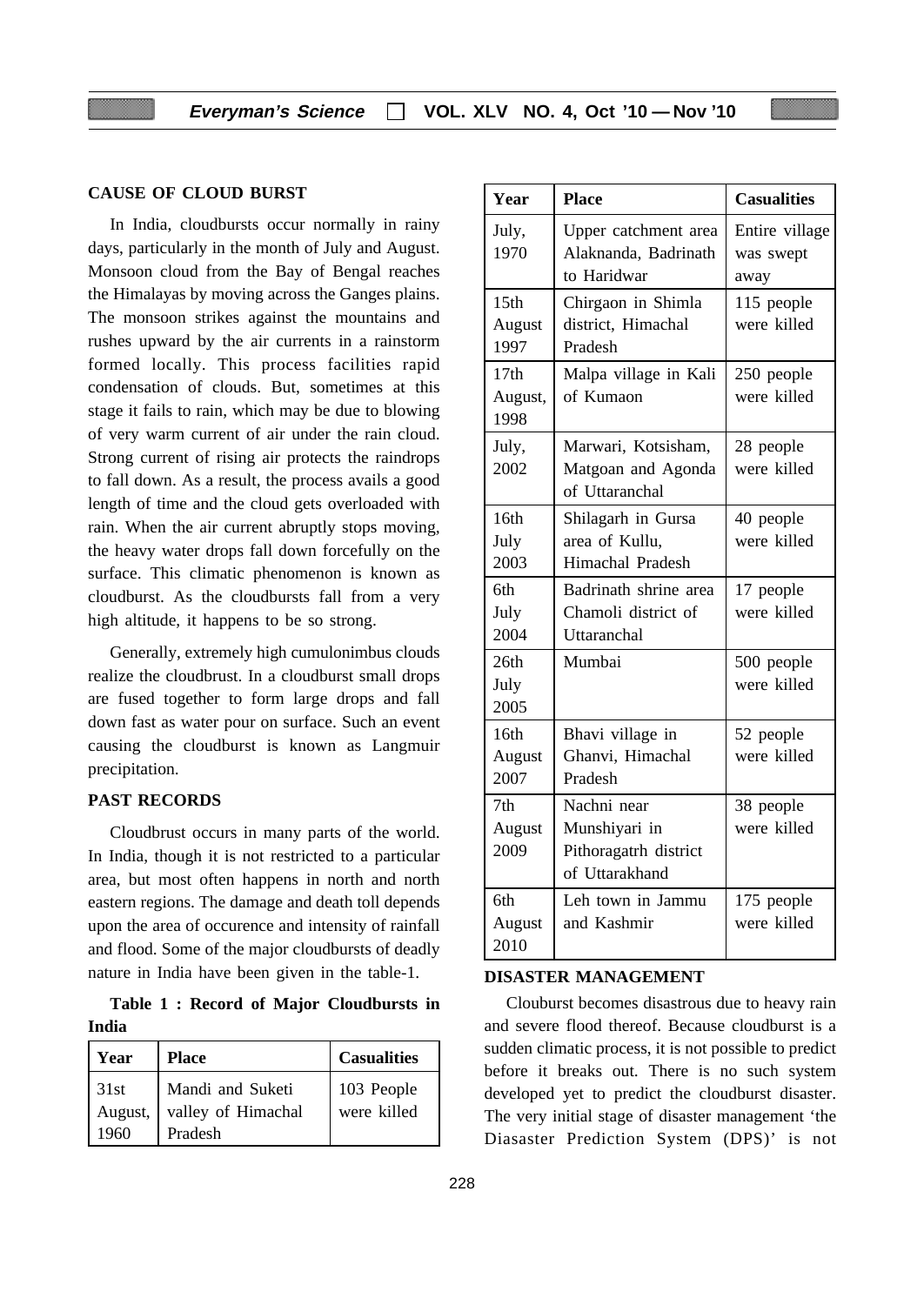supportive to the further course of action. Therefore, the Disaster Warning System (DWS) and Public Communication System (PCS) as downstream measures are ineffective. People may not be able to keep them prepared for the consequences in cloudburst disaster. Also, 'it will be difficult' to evaulate to evacuate from the vulnerable places in apprehension to the flash flood. Predisaster management in cloudburst is handicapped in dealing with the precautionary measures. In this regard, post disaster management is more effective and optimum care should be taken in implementing the action plans outlined therein. Both rescue and relief operations are to be undertaken on warfooting basis. During the sudden flood, particularly in hilly areas, there is always heavy siltation and mudflow. It is very difficult to rescue the lives and property from the mudflow. Severe rainfall and flood cut off the physical communications in the area. Hence, relief operation appears to be challenging as the relief team has to pass through strong currents of rivers and streams. With proper infrastructural readiness these two important operations can be undertaken successfully. The cloudburst may effectively be tacked in the post disaster management or long term management in frequently occuring areas. Rehabilitation, restructing and regain of normalcy in distress should be the immediate tasks after rain and flood. Under the long term

management scheme, desiltation programme in all the rivers and streams is to be taken up regularly to make their carrying capacity more efficient. Highly slopy areas are prone to landslide and soil erosion. Such areas are prohibited from new structures and protective measures should be taken for the existing ones. While planning for new roads, bridges and river valley projects, detailed evaluation of feasibility should be taken into account.

#### **CONCLUSION**

The world is witnessing the rise in number and intensity of earth and climatic processes. Many of them are designated as disasters because of their furious nature of occurrences. Cloudburst is such a climatic process that continues for a short period with high magnitude of devastation. The real havoc occurs due to flash flood, mud flow and land slides in a cloudburst disaster. As there cannot be any prediction system for his disaster, the sufferings become extreme without a predisaster prepareness. It is not at all possible to stop the natural disasters like this, but with incorporation of effective management principles in the course of tackling can anul the adversity. Degree of devastation in continuously affected areas may be reduced sustantially by all time disaster preparedness and awareness programme.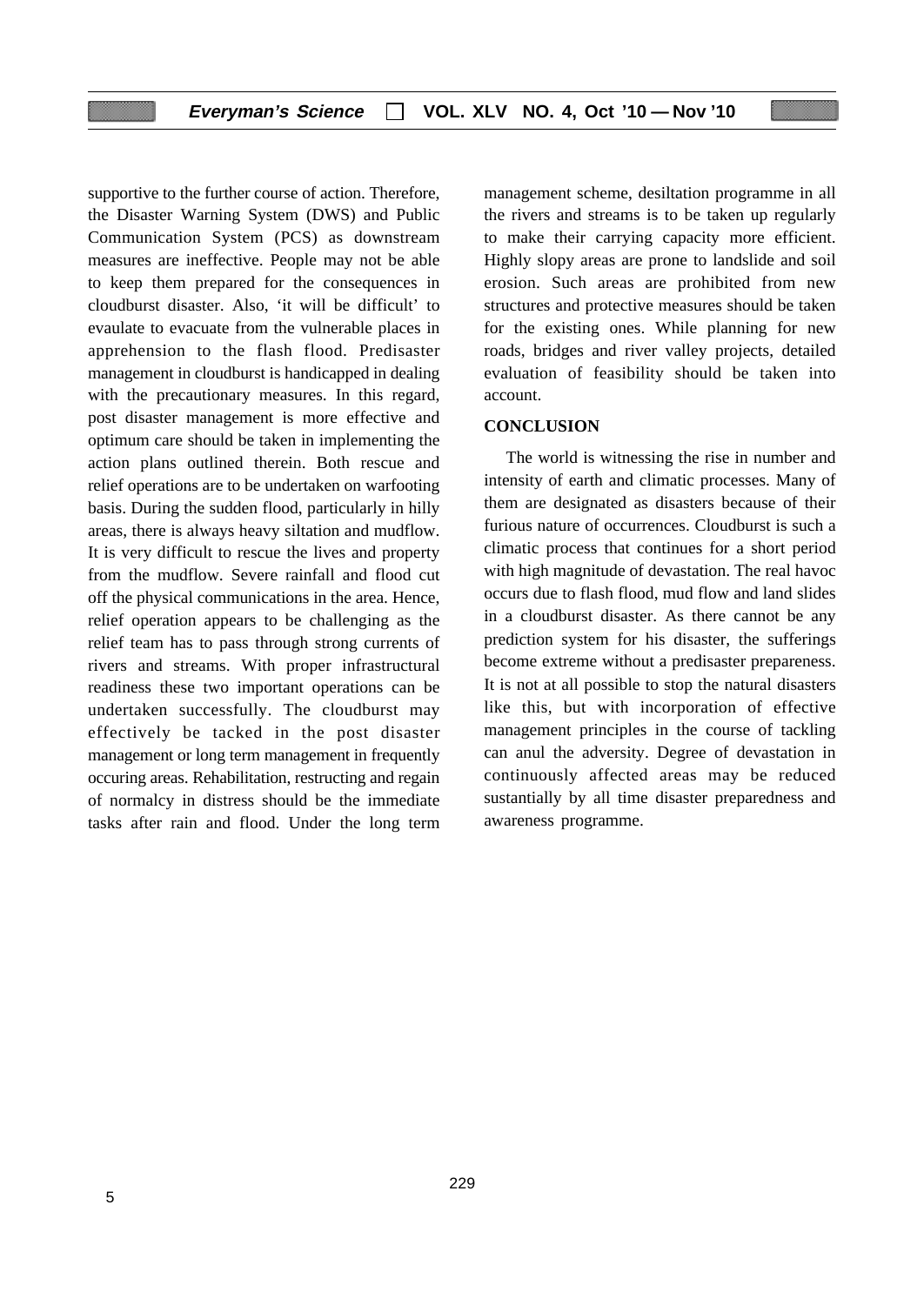# **MAJOR RECOMMENDATIONS Emanating from the 97th INDIAN SCIENCE CONGRESS**

## **RECOMMENDATIONS FROM THE ADDRESS OF THE HON'BLE PRIME MINISTER DR. MANMOHAN SINGH**

### **"LIBERATE SCIENCE FROM SHACKLES OF BUREAUCRATISM"**

- 1. India must chalk out strategies to achieve greater energy efficiency and a shift to renewable energy. We should plan to be among the leaders in the development of science and technology related to mitigation and also adaptation and market it to the whole world. We must plan for an accelerated nuclear power development programme.
- 2. It was decided to launch a Jawaharlal Nehru National Solar Mission for establishment of 20,000 MW of solar generation capacity by 2020, which provides an opportunity to the indigenous scientific institutions to contribute.
- 3. Water resource management is a very important area since per capita availability of water is declining as population has increased. The Ministry of Science and Technology has initiated a Technology Mission for Winning, Augmentation and Renovation (WAR) of water.
- 4. Strengthening food security through scientific efforts like better weather forecasting for agricultural management, Geo-spatial Technology Applications Mission to provide crop planning and monitoring as well as flood management. Developments in biotechnology present us the prospect of improving yields in our major crops by

increasing resistance to pests and also to moisture stress.

- 5. Providing affordable health care and improving the quality of life of the elderly is another major challenge of the  $21<sup>st</sup>$  century. We must build our scientific capabilities in a way that they can respond in real time to problems such as pandemics.
- 6. Revision of the value of doctoral and postdoctoral fellowships as well as the formulation of schemes that would cover all research scholars with some funding support in order to make science education outreach inclusive and affordable.
- 7. Redouble our efforts to attract many more talented young women to take up careers in science. A step in this direction is a new scheme available for women's universities named Consolidation of University Research, Innovation and Excellence (CURIE) which provides financial help for complete upgradation of facilities in such universities.
- 8. The National Science and Engineering Research Board to start functioning before March 2010. A National Policy for Data Sharing and Accessibility has been formulated. The Protection of Intellectual Property Bill, focused on sharing revenue from intellectual properties with researchers will be taken up soon.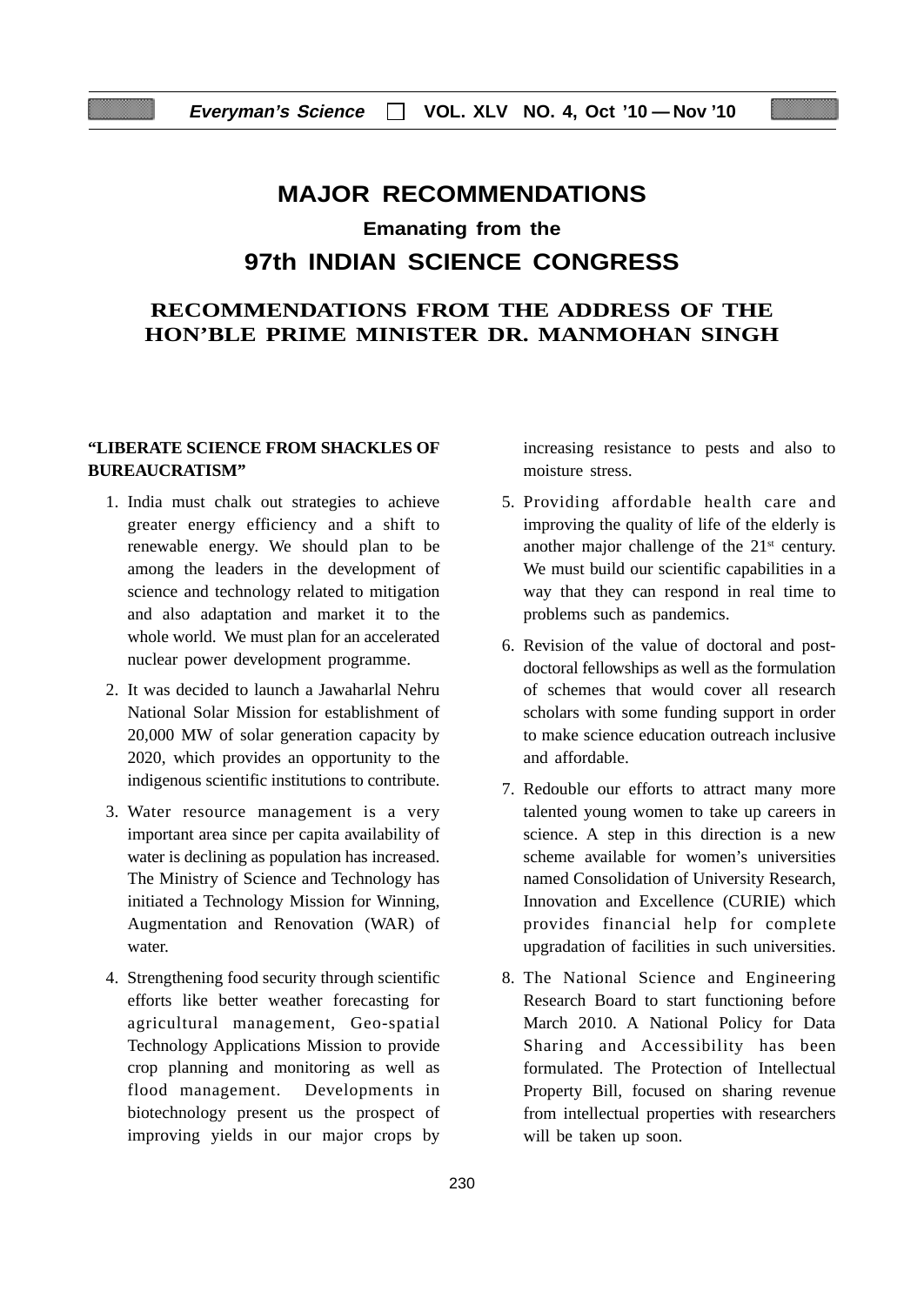- 9. Conversion of the "brain drain" of the past into a "brain gain" for the future - special effort to encourage scientists of Indian origin currently working abroad to return to India.
- 10. The decade 2010-2020 has been declared as the "Decade of Innovations". We need new solutions in many areas to achieve our goals of inclusive and sustainable growth - in healthcare, energy, urban infrastructure, water, and transportation, etc.,
- 11. The country must develop an Innovation Ecosystem to stimulate innovations. Innovators must work in partnership with industry. We need to concentrate on strengthening the linkages between academia, research and industry.
- 12. Indian science should have a strong outward orientation; our science establishments should step up global alliances that will expose our scientists to the best in the world and enhance our competitiveness.

**RECOMMENDATIONS FROM THE ADDRESS OF THE HON'BLE MINISTER OF STATE (INDEPENDENT CHARGE) FOR SCIENCE AND TECHNOLOGY AND EARTH SCIENCES; HON'BLE MINSTER OF STATE IN THE PRIME MINISTER'S OFFICE; PERSONNEL, PUBLIC GRIEVANCES AND PENSIONS AND PARLIAMENTARY AFFAIRS, SHRI PRITHVIRAJ CHAVAN**

- 1. Acceleration of implementation of Innovation in Science Pursuit for Inspired Research (INSPIRE) launched by the Hon'ble Prime Minister in December 2008 in order to attract the best students to science.
- 2. Encourage re-entry programmes for women scientists and return of Indian Diaspora in order to fill the gap of faculty in higher education Institutions.
- 3. Traditional Knowledge Digital Library (TKDL) will not only protect our traditional knowledge but it will be used by the European Patent Office and the US Patent and Trade Organisation for prevention of grant of patents based on traditional Indian knowledge.
- 4. Establishment of a state of art "Tsunami Warning Centre", Ocean observation system, weather observation and modeling capabilities, and atmospheric physics modelling.
- 5. International Co-operation in the field of S&T of India has grown several fold. Technology focused initiatives like Science Bridges with UK have opened up new possibilities and mechanisms to forge Academy Industry alliances and partnerships.
- 6. It is widely believed that 21st century will belong to China and India on account of strength of their economies and human resources. Since the next wealth creation opportunity will undoubtedly depend on science, technology and innovation, a major challenge in 21st century will be in relating the knowledge to economic outcomes and ability of science and technology system to innovate at affordable costs.
- 7. The grand challenges ahead are is the area of Energy security, Food security, Water, Affordable Healthcare for all and Terrorism and Internal security.
- 8. There is congruence between the global concern for climate change and India's concern for energy security. Answers to both lie in building capacities for alternate energy sources like solar, wind and nuclear. Also, research on clean coal technology would remain crucial for the country.
- 9. To address the challenges of food security, geospatial data inputs for crop planning and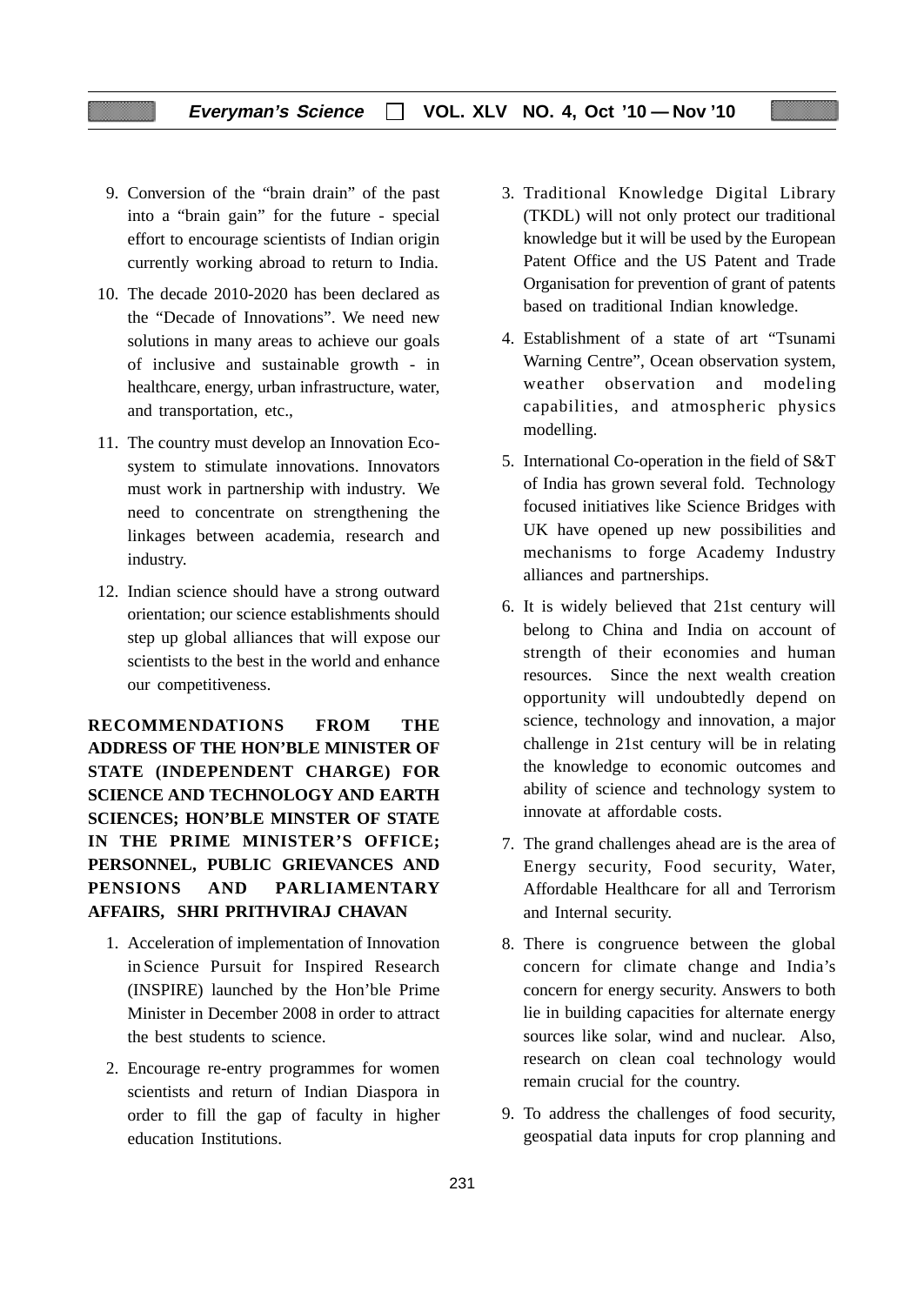monitoring using special algorithms have been developed and made available to several states.

- 10. Science ministries have taken up several initiatives to address the challenge of water security. A Technology Mission on "Winning, Augmentation and Renovation" (WAR) for Water has been mounted by the Department of Science and Technology.
- 11. The Indian S&T sector should gear itself to engage in the research dimensions of National Action Plan on Climate Change (NAPCC).
- 12. In the area of affordable health care for all, CSIR has mounted Open Source Drug Discovery (OSDD) for infectious diseases with global participation which has identified new molecular entities for a number of therapeutic targets.
- 13. A "Decade of Innovations" has been articulated as the National policy. The Indian R&D sector should gear itself to fulfill the promise and deliver *innovative technology* solutions rather than *technologies.*
- 14. There is a need to develop a suitable Science, Technology and Innovation policy framework in order to get a favorable position in global assessment of innovation industry.
- 15. At the end of the eleventh plan, India might need a strategy to assess and measure the economic impact of R&D and technologyled GDP growth and prepare a road map for adequate investments into the Science, Technology and Innovation during the Twelfth Plan.
- 16. Our future strategy should serve to:
	- (a) Enhance synergy among academy, research and industry
	- (b) Build new strategies for development of private-public partnerships in R&D and
	- (c) Step-up global alliances developed during the Eleventh Plan and

(d) Aim at acceleration of the pace of conversion of scientific outputs to targeted socio-economic and developmental outcomes.

**RECOMMENDATIONS FROM THE PRESIDENTIAL ADDRESS OF DR. G. MADHAVAN NAIR, GENERAL PRESIDENT, INDIAN SCIENCE CONGRESS ASSOCIATION 2009 - 2010**

- 1. With the available scientific manpower in the country (which is the third largest in the world), the Indian Science and Technology (S&T) is bound to assume a significant role in rearing the status of the country to that of a developed nation by 2020.
- 2. Developments in the fields of agriculture, atomic energy, space research, Information technology, biotechnology etc., speak volumes about the capabilities of the Indian scientific community and can match international standards at all levels.
- 3. Enhancing agriculture productivity from 1.7 to at least 2 tonnes per hector in order to meet the requirements of the people by year 2020.
- 4. There is a strong need for developing alternate sources of energy. Improving the quality of generating energy from natural products is one of the challenges.
- 5. We need to device cost effective means to tap wind and solar energy and R&D efforts in these areas needs to be strengthened.
- 6. Nano-technology is yet another area which can contribute to revolutionize the future demands of agriculture, healthcare and high strength materials.
- 7. Emphasis on bio-science and geonome research which are going to revolutionize applications related to human health and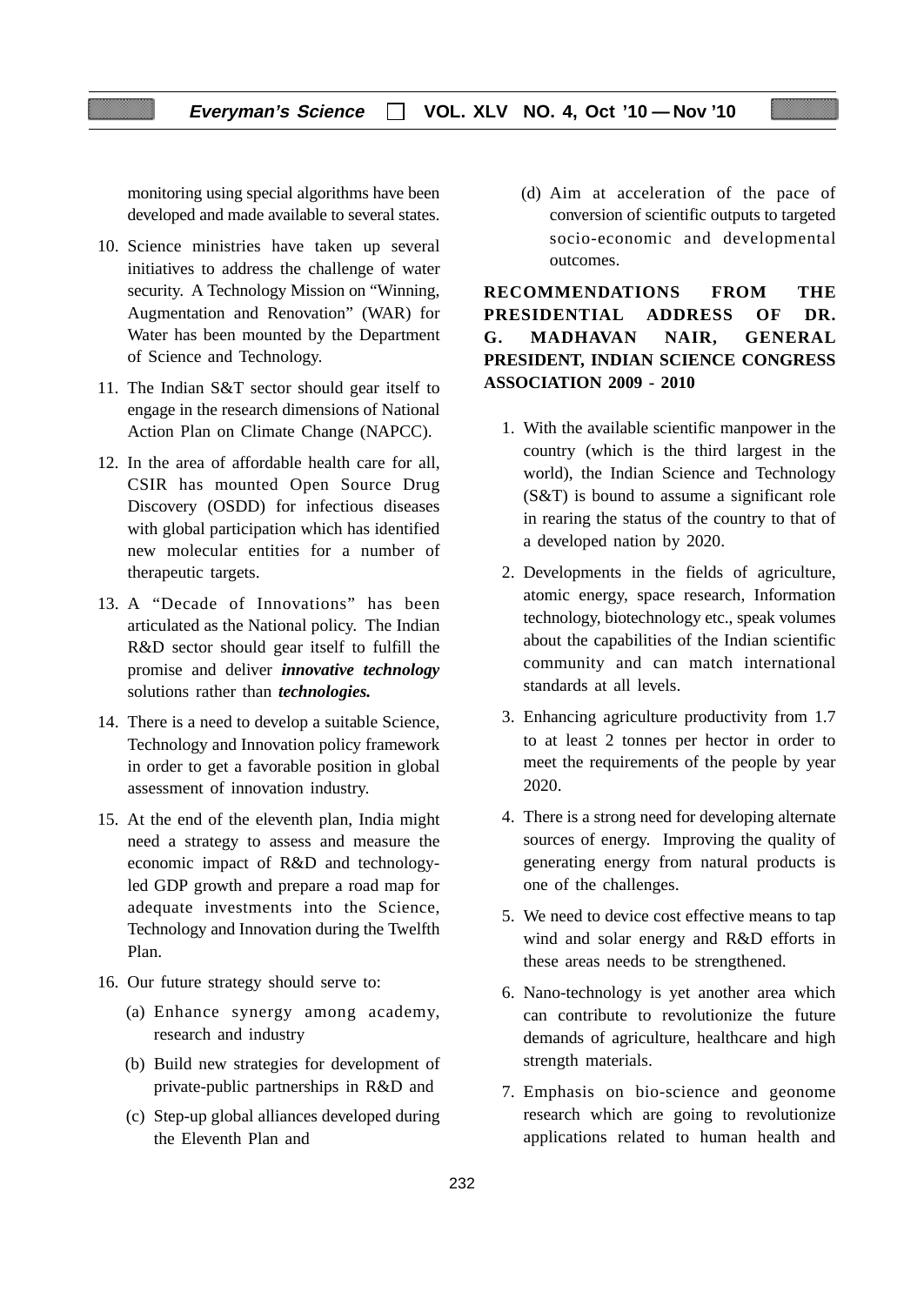environment security. The research in this area can lead to major achievements including work on transgenic crops with disease resistant capabilities, nitrogen fixation and production of vaccine, enzymes and recombinant proteins.

- 8. Conceive application programmes in the area of information technology to model physical phenomena, chemical processes, bio evaluation, etc which demand lot of efforts from young scientists and IT professionals.
- 9. The monitoring of climate and environment is another major area of both national and global concern and needs to be addressed adequately.
- 10. Advances in Medical sciences and immunization are absolutely a major priority for the highly populous India, which has an ambitious quest in prevention, early diagnosis and treatment of various diseases that affect the population, particularly the poorer sections.
- 11. The innovation and challenges in technology required to solve the societal problems are quite complex and demanding. In addition to massive investment in terms of infrastructure, there is a strong need for the development and identification of scientific talents.
- 12. Kindling scientific spirit and explorative spirit in young minds also requires equally talented scientific communicators and teachers.
- 13. While encouraging the youngsters to pursue advanced research schemes, there is a need for creating a cadre of scientific managers.
- 14. There is a need to create proper facilities and environment for research in the universities in order to do innovative work at the cutting edge of S&T as the universities act as the prime movers of scientific research and serve as feeders to the specialized laboratories.
- 15. Need for interdisciplinary form of science education which allows free flow of

knowledge and ideas that migrate from one area to another. Students and researchers must be taught to relate what is taught in classes with real life situations early enough, from their primary classes, so to speak.

## **RECOMMENDATIONS FROM PUBLIC LECTURES**

#### **Future of Science in India**

Prof. CNR Rao said that science and technology should be treated as different subjects, where technology is simply the application of science. He urged to take up study of pure sciences. He pointed out that the status in science education in India is dismal even compared to other Asian developing countries like Japan, China and South Korea.

He remarked that the educational institutions should play a constructive role in promoting science studies and scientific research.

#### **Keep your mind open to nature: Roger Tsien**

The Nobel Laureate, Prof. Roger Tsien, in his public lecture at the 97th Indian Science congress, advised young students and researchers to keep their mind open to the beats of nature.

Prof Tsien is renowned for revolutionizing the fields of cell biology and neurobiology by allowing scientists to peer inside living cells and watch the behavior of molecules in real time.

Prof Tsien stressed on teamwork by mentioning the collaboration behind his Nobel Prize winning work.

#### **It can be done : Dr. Kalam**

Dr. Kalam in his public lecture said that Indian scientists should look forward to celebrate the socio-economic development of India in 2020. He then proposed his vision of transition of Indian Science from 2020 to 2050 saying that the vision for 2050 is one of dynamic growth.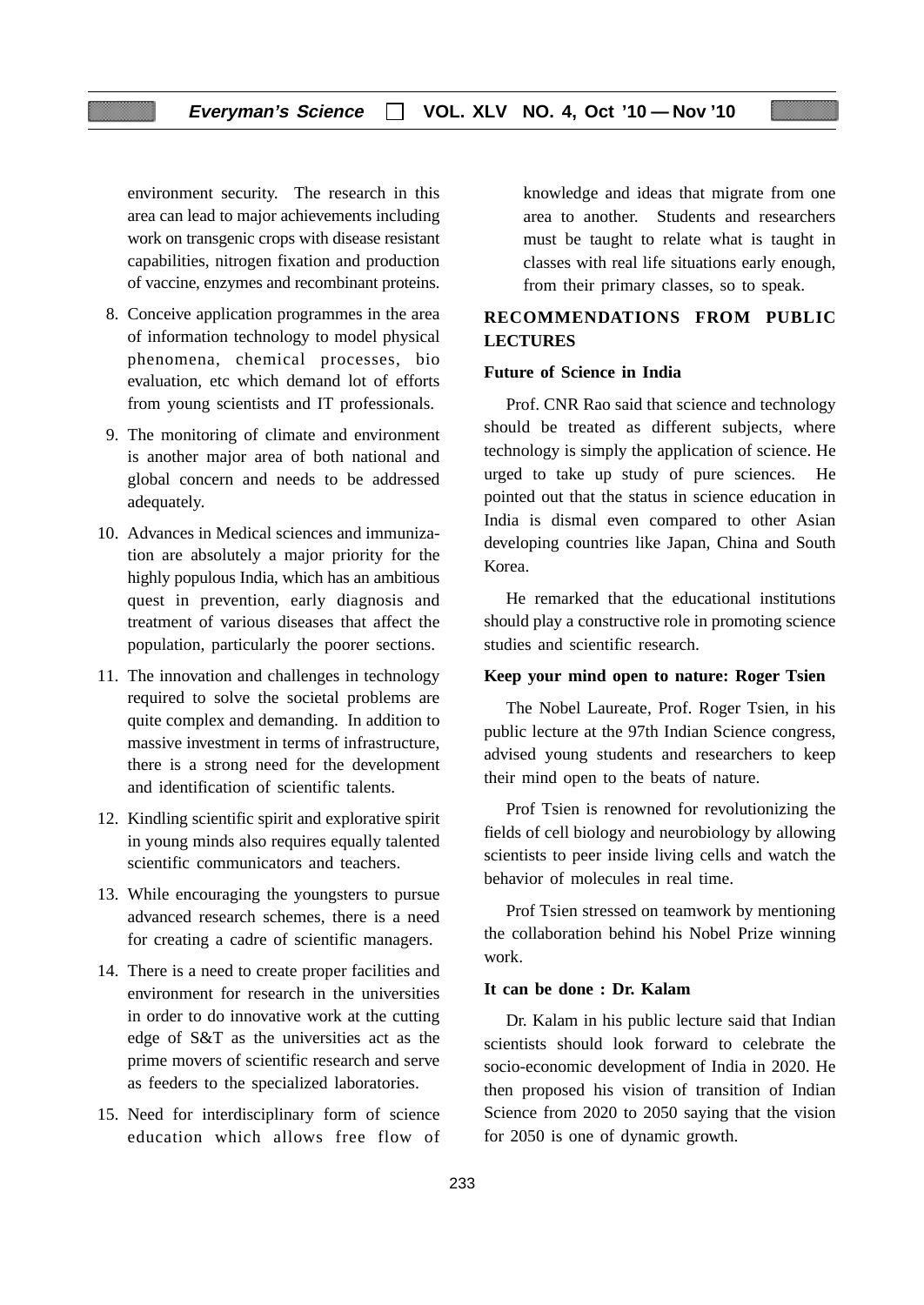Terming Science as borderless, Dr. Kalam put forth his visualization of Global Human Civilization for 2050.

In context of Indian perspective, he said proper water management, sustainable agriculture development using organic farming practices, energy consumption and sustainability, customized healthcare for promoting enhanced longevity, balancing the greenhouse gas budget and emergence of new global leaders focusing on multi-disciplinary action are some of the key points of his visualization. He added that scientists should start considering earth, moon and mars as an economic complex for future habitat expansion of human beings.

## **Demystifying the Large Hadron Collider: Mr. Atul Gurtu**

Mr. Atul Gurtu of TIFR unraveled the mystery surrounding the Large Hadron Collider (LHC). The eminent physicist who is India's chief spokesman of the LHC said that LHC is hailed the mother of all experiments would usher in a new era of particle cosmology.

Mr. Gurtu explained about India's involvement in this mammoth experiment. LHC will attempt to simulate the birth of the Universe by colliding protons having near light speed in a tunnel of 27km in circumference. It also hopes to find the existence of the hypothetical "Gods particle" called Higgs Boson.

Dr. MGK Menon's talk explained about the birth of meson physics

## **RECOMMENDATIONS FROM CHILDREN SCIENCE CONGRESS**

1. Children Science Congress (CSC) 2010 was organized from 4 – 6, January 2010, hosted by Indian Space Research Organization (ISRO) and University of Kerala,

Thiruvananthapuram, with the objective to stimulate creativity and create interest in science in the young minds.

- 2. The Congress encourages children and teachers to visualize the future of the nation and to pursue their natural curiosity, thus unleashing a wave of creativity and scientific temper.
- 3. CSC provides a platform for children across the country to interact with eminent scientists and enhance their knowledge and ideas.
- 4. Dr G Madhavan Nair, General President, ISCA presided over the function. In his address, Dr Madhavan Nair stressed the "need to have passion for science cultivated from very young age". He exhorted the youngsters to pursue science, learn and observe the nature and thus solve the mysteries of science and thereby improve the quality of life of the fellow beings. He urged the students to derive inspiration from great scientists like Sir C.V Raman who were deeply committed to science.
- 5. Dr. A P J Abdul Kalam, former President of India inaugurated CSC – 2010 on January 4, 2010. In his inaugural address, Dr. Abdul Kalam said that Earth, which was rapidly exhausting its resources, would not remain an independent entity in the future, but form a 'single economic entity' with the Moon and Mars as a single economic and strategic entity. This will be possible by developing scientific knowledge in a very unique solution to the crisis of water, energy, infrastructure faced by humanity in different parts of the world. Detection of evidences of water on the Moon for the first time through the Chandrayaan-1 mission, ISRO had found an answer to an issue that was evading the collective scientific wisdom of all the space-faring nations for the last five decades. He urged the CSC delegates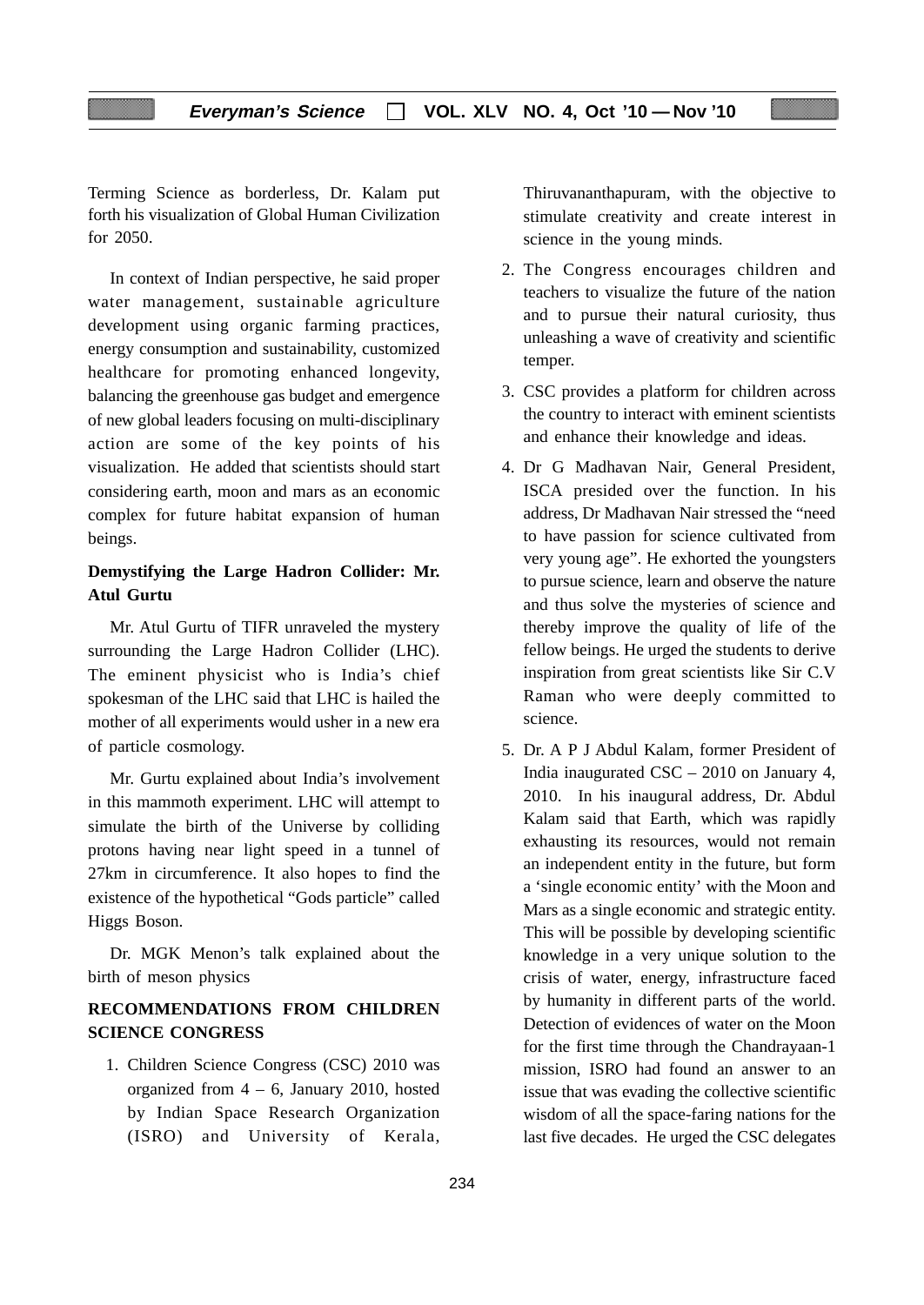to follow the example and use science to prove other impossible things possible.

## **EIGHT POINT OATH**

- 1. Science is a lifetime mission. I will work, work and work and succeed.
- 2. Wherever I am, a thought will always come to my mind. That is what I can innovate, invent or discover.
- 3. I will always remember that "Let not my winged days, be spent in vain".
- 4. I realize I have to set a great scientific goal that will lead me to think high, work and persevere to realize the goal.
- 5. My greatest friends will be great scientific minds, great teachers and great books.
- 6. I firmly believe that no problem can defeat me; I will become the captain of the problem, defeat the problem and succeed.
- 7. I will work and work for removing the problems faced by planet earth in the areas of water, energy, habitat, waste management and environment through the application of science and technology.
- 8. My National Flag flies in my heart and I will bring glory to my nation.

## **RECOMMENDATIONS FROM SCIENCE COMMUNICATORS MEET (3RD VIGYAN SANCHARAK SAMMELAN)**

3rd Vigyan Sancharak Sammelan (Science Communicators Meet) was organised during January 4-5, 2010 in concurrence with 97th Indian Science Congress (ISC 97) at Thiruvananthapuram, Kerala. This is a forum for science communicators and journalists to exchange their views, expertise and experience in the field of science communication through media, press etc., The focal theme of the sammelan was Advances in Science Journalism–Role of Space Science and Technology.

This is the third in the series with the last two having been very successful.

#### **Inaugural Session**

In his inaugural address, Dr. G Madhavan Nair expressed the importance of Science Communication. He stressed that Science communicators should focus more on work within the laboratories where the real development of science is going on. He added that science communicators should convey the achievements of science to the common people. These days many awards are given to scientists, which indicates that the people have started recognizing the contribution and the significance of science.

In the presidential address, Prof A Jayakrishnan, Vice Chancellor, University of Kerala stressed upon the qualities of Science Communications.

#### **General Sessions**

There were five general sessions and one student session. Each session had a lead paper by the expertise followed by 5 - 6 presentations. The major topics covered under the general sessions were around the focal theme, *Advances in Science Journalism – Role of Space Science and Technology*. Overview of Satellite Communication, Need for Science Communication, Role of Space Science and Technology in Science Journalism, Science Communication and Emerging Challenges, Issues of Science Communication, Shortcomings in the present system, Recognitions of Science Journalism, Science Communication through various Media, Modern tools like Internet, Blogging, Online News etc., Importance of Space Technology, Contents of Science News, Trends in Science Journalism starting from ancient, medieval to modern era and Vision for the future Science Journalism etc.,. were discussed in detail.

#### **Students' Session**

The students' session chaired by the Head of Department, Communication and Journalism,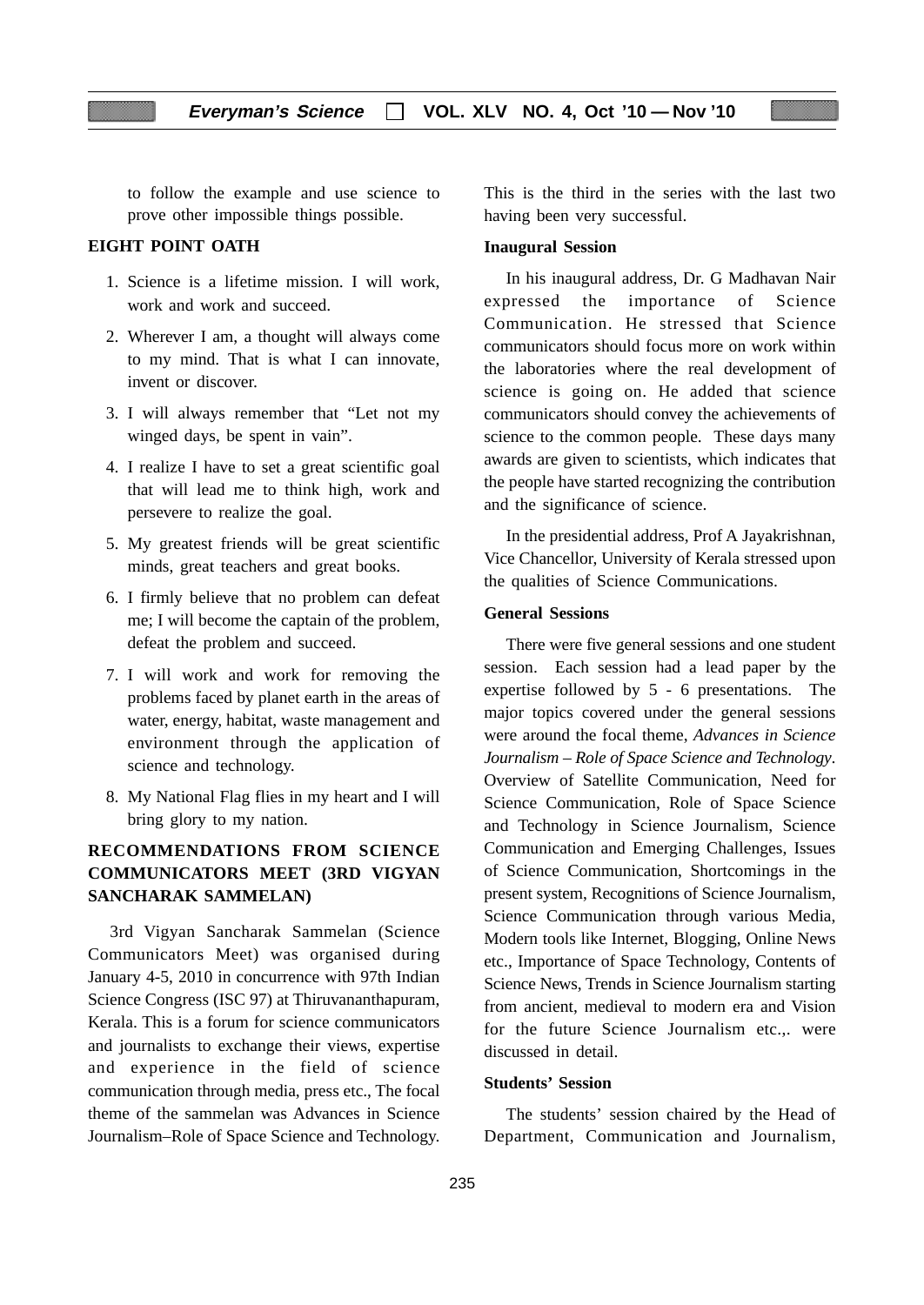University of Kerala, as part of the science communicator's meet gave a good opportunity for the students to discuss on various topics connected with science/space journalism.

## **The Sammelan made the Following General Observations :**

- Much of scientific knowledge is confined to a small minority of scientists. Regular science coverage in the media is absent and only occasional and sensational science news appears in print and electronic media.
- Science and technology journalism has progressively developing in India, in terms of quality and quantity, but is still far behind the desired level, (estimated around 3 % against a desired level of 15%.)
- Department of Science and Technology (DST) through Rashtriya Vigyan Evam Prodyogiki Sanchar Parishad has supported the Vigyan Sancharak Sammelan thorugh the Indian Science Congress. The support is strongly recommended in future also since it has provided a platform for students, journalists and researchers to share their research. This inter-disciplinary field needs recognition by researchers in traditional areas of science. ISCA Chapter Conveners need to be continually sensitised about the theme and the selection process.

## **FOLLOWING RECOMMENDATIONS WERE CONSIDERED AND APPROVED AT THE PLENARY :**

- Teacher educators have the potential to spread awareness and literacy among the next generation. Schemes to enhance their skills may be developed and introduced.
- Research scholars may be encouraged to give presentations about their research in third

year to scholars from other disciplines. This would develop an appreciation about the research in other disciplines and would improve communication skills of the scholars. Universities can introduce this with internal resources.

- Plagiarism in science communication or in any type of serious communication should be avoided.
- Case studies elaborating research methodologies in science communication should be presented.
- Science communicators should be more committed and sincere about the news they disseminate; wrong or incomplete scientific information should not be communicated through that could mislead the viewer or reader. Proper checks and balances need to be provided by the science communicators through responsible journalistic principles.
- Developing countries should upload more than they download from the Internet. Social participation and successful local/regional development stories involving science and technology need to be brought to the forefront.
- Use of local language and idiom to reach larger populations is recommended.
- Students had put good efforts in their presentation. However, they need to concentrate on accuracy, brevity and language skills. It is suggested to continue the student session in future too; however, it was recommended to invite the science journalism students from all over the country.

*3rd VSS was funded by DST through Rashtriya Vigyan Evam Prodyogiki Sanchar Parishad and co-ordinated by Ms. Padmavathy A S, Scientist, ISRO.*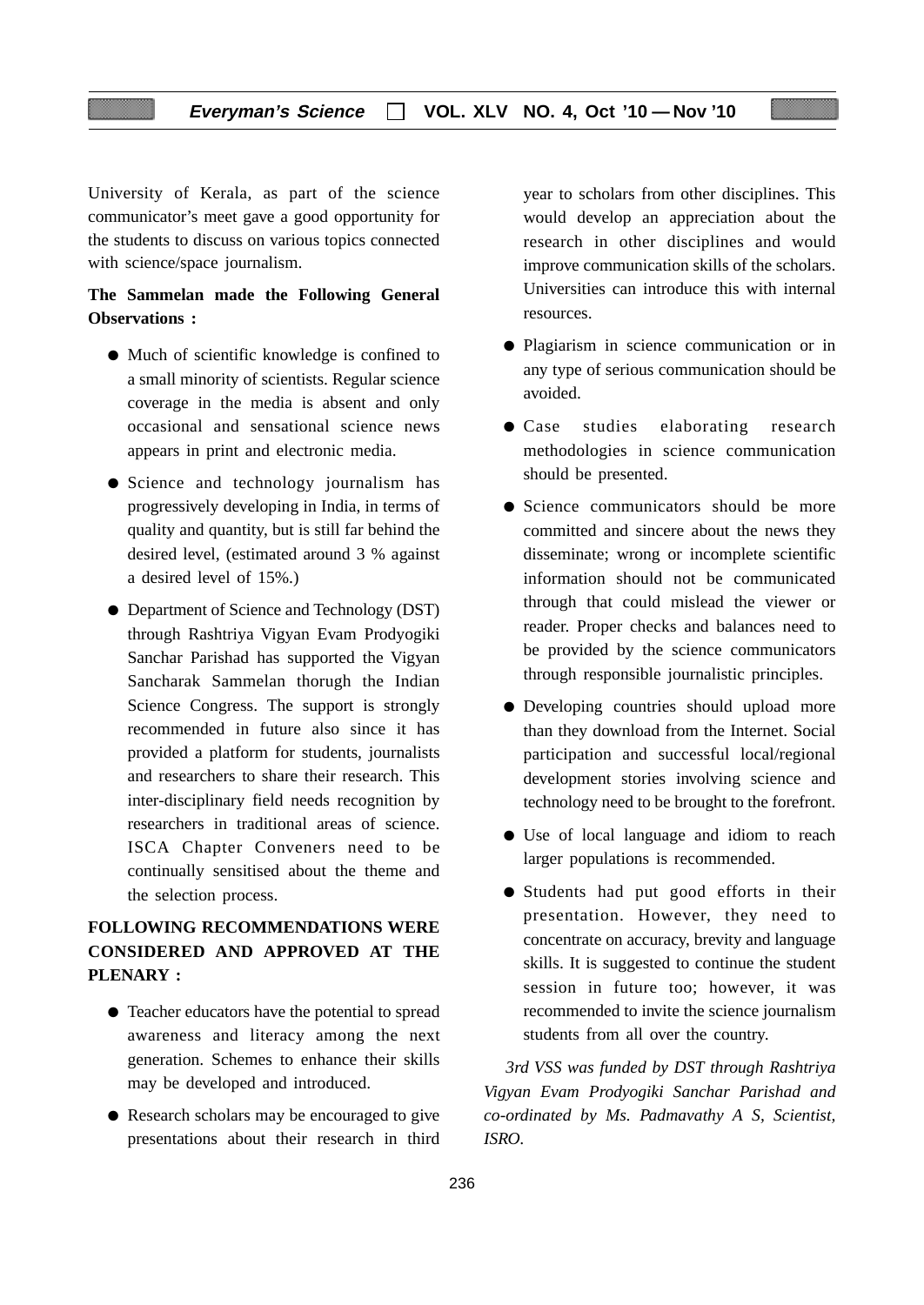## **RECOMMENDATIONS OF SECTIONAL COMMITTEES**

**Recommendations as Received from Sectional Presidents**

#### **AGRICULTURAL AND FORESTRY SCIENCES**

Indian agriculture is facing the tremendous challenges of reduced farmers' income, water scarcity and labour shortage. Climate change has added another dimension to the already complex challenge. Problem of drought, flood, abrupt rise in temperature and events of heavy rainfall have intensified in recent years. To face these challenges, Indian agriculture has to be reoriented and rejuvenated. It needs to be diversified and made income-oriented for food and nutritional security of the emerging India. The following research and policy strategies need to be adopted for achieving the goal.

- **Climate change mitigation and adaptation :** Greenhouse gas emission from agriculture can be mitigated by adopting technologies such as growing aerobic, direct-seeded rice and use of nitrification inhibitors. Technologies such as conservation agriculture and crop diversification will be very useful for adaptation. Sequestration of carbon in soil would provide a good opportunity for climate change mitigation and adaptation. Government should promote these technologies and provide incentives to farmers adopting the same.
- **Crop improvement :** Crop cultivars for tolerance to biotic (pest and diseases) and abiotic (drought, flood, nutrient) stresses for different agro-climatic zones of the country using biotechnology and molecular tools should be developed. Recently developed flood tolerant (Swarna sub1, sub2) and drought resistance varieties should be promoted.
- **Crop management :** Conservation agriculture including the technologies of laser-aided land leveling and zero tillage is useful for increasing input-use efficiency. Alternate cropping and crop diversification (cereallegume, agro-forestry, rice-fish culture) should be developed, refined and promoted in different agro-climatic zones.
- **Soil management :** Site-specific nutrient management using soil testing, remote sensing and GIS tools will be required for increasing crop yield and combating micronutrient deficiencies. Research on soil biotechnology and nanotechnology should be encouraged for enhancing nutrient use efficiency.
- **Water management :** Water scarcity is the biggest problem for the farmers. It is going to be more severe because of climate change. Promotion of water harvesting and watersaving technologies (drip and sprinkler, laseraided land leveling, bed planting) should be given high priority.
- **Crop protection :** Technologies for identification and control of existing and emerging pests and diseases using molecular tools should be developed. Surveillance system and simulation models should be developed for forecasting pest outbreak and their timely control. Integrated pest management strategies should be promoted.
- **Promotion of new, unconventional crops :** High value, low volume crops including medicinal and essential oil bearing crops should be promoted. Some of these crops can be grown even in waste and marginal lands with minimum input and maximum income.
- **Micronutrient fortified crops :** For eradicating nutrient deficiencies and malnutrition, nutraceuticals should be developed introducing molecular tools and efficient management of micronutrients.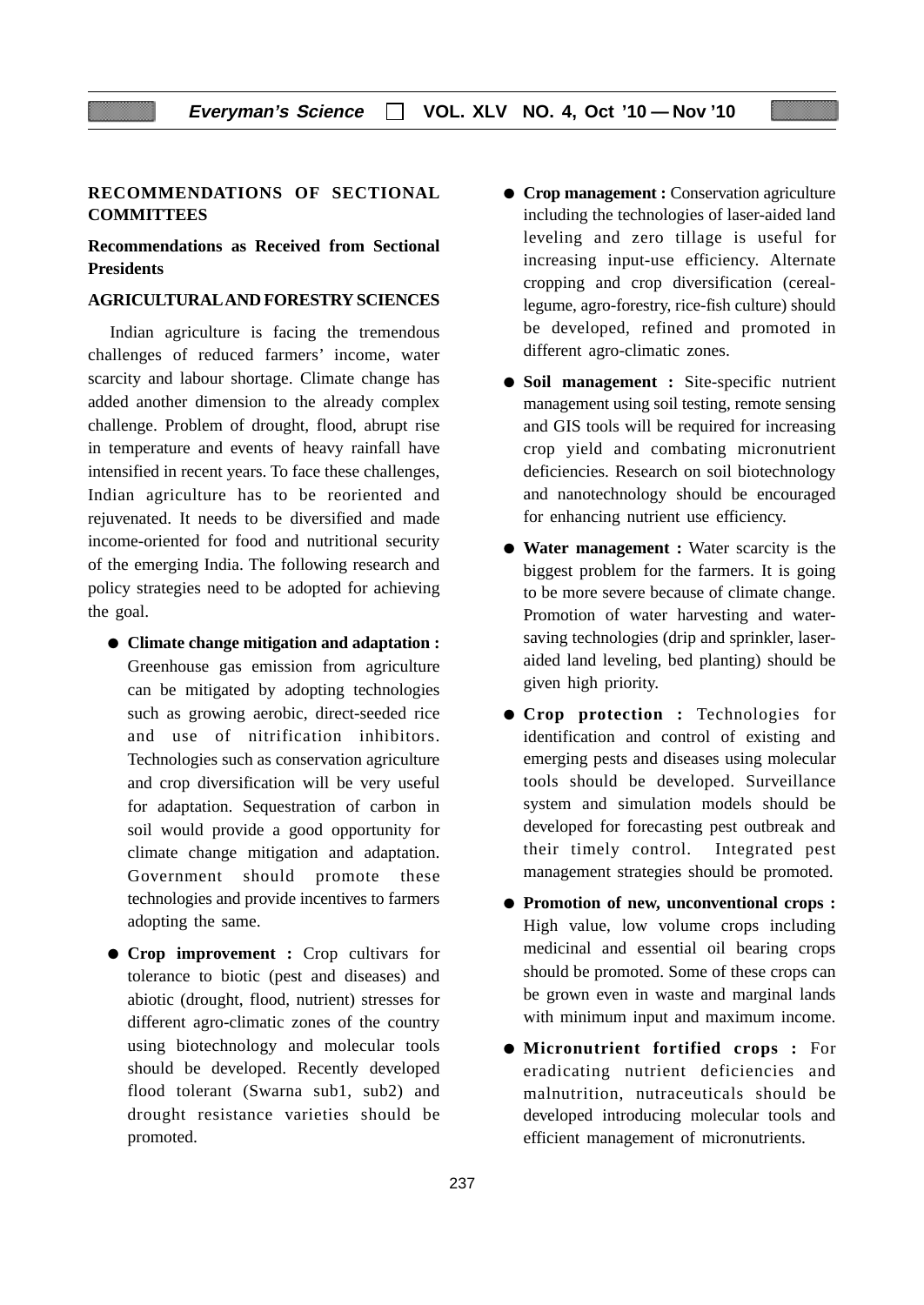- **Utilization of agri-residues for energy :** Technologies should be developed for utilization of crop residues and agricultural wastes for energy generation. Efficient strains of crops such as sweet sorghum should be developed for bio-fuel.
- **Increasing research fund :** More funds should be allocated for agricultural research to address the problem faced by the farmers constituting 65% of Indian population.
- **Upgrading agricultural education :** Students and young researchers to be encouraged to take up agricultural research as their career through providing fellowship, research grants and more job opportunities.

## **ANIMAL, VETERINARY AND FISHERY SCIENCES**

- With a view to conserve biodiversity emphasis on strengthening of Classical Zoology in the syllabus of under graduate (UG) and post graduate (PG) programmes be given, as it is not reflected in the new UGC syllabus.
- Bioresources are the wonderful gift of the nature to the mankind, whose sustainability can be effectively linked to rural livelihood and economic development, so science education should aim at attracting talent for proper management and sustainable utilization of bioresources.
- Ensuing dangers of climatic changes to biodiversity be recognized and mitigating measures be undertaken on priority.
- Premier institutions dealing with research on animals, veterinary and fishery should be linked academically for collaborative utilization and sharing infrastructure facilities, expertise and experience for bioprospecting the food security, rural development and economy.
- Programmes needed to be initiated for the exploration of other less known potential varieties of life forms with a view to ensure livelihood and food and financial safety.
- Multivoltine race of silkworm Bombyx mori should be tested under different agro climatic zones of India for proper evaluation of their improved efficiency.
- Through selective breeding, sex limited yellow colour cocoon can be achieved in silkworm breed M12W which will reduce the production cost of the fibre.
- Various disease problems in Aquaculture and their management measures are to be worked out in detail to ensure safety of highly nutritious food resources.
- Mangroves, important shelters of marine animals of high food values and source of livelihood of coastal people, should be declared as Natural Reserves. Interactive group should be established involving Animal Science, Fisheries, Agricultural Science (mainly Soil Science) to ensure Mangrove Conservation.
- Ecosystem approach should be used for holistic and sustainable development of Fisheries production.
- Application of molecular tools for wildlife (endangered species) conservation, and nanotechnological tools in rural health and livelihood be given importance.
- National funding agency should provide sufficient funding for research on Animal Taxonomy. Classical taxonomy has gone on backfoot during last 2 decades and proper identification of species of biodiversity importance has become a problem for young researchers.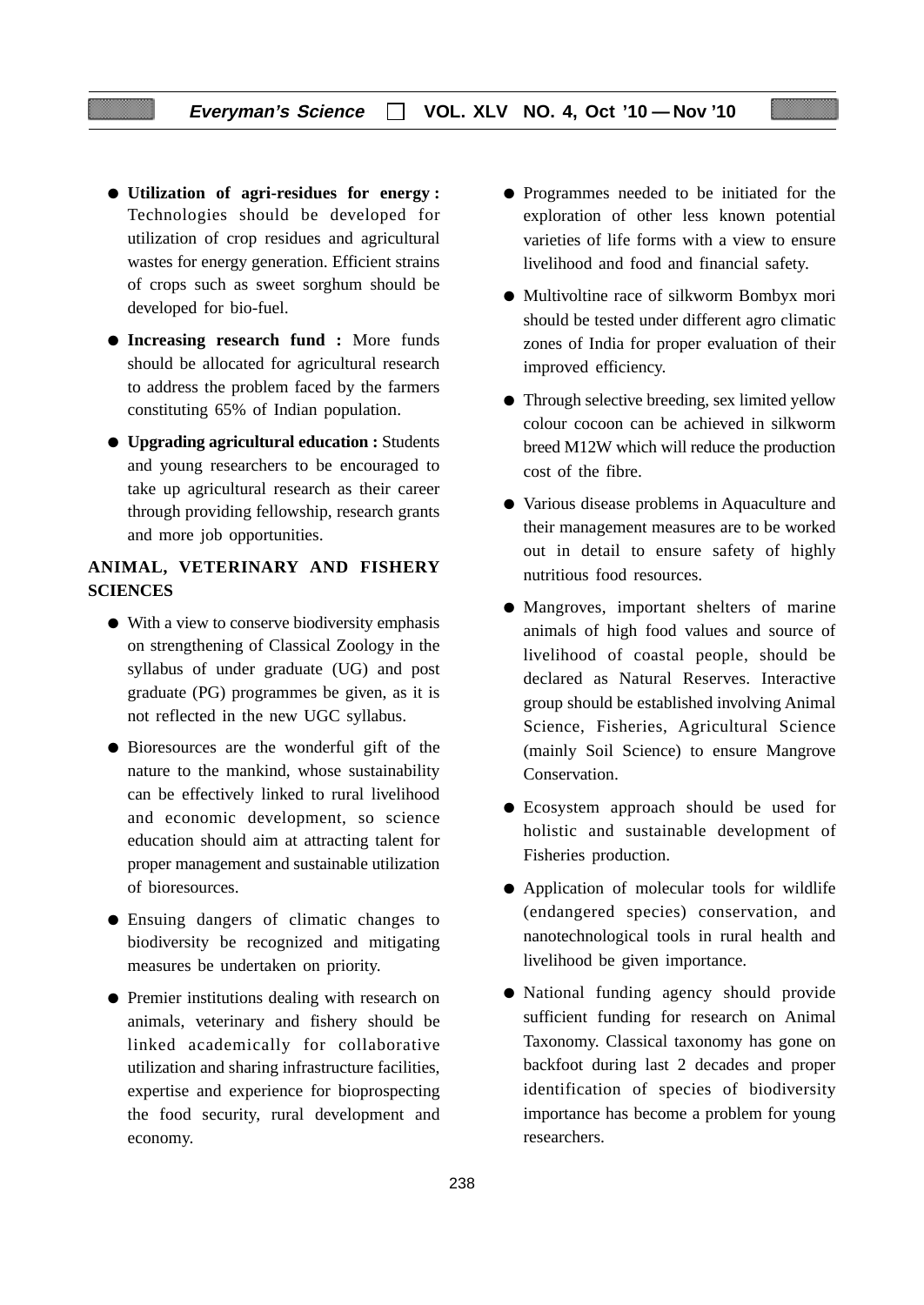- Biotechnological tools should be used for the conservation and management of habitats.
- Injudicious use of Pesticides affects the aquatic and terrestrial environment and animal resources. Efforts should be made through Public-Private partnership to mitigate these problems. Also eco-friendly remedial measures should be developed.
- 100% eradication of dengue causing Aedes mosquito is possible with the introduction of zooplankton, cyclopoid copepods. Its utilization can be introduced with some precaution. Culture of Makhana (a wetland cash crop which increases zooplankton density) be encouraged which can be utilized for freshwater culture in the wetlands of Bihar.
- Ecological and Molecular Parasitology of Helminths should be incorporated in the university curriculum and researchers should be encouraged to take up research in the frontier areas of Helminthology.
- New tools in molecular endocrinology should be applied to activate the specific resistant genes so as to combat the changing scenario of climate for aquaculture boost.

## **EARTH SYSTEM SCIENCES**

- Reorganization of India's Earth Sciences institutions is needed.
- India, process of geophysical surveys has to be enhanced substantially.
- Mineralization potential of the Deccan Trap and Himalayan belt needs very serious reassessment.
- India's Uranium potential needs reassessment of intensive exploration. The meeting enclosed with vote of thanks the chair.

### **ENGINEERING SCIENCES**

- Green technology should be encouraged. Program on harnessing of solar energy should gather more momentum on priority basis.
- System should design and encourage modern comfortable Public Transport system.
- Energy efficient technology has to be developed. Emphasis must be given to the design of devices which will reduce energy consumption yet be efficiently functional to do a given job.
- Outsourcing concept should be phased out step by step with genuine assessment of the actual requirements.
- Adequate attention has to be paid on the Scientific Storage system of food grains and edible. Mere increase in production of agricultural items cannot go on increasing because of the shrinking of agricultural land due to industrialization.
- Awareness should be created to discourage wastage of resources like electricity and water encourage the culture of cleanliness of ambience. Emphasis should be given on the culture of Waste management. This is important not only for aesthetic cause but also for economic benefit.
- Science & Engineering community have contributed more than other professionals but paradoxically the contributions of the real Scientists and Engineers are not visible in the society due to lack of due recognition. And that is why Young students are now-a-days opting for subjects devoid of science and Engineering to build up career. Mere distribution of few fellowships will not solve the problem unless the science and engineering profession is respected socially.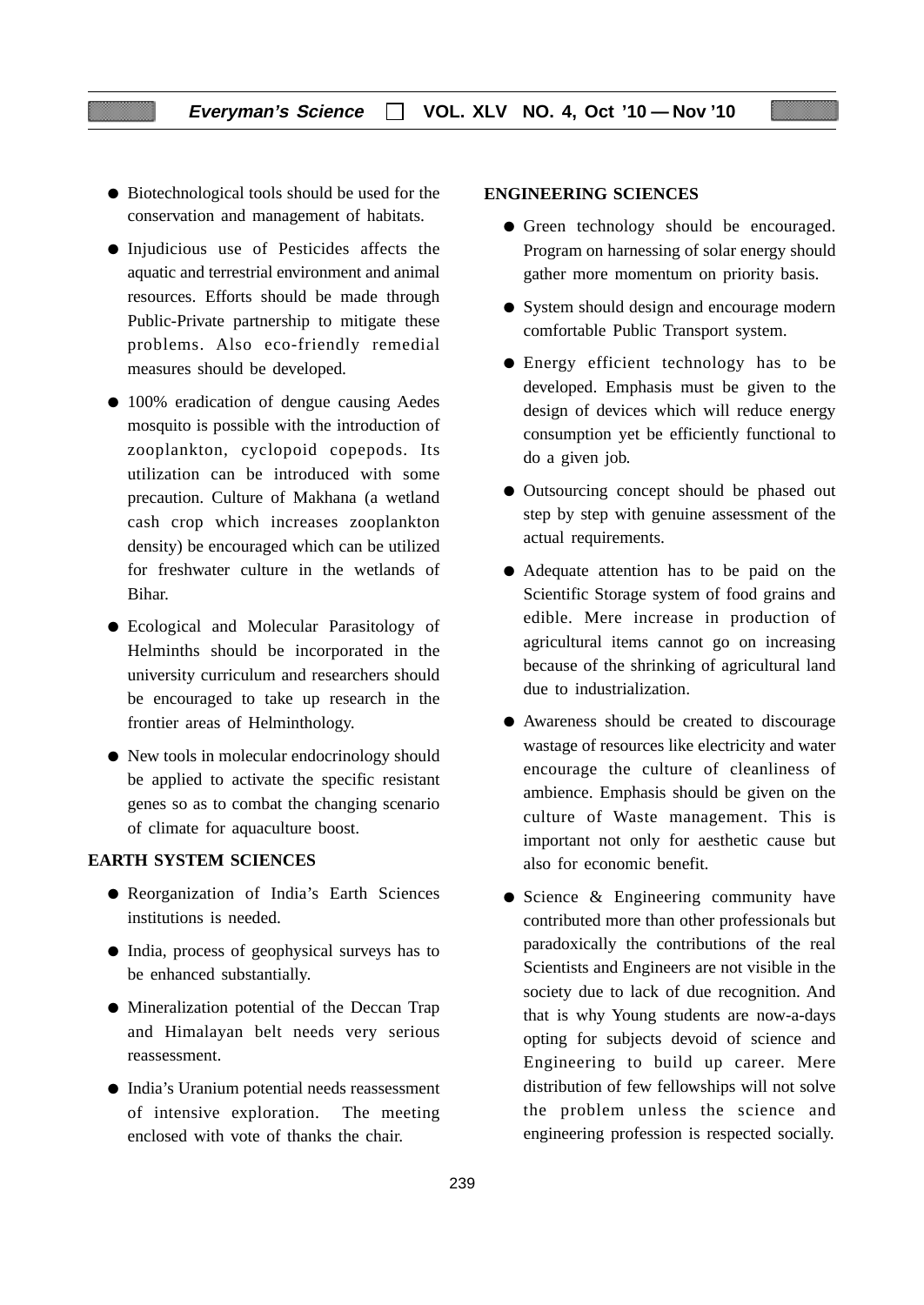#### **ENVIRONMENTAL SCIENCES**

- It has been realized that different institutions should come together and a system be received to share the knowledge.
- On each subject area, concerned Central and State Government Department should make position to receive findings of various researchers and utilize them appropriately.

## **INFORMATION AND COMMUNICATION SCIENCE AND TECHNOLOGY (INCLUDING COMPUTER SCIENCES)**

- Focus of ICT should be switched to mobile phone technology so as to widen up the scope of the field and make it reachable for common men. More and more applications related to mobile concepts should be encouraged.
- Thrust on research to be aligned with the millennium challenges for solving the 'famous' unsolved problems.
- The scope of science should be cinemascoped so as to reach everybody. The popularity generating outlook should be expanded to cover the non-science community of the country.
- Sectional programs should be more centric towards the applicability and sustainability of the subject.
- Plenary sessions may be well publicized to the local people, specially in the academic and industrial communities.
- Research scholars have to be given a special platform with a view to generate more interdisciplinary interest to be nurtured.
- A separate track for the presentation of research scholars who have recently (in the last one year) submitted their Ph.D. thesis selected through a review process.
- An award also could be given to best Ph.D. thesis.

#### **MATERIALS SCIENCE**

- Materials Science community must reorganize its resources, manpower and focus on development of materials for energy (traditional and alternative), health (drug delivery, prosthesis, body-implants), green technology (environment, structure, effluent treatment) and efficient use of the natural resources (coal, minerals, water). A national level initiative is absolutely essential to harness solar, wind and atomic energy and develop commercially viable and portable devices (photovoltaic and fuel cells). A similar effort is also required to develop a policy document for production of key engineering materials like steel, cement, petroleum, rayon, fibre, etc.
- While funding for new or novel material development (synthesis and characterization) is needed, unambiguous focus and commitment on the true scope of application, realistic prediction of feasibility and success (milestones, targets), and well defined targets and deliverables with quantifiable index are essential for achieving breakthroughs in Materials Science and Technology.
- Reallocation of funds and manpower is desired to boost research to above threshold level and achieve landmark success (plant, product, machine, device) in material and technology development in key (automobile, micro-electronic, sensor) and strategic (energy, space, defence, water) sectors.
- While applied research will bring accountability, fundamental research should not be ignored but pursued in centres of excellence of proven credentials.
- Research in Materials Science and Technology must receive a boost with larger number of fellowships, research projects, pilot plant level (start up) grants, and incentives for mentors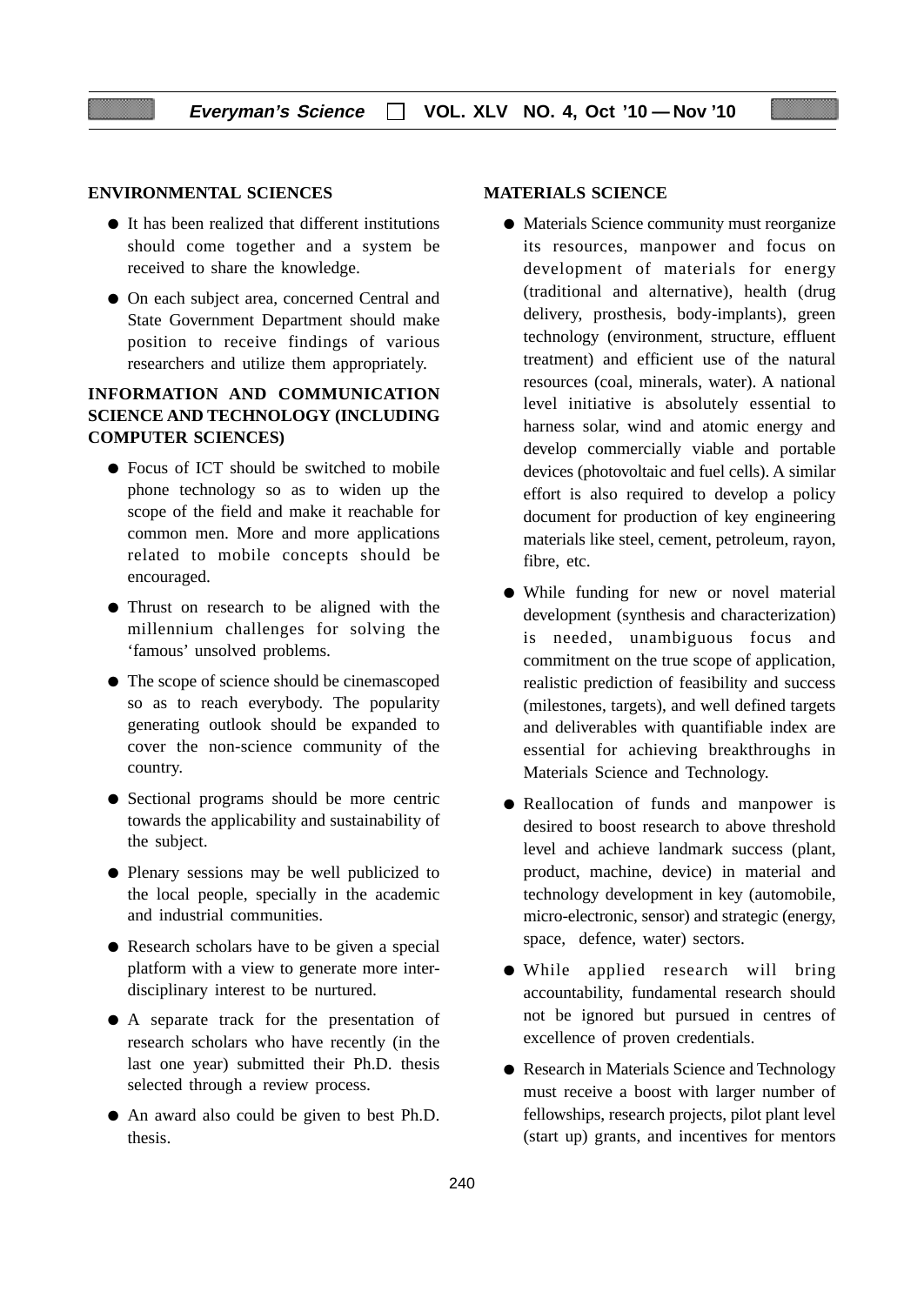or supervisors. Number of doctorates in India is far too low in India than that in China, Japan or USA. The country also faces an acute shortage of technical manpower to run sophisticated equipments, processors, devices and facilities. We should extend grants and encouragements to private institutions with proven credentials and should not be confined only to Government Institutions. Above all, appointment of fresh and young scientists and engineers should be promoted instead of ad-hoc appointments of retired personnel.

- Sponsored projects must be properly and routinely monitored and evaluated. Continuation must be linked to transparent and objective assessment in reasonable intervals.
- Characterization and testing of materials is a major bottleneck for larger participation of research community in high-end and strategic areas of research. Sophisticated equipments, gadgets or facilities are prohibitively expensive both in terms of capital investment and maintenance. As a results, these privileges lie only with large and major institutions (IISc, IITs, Central Universities and National Laboratories), and that too, only to certain groups and individuals. For larger participation and contributions from the entire research community, we need to create central and regional centres for characterization and testing of materials and components. These facilities must be manned by trained and paid technicians and not scientists with active career interests. The users must pay booking charges and the equipments must be run, manned and maintained from such booking charges. The Regional Instrumentation Centres created in the past were mooted with this very objective, but they have failed to live up to the desired level. The Government must take a fresh look at this problem.
- Indiscriminate proliferation of institutes and courses in the garb of advanced materials, nano-technology or materials science should not be allowed, Instead, a nation wide exercise is needed to develop a common curriculum on Materials Science and Engineering with room for specialization through electives and minor subjects so that both traditional sectors like steel, aerospace, plastics and semiconductors, as well as advanced areas like nanotechnology, bio-technology or energy science can be equally addressed and served.
- Career in Materials Science and Technology should be as attractive as that in banking, finance and information technology areas so that the best students willing to pursue career in Materials Science do not leave their academic pursuit or research career prematurely or in between.
- The key components or challenges that the materials community should immediately address in right earnestness are solar and fuel cells, sensors, light weight composites, auto grade steels, advanced ceramics, etc.

## **MATHEMATICAL SCIENCES (INCLUDING STATISTICS)**

- Because of better facilities and no retirement age a large number of Indian Mathematicians is settled abroad. The credit of their research contributions goes to other countries and not to India. This is not good in the national perspective. To curb this menace the following are suggested.
	- (a) As at the entry level NET clearance is required, similarly at the age of 55-66, there should be a national level screening and based on the academic record one should be granted further extension irrespective of the affiliation (Universities/ central universities/IITs).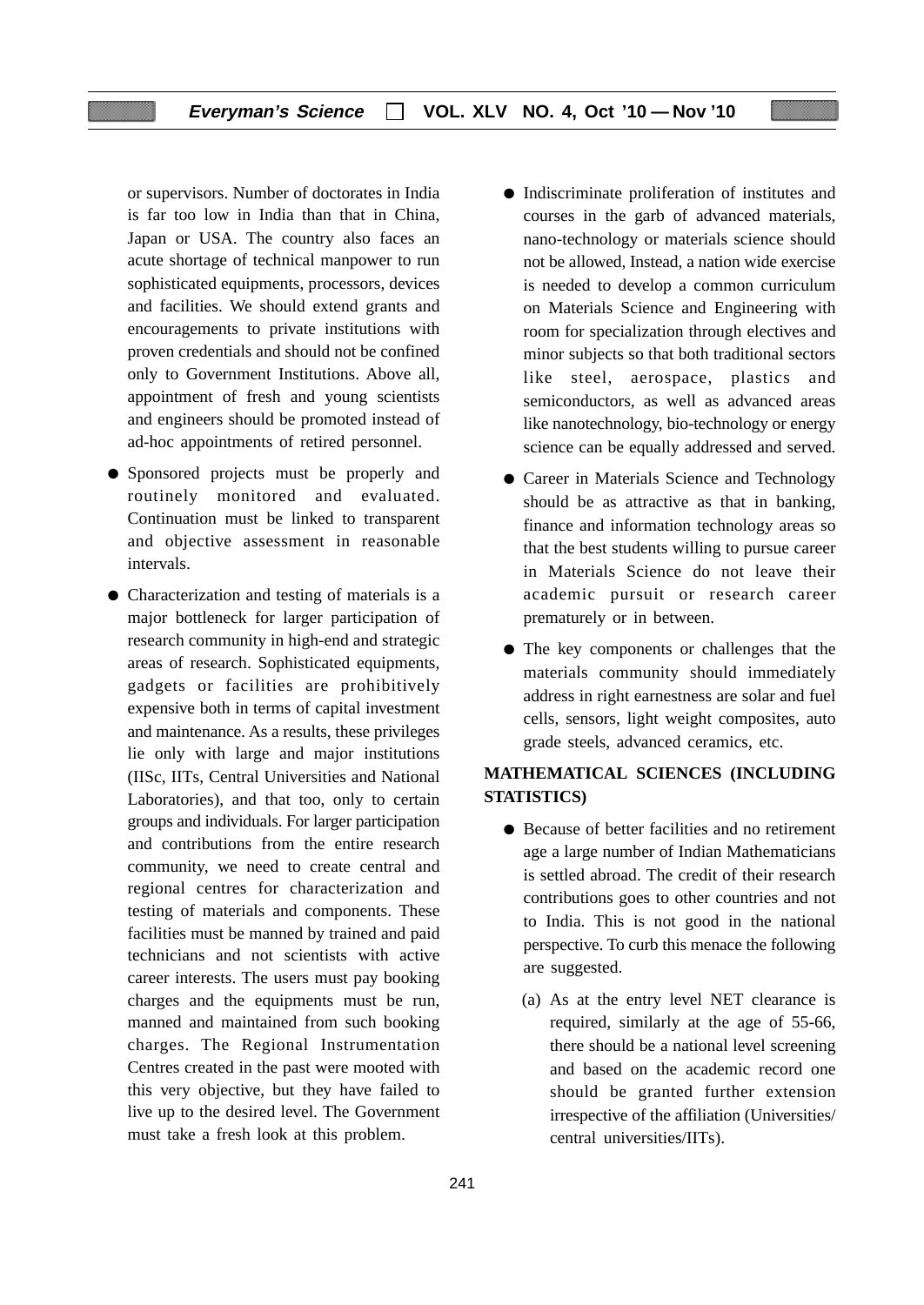- (b) To prevent senior mathematicians from settling abroad, Research Professorships with reduce teaching load should be created. This will also benefit the young researchers as their supervisors will be able to give more time to them.
- Clearance of at least two advance courses after M.Sc. (Called Pre-Ph.D. courses) and at least two publications in refereed journals should be made mandatory for the submission of the Ph.D. thesis.
- The infrastructure facilities, expertise and experience available at mathematics research centers like TIFR, Mumbai, MATSCIENCE, Chennai and HRI, Allahabad should be shared and utilized by a wider section of the mathematics community. For this sabbatical leave rules should be liberalized.
- Industry/Government should provide more research opportunities to attract the young talents.
	- Steps (such as training from primary level) should be taken to improve the performance of the Indian team in the International Mathematics Olympiad.
- In the CSIR-UGC NET scheme for JRF and Lectureship 'Statistics' is made a part of 'Mathematical Sciences', while 'Computer Science and Applications' enjoys independent stature. In the question papers there are more questions form mathematics and very few questions from statistics. There is a lot of freedom of choice for the students with basic degree in mathematics but NOT for those who have degrees in Statistics. It is therefore recommended that as in the UPSC list of subjects for Civil Services Examination where statistics and mathematics figure as different subjects, similarly in the JRF and Lectureship Mathematics and Statistics should be considered as two different subjects.

● Ramanujan Birthday (December 22) should be declared as a "National Mathematics Day" programmes like seminars, paper presentations, quiz competitions should be held in all Mathematics Research Institutes/ Universities/Colleges on this day.

## **MEDICAL SCIENCES (INCLUDING PHYSIOLOGY)**

- More emphasis on Research on Basic Medical **Sciences**
- Improvement of science by Public Private Partnership (PPP) model and setting of uniform rules & controlling body.
- Accommodate and acclimatization of impact of Globalization issue on health sector.
- Stoppage of Medical Scientist migration and encourage the persons who has been migrated to come back i.e., brain drain to brain gain.
- Evidence based learning provisions  $\&$ budgetary allocations.
- To gain trust towards a torture free world.

## **NEW BIOLOGY (INCLUDING BIO-CHEMISTRY, BIOPHYSICS & MOLECULAR BIOLOGY AND BIOTECHNOLOGY)**

- Launch New Biology Initiative to
	- 1. Accelerate the growth of the New Biology
	- 2. Achieve solutions to societal challenges in food, energy, environment, and health
- Develop interdisciplinary curricula, graduate training and educator training to create and support New Biology
- Develop the information sciences and technologies that will be critical to the success of the New Biology
- Develop Entrepreneurs by
	- 1. setting up more technology incubators in universities and research institutions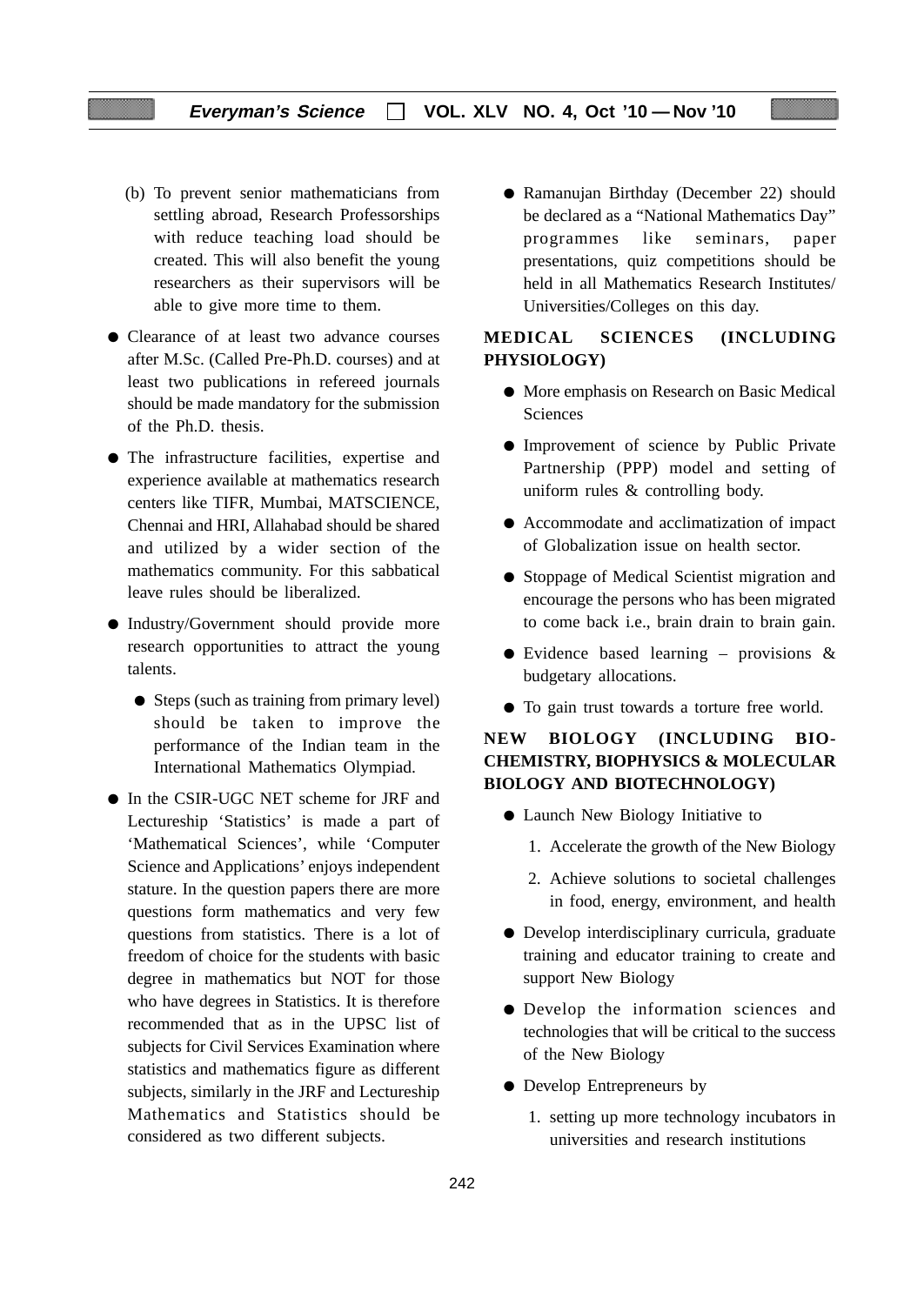- 2. encouraging partnership with industry
- 3. setting up funds at state level to support and nurture new ideas for commercialization for societal benefit

## **PHYSICAL SCIENCES**

- It was resolved that the National sensor laboratory may be established, especially in under developed areas of the country (e.g. Bihar), as the work on different sensors is reported from the various physics departments of Universities in Bihar.
- The number of young scientist prizes and poster awards may be increased.
- Steps should be taken to attract good students for graduate and postgraduate courses in Physics.

#### **PLANT SCIENCES**

- Priority should be given to document the plant wealth of the Hot Spots of the Country.
- Documentation of Indigenous knowledge and use of Botanicals, their validation and value addition for shaping them into medicines should be given emphasis so as to make plant sciences much more attractive and valuable to the Society. Interface between Biotechnology, Molecular Biology and Pharmacology can be created to achieve this goal.
- Plant Science learning and teaching should be made more attractive through unified syllabi and curricula both at the Graduate and Post-Graduate levels.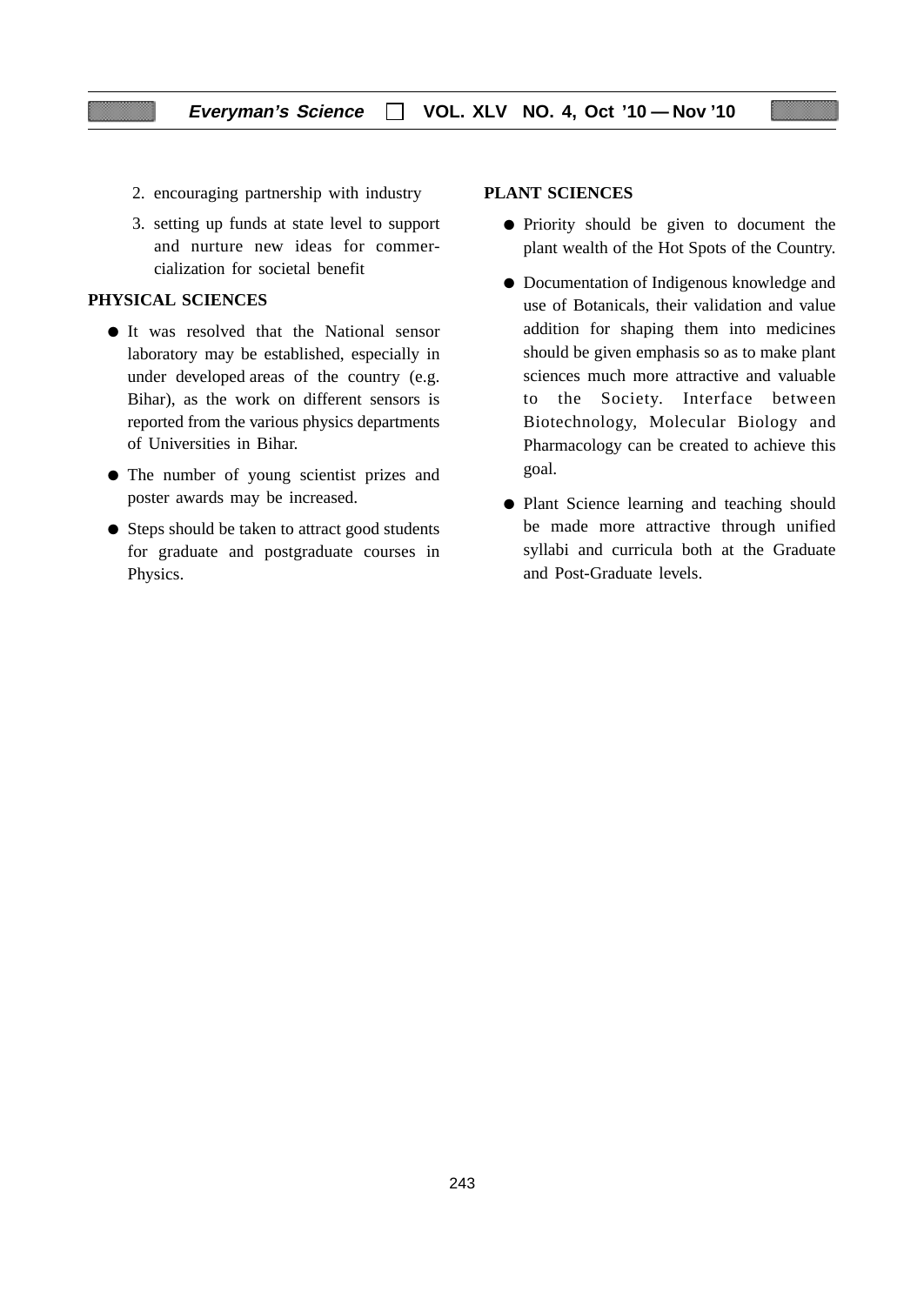# **98th Indian Science Congress**

# **ISCA AWARDEES FOR 2010-2011**

**1. ASUTOSH MOOKERJEE MEMORIAL AWARD**

*Prof. R. Ramamurthi, ISRO Scientist, Sri Venkateswara University; Tirupati*

- **2. C. V. RAMAN BIRTH CENTENARY AWARD** *No Award*
- **3. SRINIVASA RAMANUJAN BIRTH CENTENARY AWARD**

*Prof. Allam Appa Rao, Vice-Chancellor, Jawaharlal Nehru Technological University, Kakinada*

- **4. S.N.BOSE BIRTH CENTENARY AWARD** *Prof. Balram Bhargava, All India Institute of Medical Sciences, New Delhi*
- **5. S. K. MITRA BIRTH CENTENARY AWARD**

*Dr. T. Madhan Mohan, Ministry of Science and Technology, Govt. of India, New Delhi*

**6. BIRBAL SAHNI BIRTH CENTENARY AWARD**

*Prof. B. Satyanarayana, President, Indian Akademy of Geo Science, Hyderabad*

- **7. S. S. BHATNAGAR MEMORIAL AWARD** *Prof. D.Narayana Rao, Director (Research), S. R. M. University, Kattankulathur, T. N.*
- **8. VIKRAM SARABHAI MEMORIAL AWARD**

*Dr.V.K.Saraswat, Defence Research & Development Organisation, New Delhi*

## **9. D. S. KOTHARI MEMORIAL AWARD** *Prof.T.K.Chandrashekar, Director, NISER, Bhubaneswar*

- **10. M.K.SINGAL MEMORIAL AWARD** *Prof.Parameswaran Sankaran, Institute of Mathematical Sciences, Chennai*
- **11. PROF. R.C. MEHROTRA MEMORIAL LIFE TIME ACHIEVEMENT AWARD** *Prof. Asutosh Sharma, IIT-Kanpur. Kanpur*
- **12. JAWAHARLAL NEHRU BIRTH CENTENARY AWARDS**

*1. Sri Ratan Tata, Sir Ratan Tata Trust, Bombay 2. Dr.Naresh Trehan, Medanta-The Medicity, Gurgaon*

## **13.MILLENNIUM PLAQUES OF HONOUR**

*1. Prof. N. K. Gupta, Indian Institute of Technology, New Delhi 2. Dr. J. S. Yadav, Indian Institute of Chemical Technology, Hyderabad*

- **14. G.P.CHATTERJEE MEMORIAL AWARD** *Prof. Vinod Kumar Singh, Indian Institute of Science Education & Research, Bhopal*
- **15. B. C. GUHA MEMORIAL LECTURE** *Prof. R. C. Mahajan, P. G. Institute of Med. Edu. and Research, Chandigarh*
- **16. PROF. SUSHIL KUMAR. MUKHERJEE COMMEMORATION LECTURE**

*Dr. Himangsu Pathak, Indian Council of Agricultural Research (ICAR) New Delhi*

**17. PROF. S. S. KATIYAR ENDOWMENT LECTURE**

*Dr. Mitali Mukherji, Institute of Genomics & Integrated Biology, Delhi*

**18. PROF. R.C. MEHROTRA COMME-MORATION LECTURE**

*Prof.V.Chandrasekhar, Indian Institute of Technology, Kanpur*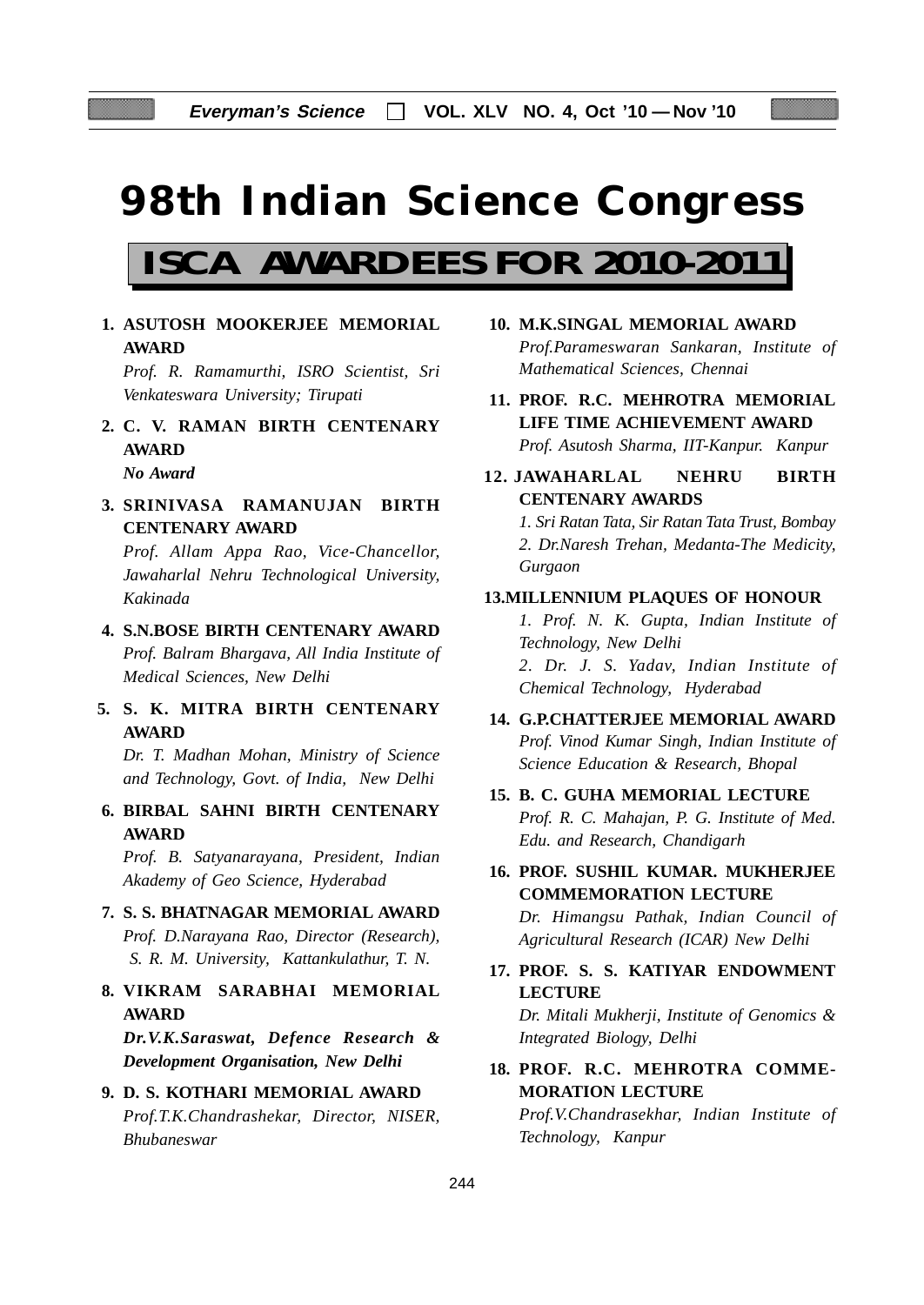**19. PROF. G. K. MANNA MEMORIAL AWARD**

*Prof.Nirupama Agrawal, University of Lucknow, Lucknow*

 **20. PROF. ARCHANA SHARMA MEMORIAL AWARD**

*Dr.Ananda Kumar Sarkar, JNU, New Delhi*

**21. JAWAHARLAL NEHRU PRIZE**

*Vigyan Parisad, Prayag Maharshi Dayanand Marg, Allahabad.*

- **22. EXCELLENCE IN SCIENCE & TECHNOLOGY AWARD** *Dr.V. M. Katoch, ICMR, New Delhi*
- **23. PROF. HIRALAL CHAKRAVARTY AWARD**

*Dr. Manoj Prasad, National Institute of Plant Genome Research, New Delhi*

- **24. PRAN VOHRA AWARD** *Dr. Supradip Saha, Indian Agricultural Research Institute, New Delhi*
- **25. DR. B. C. DEB MEMORIAL AWARD FOR SOIL/ PHYSICAL CHEMISTRY** *Dr. B. Damodar Reddy, Central Tobacco Research Institute (ICAR), Rajahmundry*
- **26. DR. B. C. DEB MEMORIAL AWARD FOR POPULARISATION OF SCIENCE** *Mr. S. Senthilkumaran, M.S. Swaminathan Research Foundation (MSSRF), Chennai*
- **27. PROF. UMAKANT SINHA MEMORIAL AWARD**

*No Award*

- **28. PROF. R.C.SHAH MEMORIAL LECTURE** *No Award*
- **29. PROF. (Mrs.) ANIMA SEN MEMORIAL LECTURE** *No Award*
- **30. DR.(MRS.) GOURI GANGULY MEMORIAL AWARD FOR YOUNG SCIENTIST-ANIMAL, VETERINARY AND FISHERY SCIENCES** *No Award*

## **ISCA YOUNG SCIENTIST AWARDEES**

## **1. AGRICULTURE AND FORESTRY SCIENCES**

*Sharmistha Pal, Indian Agricultural Research Instutute, New Delhi*

**2. ANIMAL, VETERINARY & FISHERY SCIENCES**

*Chinmoyee Maharana, National Brain Research Centre, Maneswar*

**3. ANTHROPOLOGICAL AND BEHAVI-OURAL SCIENCES (INCLUDING ARCHAEOLOGY AND PSYCHOLOGY & EDUCATIONAL SCIENCES AND MILITARY SCIENCES)**

*Mithun Sikdar, Anthropological Survey of India, Udaipur*

## **4. CHEMICAL SCIENCES**

*Moorthy Suresh, Central Salt and Marine Research Institute (CSIR), Bhavnagar*

## **5. EARTH SYSTEM SCIENCES**

*Vikram Vishal, Indian Institute of Technology, Bombay, Mumbai*

#### **6. ENGINEERING SCIENCES**

*C. Prabhavathy, Indian Institute of Technology, Kharagpur*

## **7. ENVIRONMENTAL SCIENCES**

*Linshy V. N., National Institute of Oceanography, Goa*

**8. INFORMATION AND COMMUNICA-TION SCIENCE & TECHNOLOGY (INCLUDING COMPUTER SCIENCES)**

*Prasun Ghosal, Bengal Engineering and Science University,W.B. Howrah*

#### **9. MATERIALS SCIENCE**

*Tirtha Som, Central Glass and Ceramic Research Institute, Kolkata*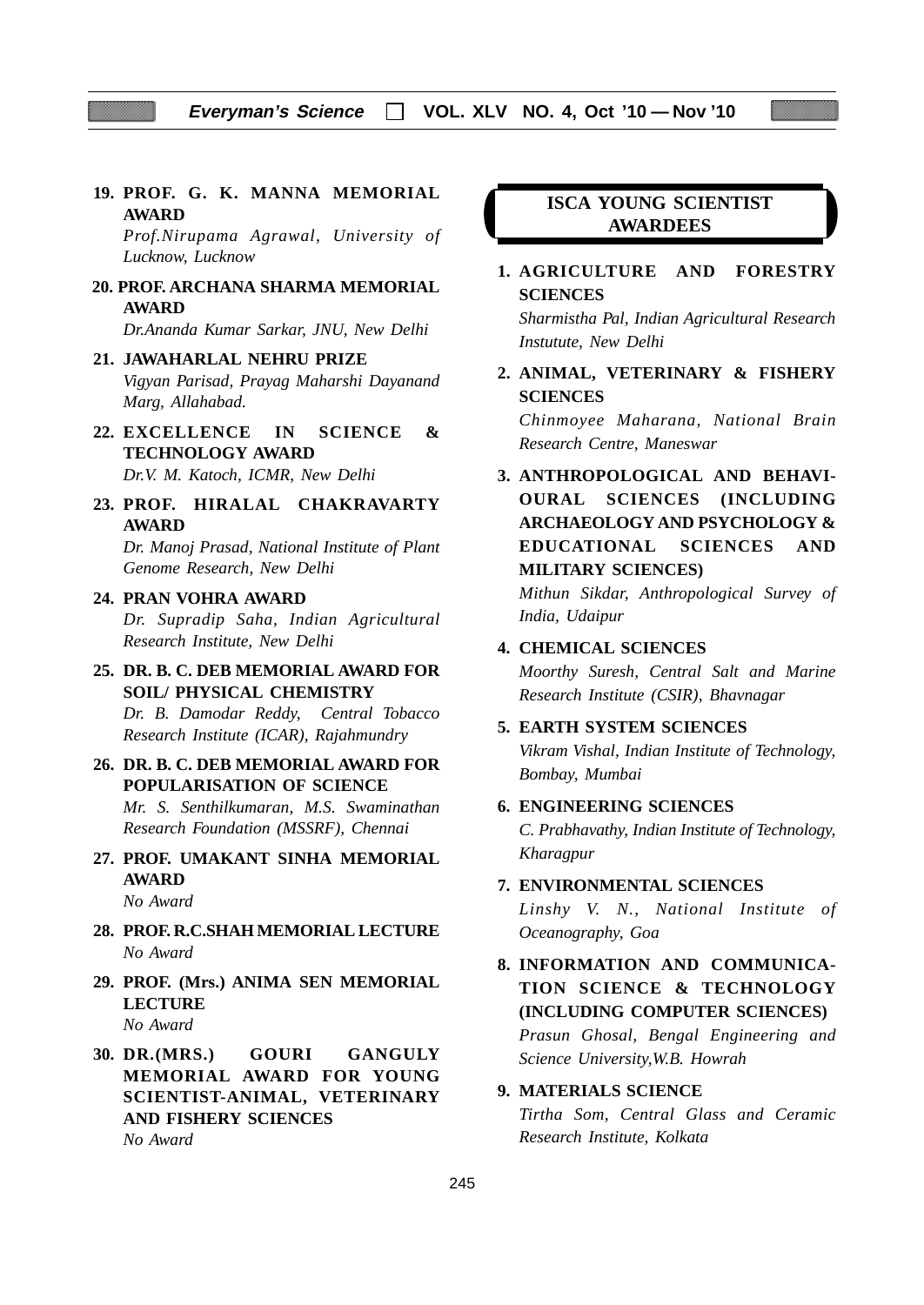## **10. MATHEMATICAL SCIENCES (INCLUDING STATISTICS)**

*A.Sathya, Gandhigram Rural University, Dindigul, T.N.*

## **11. MEDICAL SCIENCES (INCLUDING PHYSIOLOGY)**

*Smrati Bhadauria, Central Drug Research Institute,Lucknow*

**12. NEW BIOLOGY (INCLUDING BIOCHEMISTRY, BIOPHYSICS & MOLECULAR BIOLOGY AND BIOTECHNOLOGY)**

*Bhalchandra K.Vaidya, National Chemical Laboratory, Pune*

## **13. PHYSICAL SCIENCES**

*Thakur Prasad Yadav, Banaras Hindu University,Varanasi*

#### **14. PLANT SCIENCES**

*Hemant Sood, Jaypee University of Information Technology, Solan*

#### **ISCA BEST POSTER AWARDS**

**AGRICULTGURE AND FORESTRY SCIENCES**

- 1. *A. Dutta, Radio and Atmospheric Sciences Division, National Physical Lab, New Delhi*
- 2. *Shantanu Kundu, Dept. of Biotechnology, Assam University Silchar.*

## **ANIMAL, VETERINARY & FISHERY SCIENCES**

- 1. *A. Sharma, School of Studies in Neuroscience Jiwaji University, Gwalior.*
- 2. *Sippy Singh, Dept.of Zoology, University of Allahabad, Allahabad.*

## **ANTHROPOLOGICAL AND BEHAVIOURAL SCIENCES (INCLUDING ARCHAEOLOGY AND PSYCHOLOGY & EDUCATIONAL SCIENCE AND MILITARY SCIENCE)**

- 1. *Meenal Dhall, Dept. of Anthropology University of Delhi, Delhi*
- 2. *Debanjana Sen, Dept. of Home Science, University of Calcutta, Kolkata.*

## **CHEMICAL SCIENCES**

- 1. *Prabha Singh, Dept. of Chemistry, D.A.V.College, Muzaffarnagar.*
- 2. *S.Devikala, Dept. of Chemistry, S.R.M. University,Chennai.*

## **EARTH SYSTEM SCIENCES**

- 1. *M. Loganathan, Directorate of Research and Virtual Education, SRM University, Chennai.*
- 2. *A. Shiroyleima, Dept. of Earth Sciences Manipur University, Canchipur, Manipur.*

#### **ENGINEERING SCIENCES**

- 1. *Saptarshi Basu, Technical Superintendent, General Secretary, MRDS, Kolkata.*
- 2. *Nikita Hari, Power Electronics and Drives, S.R.M. University, Chennai.*

#### **ENVIRONMENTAL SCIENCES**

- 1. *Sareen Sarah John*, *School of Environmental Studies, Cochin University of Science and Technology, Kalamassery, Kerala.*
- 2. *Sanjukta Dutta*, *Dept. of Chemical Technology, University of Calcutta, Kolkata.*

## **INFORMATION AND COMMUNICATION SCIENCE & TECHNOLOGY &( INCLUDING COMPUTER SCIENCES)**

- 1. *Ajay Kumar Thakur, C.M.Science College, Dharbhanga, Bihar.*
- 2. *Ibrahim Hussain, S.R.M.University, Chennai.*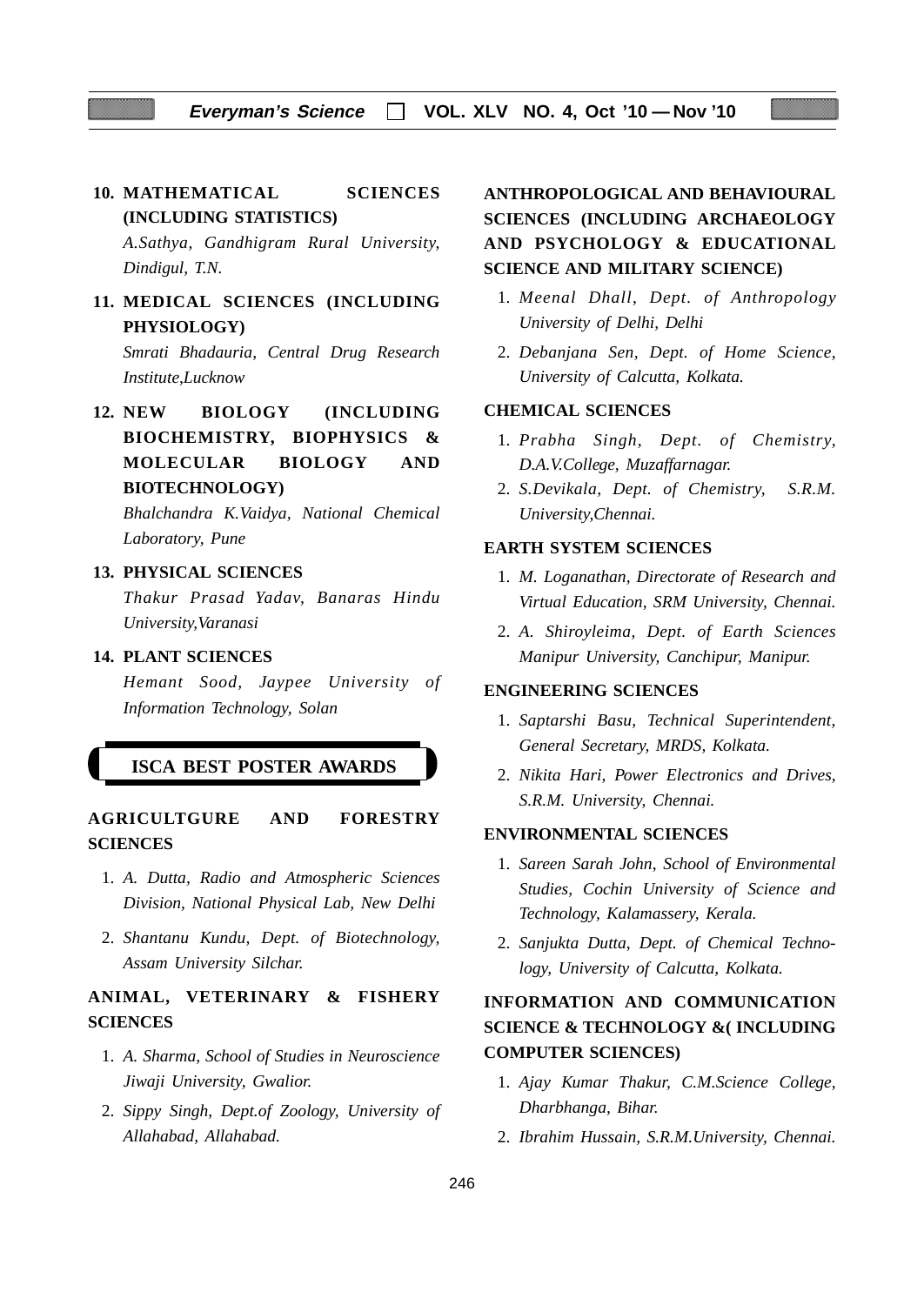#### **MATERIALS SCIENCES**

- 1. *S. Das*, *Meghnad Saha Institute of Technology, Kolkata.*
- 2. *R.K.Singha, Dept. of Physics and Meteorology, IIT, Kharagpur.*

#### **MATHEMATICAL SCIENCES**

#### *None*

## **MEDICAL SCIENCES (INCLUDING PHYSI-OLOGY)**

- 1. *Neela De, Endocrinology &Reproductive Physiology Lab. University of Calcutta, Kolkata.*
- 2. *A. Sreedevi, Division of Pharmaceutical Chemistry, SPMVV, Tirupati.*

## **NEW BIOLOGY (INCLUDING BIOCHEMIS-TRY, BIOPHYSICS & MOLECULAR BIOLOGY AND BIOTECHNOLOGY)**

- 1. *Sarvanan Kumar, ICGEB, New Delhi*
- 2. *Puroshothaman Natarajan, S. R. M. University, Chennai*

## **PHYSICAL SCIENCES**

- 1. *Mitali Konwar, Dept. of Physics*, *Moran College, Sibsagar.*
- 2. *V.Bena Jothy, Centre for Molecular & Biophysics Research, Thiruvananthapuram*

## **PLANT SCIENCES**

1. *Mithilesh Kumar Jaiswal*, *Mycology Research Lab., R.D.University, Jabalpur*

*2. Bhoopinder Giri, Applied Mycology Lab., Dept.of Botany, Delhi University, Delhi.*

## **INFOSYS FOUNDATION–ISCA TRAVEL AWARD TO SCHOOL STUDENTS**

- 1. *Harshita Damodaran,* Class-XII D.A.V. Matric Higher Secondary School, Chennai
- 2. *Karthik Kumaran R,* Class-XI, PSBB, Millennium School, Chennai
- 3. *Vijaylakshmi S.,* Class–XIIvs Sacred Heart Matri Higher Secondary School, Chennai
- 4. *Sherly Macbeth N,* Class–IX, Kendriya Vidyalaya, Chennai
- 5. *Sangavi M,* Class–XII, Sita Devi Garodia Matric Higher Secondary School, Chennai
- 6. *Namam Vashith,* Class–XI, Mukund Lal Public School, Haryana.
- 7. *Shreeja S,* Class–IX, Hindu Colony Chellammal Senior Secondary School, Chennai.
- 8. *Uma Pratheeba U.,* Class–XI, Sri Sankara Vidyalaya Matric Higher Secondary School, Chennai
- 9. *Vaibhav Gulati,* Class-XI, Mukunda Lal Public School, Haryana
- 10. *G. Natesh,* Glass–XI, DAV Matric Higher Secondary School, Chennai.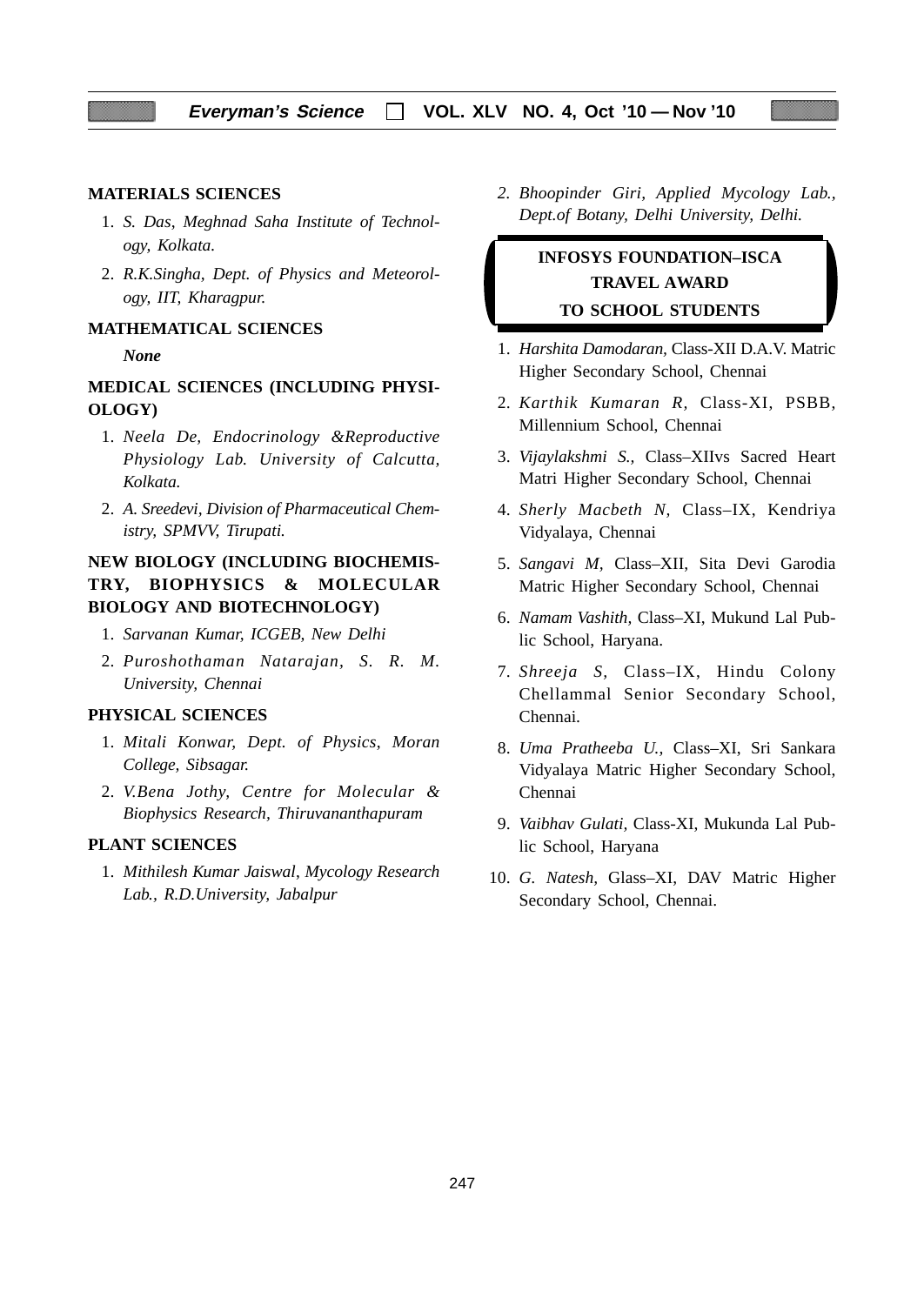## KNOW THY INSTITUTIONS



#### **INDIAN INSTUTUTION OF INFORMATION TECHNOLOGY, ALLAHABAD**

The Indian Institute of Information Technology ; Allahabad (IIT-A) was established in 1999, as a centre of excellence in Information Technology and allied areas. The institute was conferred the **"Deemed University"** status by Govt. of India in the year 2000. The Institute thus became empowered to have a perpetual seal and degrees subsequent to the conduct of its own examinations.

The Institute has been conceived with the ambitious objectives of developing professional expertise and skilled manpower in Information Technology (IT) and related areas. This will enable the country to exploit efficiently emerging opportunities, and meet economic challenges being thrown up by the rapid global IT revolution, which is influencing virtually every area of development and social activity. As an apex nucleating institute in the area of IT, the establishment of IIIT-A, is a major step of Govt. of India towards strengthening the indigenous capability necessary for exploting profifably and harnessing multidimensional facets of IT at all levels, and attaining expertise to enable the country to emerge as a leading player in the global arena.

The institute owes its existence to the vision and untiring efforts of Hon'ble Prof. Murli Manohar Joshi, Former Union Minister of Human Resource Development, Science and Technology and Ocean Development, GoI. Realizing the vital significance of IT in the years to come, Prof. Joshi, himself a reputed academician, has been instrumental to geeting this prestigious project conceived, initiated and executed in record time. The beautiful 100 acre campus, situated as Deoghat, Jhalwa, designed meticulously on the Penrose Geometry pattern, is being further topped by fine landscaping to give an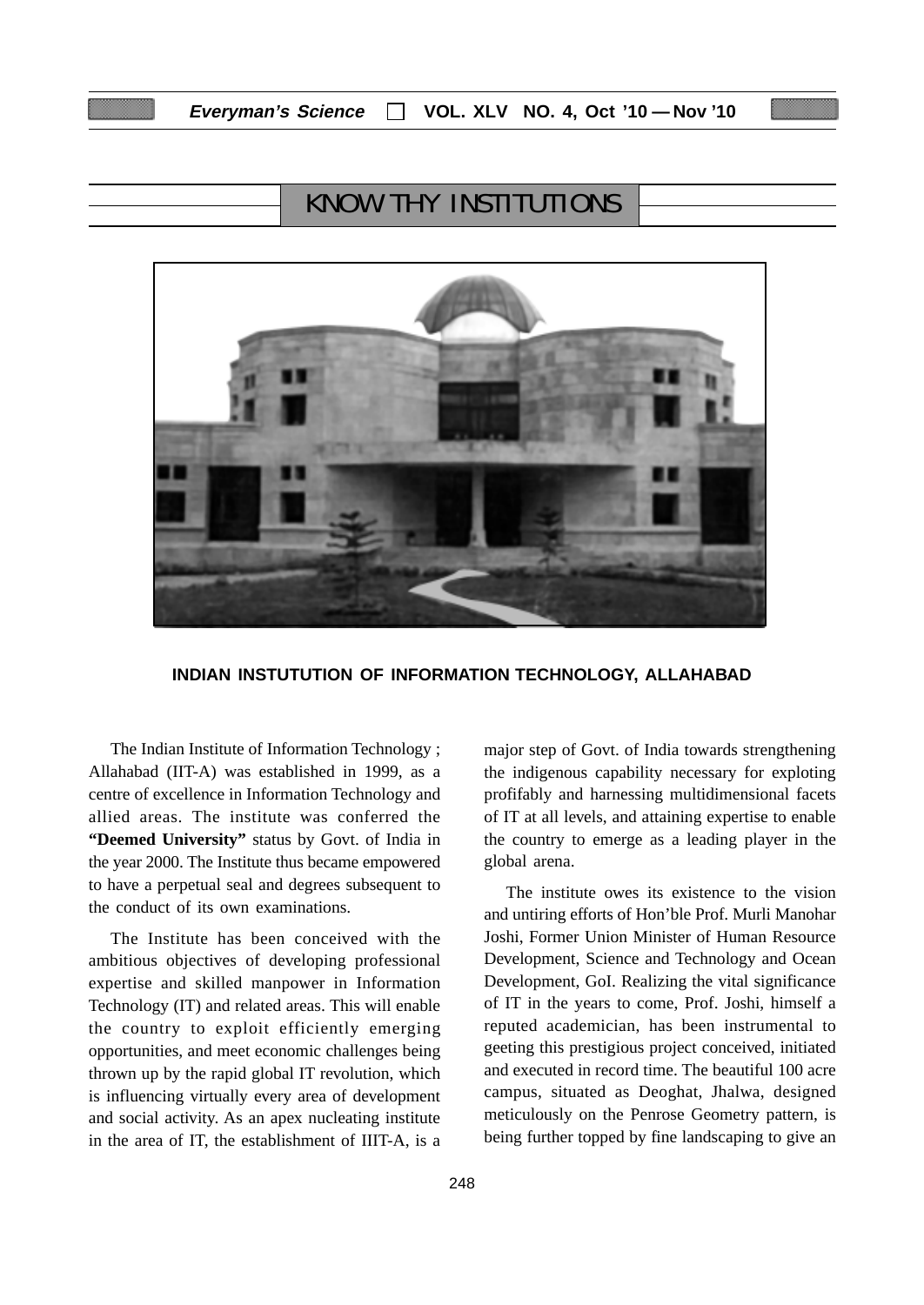all round soothing effect to create a stimulating environment to indulge in the true pursuit of excellence in the field of Information Technology and Allied Sciences. The campus is envisaged to be a fully residential one, with all its faculty, staff and students housed in different pockets. All academic and residential areas are connected to the Institutes's network.

## **HISTORY**

The Prime Minister of India constituted a National Task Force on IT and Software Development in 1998. The purpose of this committee was to make specific recommendations for the establishment of IT institutions that would produce a skilled IT workforce. The vision was to bring India to the frontier of the field of information technology.

The Ministry of Human Resources Development through its order of 1st July 1998 constituted the Rame Gowda Committee. This expert committee was to submit a project report regarding the feasibility and logistics of setting up a National Institute of Excellence in Information Technology with Allied Sciences. This Institute would carry out pioneering research and development with an emphasis on industry linkages and networking at national and international levels.

This Expert Committee met a number of times and discussed the vision and scope of the institute against the backdrop of technological innovations, particularly in the field of Information Technology, Accordingly, the decision was taken that it was an opportune moment for India to exploit and harness IT at all levels, from grass-root applications to topnotch software development.

The national task force on IT had suggesged a wide spectrum of recommendations spanning from wired-village concepts to \$50-billion software development programs within 6-8 years. To achieve this target, there was an urgent need for massive manpower generation. Towards this end, the Task

Force called for a number of front-ranking IT centers of excellence, of which the first was to be established in Allahabad.

The Expert Committee then proposed the profile of an institute with all the relevant details with regard to location, funding and governance. It also came up with a budget of Rs. 41.70 crores for the establishment of an institute at Allahabad. It was the hope of the members of the Committee that the setting up of this institute would usher in an era of establishment of such centers across the country. Furthermore, this institute was expected to emerge as a national centre of excellence in IT along with lime science and technologies.

For financial and administrative approval, these recommendations were placed before the Expenditure and Finance Committee at its meeting on the 30th of December, 1999.

## **IIITA MISSION**

The mission of IIIT, Allahabad is to be a unique and world class nucleating "Apex Center of Excellence" in the area of Information Technology and Allied Sciences, so as to enhance India's Technology strength in IT and to become a pacesetting institution for other similar institutes to be establishment in the future. IIIT seeks to derive its strength from a linkage with sound Indian traditions of centuries past, and sets out to create knowledgebased resources in regional languages.

#### **CHARTER**

- To train and educate, at certificate, diploma, undergraduate and postgraduate level, engineers of outstanding ability, who may become leaders in the IT industry and profession.
- To carry out advanced research and development in leading edge technology areas in computer Hardware & Software, which can be useful on a comparatively long term basis.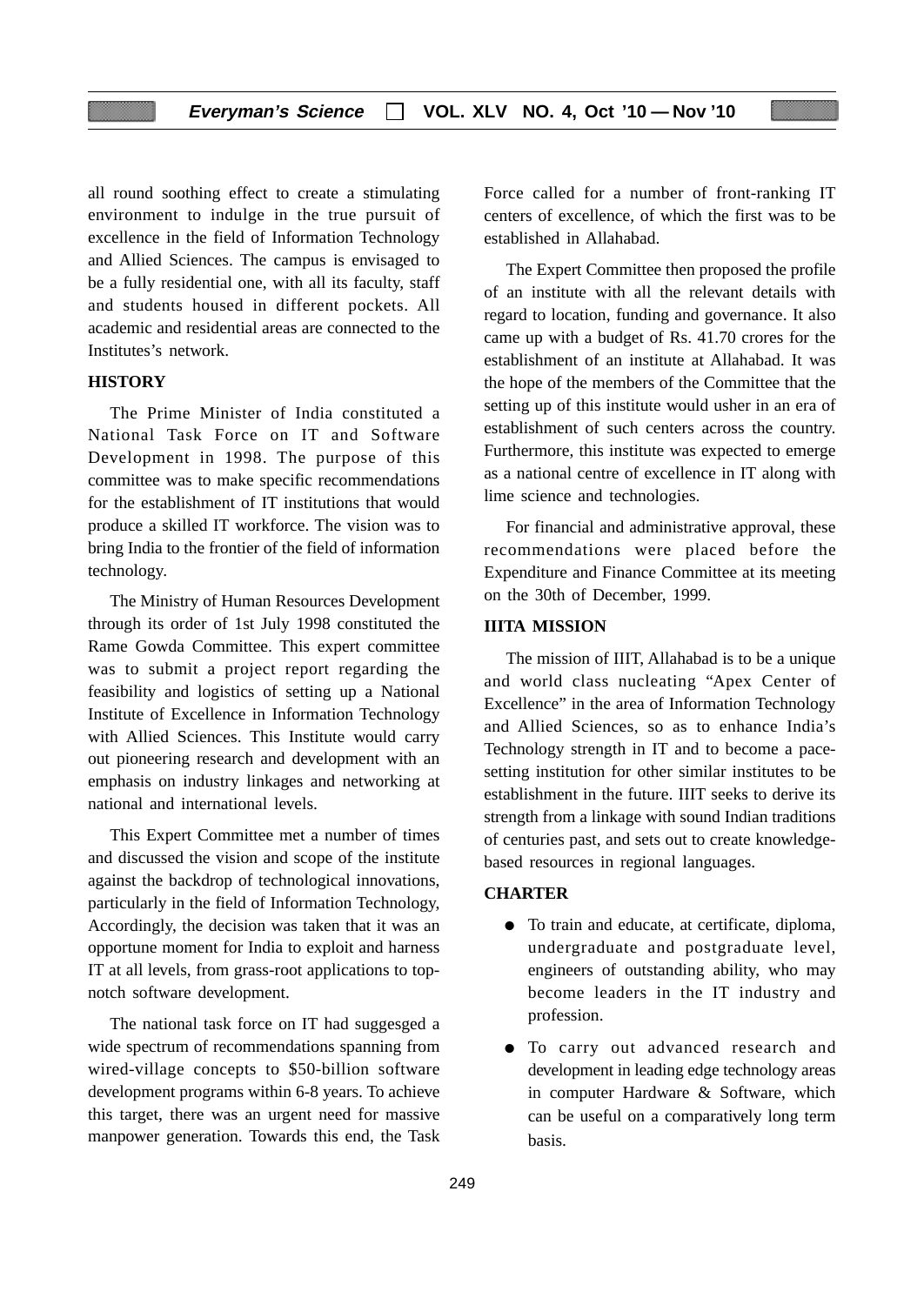- To develop and promote national and international linkages by way of adjunct faculty, partnership in research, student exchange, credit transfer and joint degrees.
- To work for the creation and development of resource database, associated software and courseware for all important applications, so as to ensure future availability of newer software technologies for English, Hindi and other Indian languages.

**The syllabi and courseware** are designed to be flexible and wide-ranging, incorporating the cutting edge as well as ensuring a firm grasp of core fundamentals. A modular course design, along with several opportunities for industry training, gives students the freedom to tailor their learning experience. The grading system is broadly based on the pattern of other IITs.

Education here is an enriching experience in more ways then one. With regular sporting, cultural

and other extracurricular activities an IIITi has opportunities to develop multiple facets of his personality and achieve excellence in varied fields.

**Collaborations with industry :** An Indo-Russian Centre of Biotechnology specializing in bioinformatics is operational, and an Indo-US facility for a Universal Digital Library is being set up. A videoconferencing facility for networking with leading institutions in India as well as abroad is also in the works.

The campus-based Gyan Vani regularly broadcasts educational programme.

#### *Contact* **:**

**Director** IIIT, Allahbad Deoghat, Jhalwa Allahabad, India-211012 Phone No. 91-0532-2922000 Fax : 91-532-2430006 Email : contact@iiita.ac.in Mebsite : http://www.iiita.ac.in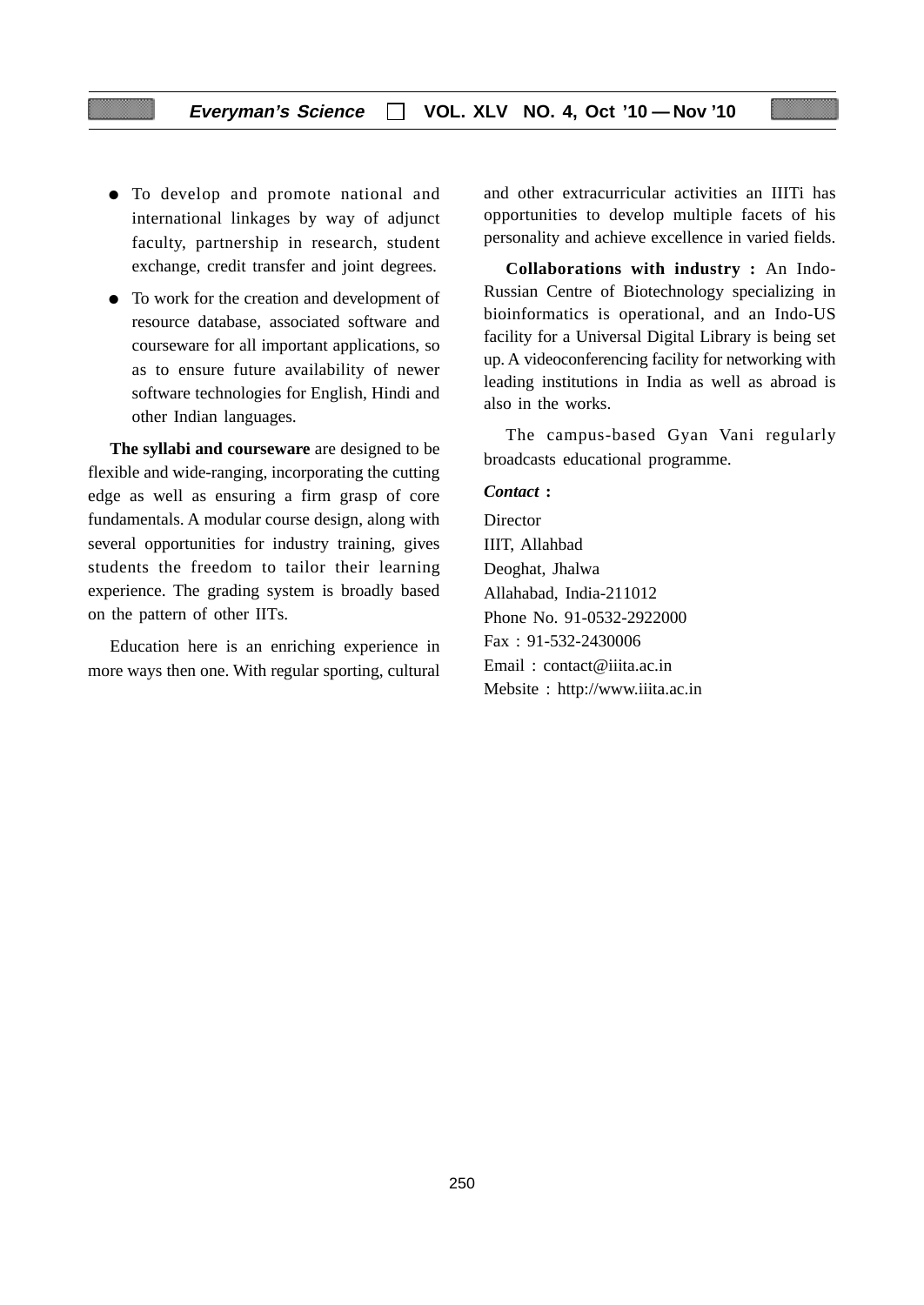# **Conferences / Meetings / Symposia / Seminars**

## **International Conference on Allied Health Science. Focal Theme : Trends & Impact of Health Professionals on Society 22-24th July 2011, Putra World Trade Centre (PWTC), Kuala Lampur, Malaysia.**

**Organised by :** Lincoln College, Kuala Lampur.

**Objective :** Interchange of views and ideas and creating awareness among the nursing, pharmacy, physiotherapists, radiographers, medical assistants and other allied health to bring the eminent persons of international fame for sharing their ideas and views to improve their knowledge.

**Abstract Submission :** Deadline (to be published in the proceeding books in the month of August 2011) is  $15<sup>th</sup>$  March 2011.

**Contact : Dr. Sandeep Poddar,** The Organizing Secretary, ICASH2011, Lincoln College, Mayang Plaza, Block A, No 1, Jalan SS 26/2 Taman Mayang Jaya, 47301 Petaling Jaya, Selangor Darul Ehsan, Kuala Lumpur, Malaysia, T: +603-7806 3479, F : +603-7806 3479, Email : info@icahs2011.com, Website : http://icahs2011.com

## **16TH World Congress on Clinical Nutrition, New Delhi, Sept 10-13, 2011, India Habitat Center, New Delhi, India.**

**Organised by :** International College of Nutrition and Indian Society of hypertension. **Scientific Programme topics :** Biology and biochemistry of nutrients, health and disease. Epidemiology of nutritional factors Nutrition, risk factors and novel biomarkers Nutritional modulation of genetic expressions and inheritance. Prehypertension and premetabolic syndrome Coronary artery disease and atherosclerosis Nutrition, health and chronic diseases Nutrition and the brain function Foods and gut ; prebiotics and probiotics Physical activity, nutrients and wellbeing Nutraceuticals and functional foods Complex and refined carbohydrates Fats, oils and fatty acids Macro and micronutrients Food flavours The Tsim Tsoum Concept of health and designer, foods Agricultural Policy and designer cropses New concepts in the prevention of undernutrition to prevent chronic diseases Nutritional prevention of non-communicable diseases **Contact : Dr Amrat K Singh,** Secretary General, 16th WCCN; 209, Competent House, F-14, Middle Circle,; Connaught Place, New Delhi-110 001; Fax 91 11 23323660, Tel 41523068, 46171020; Emails. icn2005@sancharnet.in,drkk@dataone.in, india@shikhar.com; website : http:/www.16thwccnindia.com/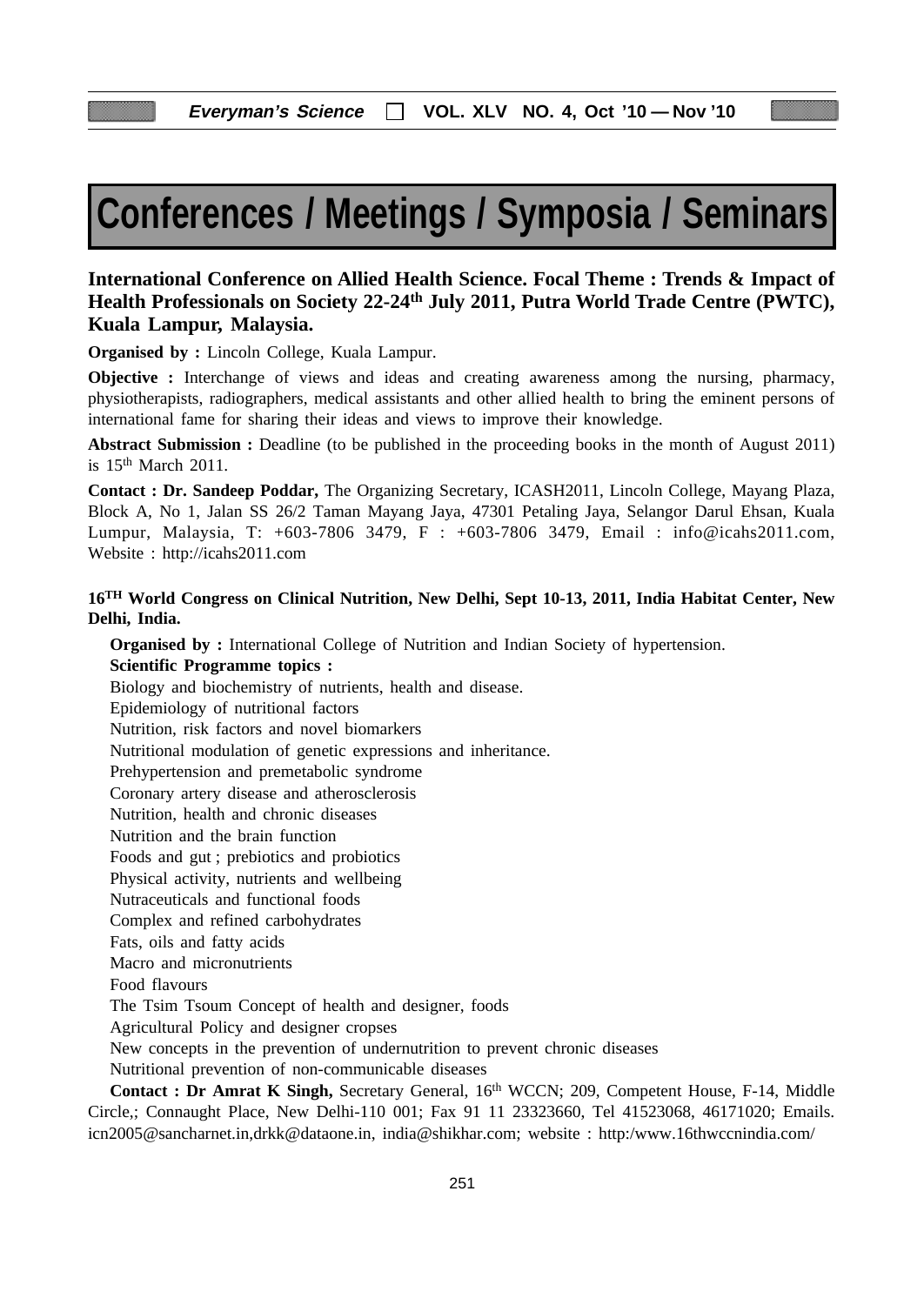## **S & T ACROSS THE WORLD**

## **BIRD OF PARADISE PLANT**

A breakthrough research by Florida University's biological scientists has identified bilirubin in the popular bird of paradise plant. The study expands the original research and reveals new insights into the presence of animal pigment in flowers. *Strelizia reginae Aiton*, the Bird of Paradise plant, is known for its vibrant orange and blue inflorescences.

Using high-performance liquid chromatography (HPLC) and Electorspray Ionization-tandem mass spectrometry, the research team discovered bilirubin to be the primary aril pigment of *Strelizia reginae* and found low concentrations of bilirubin in the plant's sepals. In mature aril tissue, bilirubin was present as granular bodies irregularly distributed throughout the cell. In mature sepal tissue, the researchers observed elongated structures that were previously identified as containing carotenoids. The findings will likely have broad appeal among flower lovers.

> (*American Society for Horticulture Science, Sep 9, 2010*)

## **HUMAN BRAINS SHRINKING OVER LAST 20,000 YEARS'**

Admit it or not, people may be becoming increasingly dumb, says a new study which has found that the human brain has been gradually shrinking over the last 20,000 years. According to the study, this decrease in size follows two million years during which the human cranium steadily grew in size and it has happened all over the world, to both sexes and every race.

"Over the past 20,000 years, the average volume of the human male brain has decreased from 1,500 cubic centimeters to 1,350/- cubic centimeters, losing a chunk the size of a tennis ball. The female brain has shrunk by the same proportion, "the Daily Mail" quoted as saying a report in 'Discover' magazine. In the magazine, author Kathleen McAuliffe reported on the comments made by Dr. John Hawks, an anthropologist from the University of Wisconsin, who argues that the fact the size of human brain is decreasing doesn't necessarily mean people's intelligence are in decline as well.

Some paleontologists agree with this diagnosis, that human brains may have become smaller in size, but increasingly efficient. But others believe man has indeed become steadily more stupid as he has evolved.

Several theories have been advanced to explain the mystery of the shrinking brain. One is that big heads were necessary to survive Upper Paleolithic life, which involved cold, outdoor activities. A second theory is that skull developed to cope with a chewy diet of rabbits, reindeer, foxes and horses. As our food has become easier to eat so human heads have stopped growing, according to supporters to this theory. Other experts say that with high infant mortality, only the toughest survived—and the toughest tended to have big heads. Therefore a gradually decreasing infant mortality rate led to proportionate decrease in the human brain size.

A recent study conducted by David Geary and Drew Bailey, congitive scientists at the University of Missouri, explored how cranial size changed as humans adapted to an increasingly complex social environment between 1.9 million and 10,000 years ago. They found that when population density was low, such as during the majority of human evolution, the cranium increased in size. But when a certain area's population changed from sparse to dense, human cranium size decreased. They concluded that increasingly complex societies emerged, the brain grew smaller because people didn't have to be as smart to stay alive.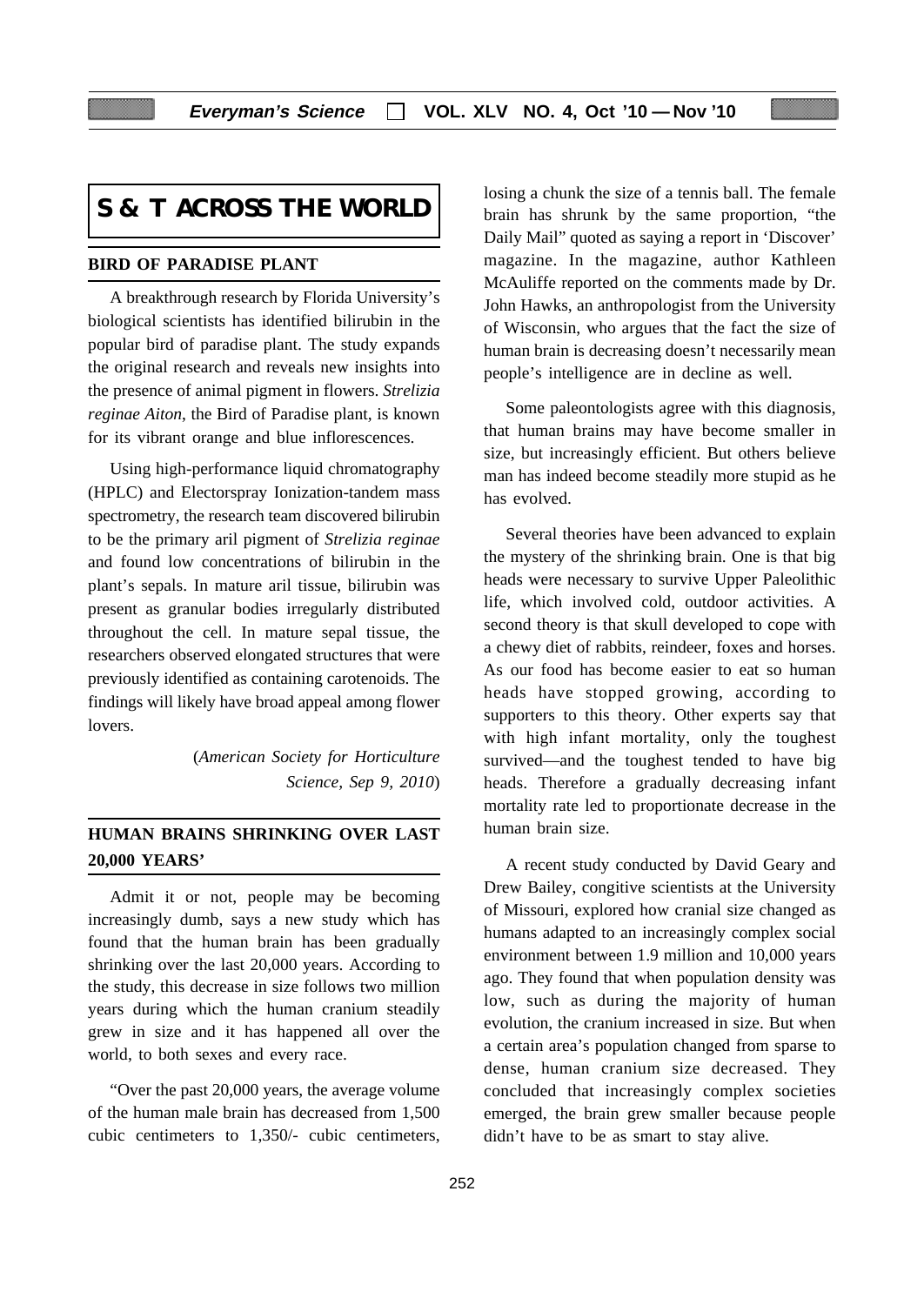#### **SHANTI SWARUP BHATNAGAR PRIZES 2009 CITATIONS**

#### **BIOLOGICAL SCIENCES**

## **Dr. Sanjeev Galande**

Dr. Sanjeev Galande of the National Centre for Cell Science, Pune has made outstanding contribution to the understanding of how dynamic changes in higher—order chromatin architecture lead to spatiotemporal changes in gene expression. In particular his work has provided important insights into the role of the Wnt signaling pathway in T-cell development and differentiation.

#### **Dr. Shubha Tole**

Dr. Shubha Tole of the Tata Institute of Fundamental Research, Mumbai has made fundamental contributions to outstanding of brain development in identifying the mechanisms that control the formation of hippocamps, which controls learning and memory.

#### **CHEMICAL SCIENCES**

#### **Dr. Sandeep Verma**

Dr. Sandeep Verma of the Indian Institute of Technology, Kanpur has made significant contribution toward enzymes through metal mediated system and studied ordered peptide assemblies.

#### **Dr. Swapan K Pati**

Dr. Swapan K Pati of the Jawaharlal Nehru Centre for Advanced Scientific research, Bangalore has made significant contributions to understand novel electronic, optical and magnetic phenomena in molecular systems.

#### **ENGINEERING SCIENCES**

#### **Dr. G. K. Anathasuresh**

Dr. G. K. Anathasuresh of the Indian Institute of Science, Bangalore has made outstanding contributions in developing new theories and design techniques in emerging field of compliant micromechanisms, as well as made innovative interdisciplinary contributions in bio-design.

#### **Dr. Sanghamitra Bandyopadhyay**

Dr. Sanghamitra Bandyopadhyay of the Indian

Statistical Institute, Kolkata has made pioneering contributions to the theory and algorithms in evolutionary computation, pattern recognition and bioinformatics. Her computational studies on miRNAs and their involvement in cancer provide deeper insight into the functioning of these biomulecules, critical for developing new lines of therapy.

#### **MEDICAL SCIENCES**

#### **Dr. Mitali Mukerji**

Dr. Mitali Mukerji of the Institute of Geomics and Intergrative Biology (CSIR), Delhi has made outstanding contributions to genomics, particularly in deciphering the genomic underpinnings of some important neurological disorders. She has also provided leadership and important insights into the genomic diversity of the people of India, with profound implications on disease-association studies. She has pioneered integration of Ayurveda and Genomics.

### **PHYSICAL SCIENCES**

#### **Dr. Kalobaran Maiti**

Dr. Kalobaran Maiti of the Tata Institute of Fundamental Research, Mumbai has made outstanding contributions in the field of very high resolution photoelectron spectroscopy in understanding the physics of metal-insulator transition, charge density wave and Kondo system.

#### **Dr. Umesh Vasudeo Waghmare**

Dr. Umesh Vasudeo Waghmare of the Jawaharlal Nehru Centre for Advanced Scientific Research, Bangalore has made outstanding contributions in developing abinitio methods and using microscopic models that capture the spirit of soft modes, magnetism, defects & chemical disorder in materials in understanding key properties of bulk and nano scale materials.

## **EARTH, ANTHOSPHERE, OCEAN & PLANETARY SCIENCES**

No Award

#### **MATHEMATICAL SCIENCES**

No Award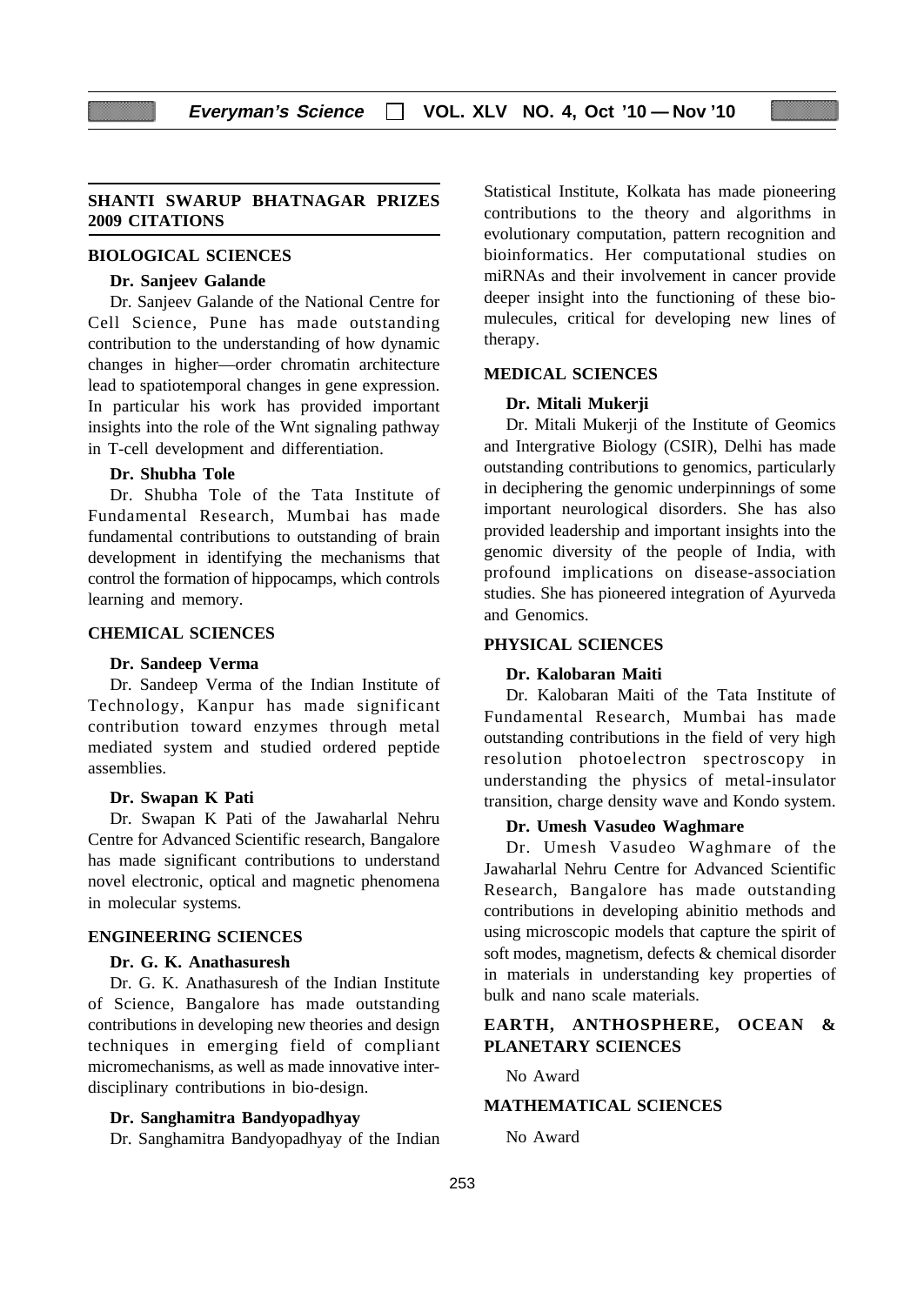

# Cth;eg **AJOttl futkl**{m mbott

14,  $z$ t $\phi$  Âchin dmt ôx[ex, futuj fut; t -  $700017$ , Cth;

## **THE INDIAN SCIENCE CONGRESS ASSOCIATION**

14, Dr. Biresh Guha Street, Kolkata-700 017, INDIA

|  | $\therefore$ th/Telegram $\therefore$ SCICONG $\therefore$ CALCUTTA |  | $V/Lm/Fax$ : 91-33-2287-2551                                                         |
|--|---------------------------------------------------------------------|--|--------------------------------------------------------------------------------------|
|  | $=\n\frac{1}{2}$ CtM/Telephone : (033) 2287-4530, 2281-5323         |  | $\mathsf{R}\mathsf{b}\mathsf{b}\mathsf{u}/\mathsf{E}\text{-mail}$ : iscacal@vsnl.net |
|  | $J\mathbb{C}$ mtRx/Website : http://sciencecongress.nic.in          |  | iscacal_2004@yahoo.com                                                               |

# **m=ôg;t fUe N;uø ytih m=ôgtü fUe ÂJNuMtÂ"fUth/Terms of Membership and Privileges of Members :**

 $m$ b:t fue m=ôg;t WI mCe jtudtü fu Âj Y Fuju nî stu ôlt;fu gt Wmfu mbtl ô;h vh NiGÂKfu gtueg;t ysd fih arfli nî yth Âsànü Cth; Âfli ÂJùttl fii ; h¢fli bü ÁÂa nî>

Membership of the Association is open to person with *Graduate or equivalent academic qualification* and interested in the advancement of science in India.

1. **JtÂMøfU m=ôg &** stu ÔgÂÿU lgu Áv mu JtÂMøfU m=ôg;t d{nK fUhlt atn;t ni Wmu JtÂMøfU m=ôg;t NwÖf Á 200/- fümt: C;eo Nöf Á 50/-\* (ÂJ=åNgtü fü Âj Y\*\*  $U.S.S.$  70) bt<sup>o</sup>t =ulu v $\nabla$ udu+ JtÂMofu m=ôg;t Nif ŒAgifU JMo fiJ 01 yŒij fUtu=¤ ntu stYdt> stu Ce 15 swjtRo fiJ Ce;h yvle m=ôg;t Nif I nek y=t füh vtYdt Jn Wm mtj fü $\hat{A}$ jY yvle Jtux =ulu fül Gb;t mu J $\hat{A}a$ ; ntu stYdt yth/gt Jn Wm JMo fü Âj Y mbi:t fü füqtojq füu Ce ÂlgktK I né füh vtYdt> Yfü m=ôg stu JtÂMofü m=ôg Nöf ydju mtj fülbta $\delta$  fülyk; ; fülné =u vtYdt WmfWe m=ôg;t mbtË; ntu stYde>

m=ôgdK yvlt vwh füldin m°t fülmbg vin füh mfü;unî> Wànü JtÂMofü ÂJÒttl füldin m°t füe fügiÅJhK ful Yfu Ch; Acltbog bü Ctut; ntu mfu; ni> Rmfu mt: Ju mb:t fu htusltbat IIYJhebilm mtRlmOO Ce  $\hat{A}$ cltb $\hat{q}$ g Wvj $\hat{c}$ " f $\hat{b}$ h mf $\hat{b}$ u nî >

1. **Annual Member :** A person willing to be enrolled as new Annual Member has to pay an annual subscription of Rs. 200/- along with an admission fee of Rs. 50/-\* (for foreign\*\* U.S.\$ 70) only. The annual subscription of a Member shall become due on the 1st April of each year. Anyone who fails to pay the subcription on or before the *15th July* in any year shall lose the right of voting and/ or holding any office of the Association for that year. A member failing to pay the annual subscription by the end of March of the following year shall cease to be a Member.

Members may contribute papers for presentation at the Science Congress. They will receive, free of cost, reprints of the Proceedings of the Session of any one section of their interest and also the bi-monthly journal of the Association "Everyman's Science".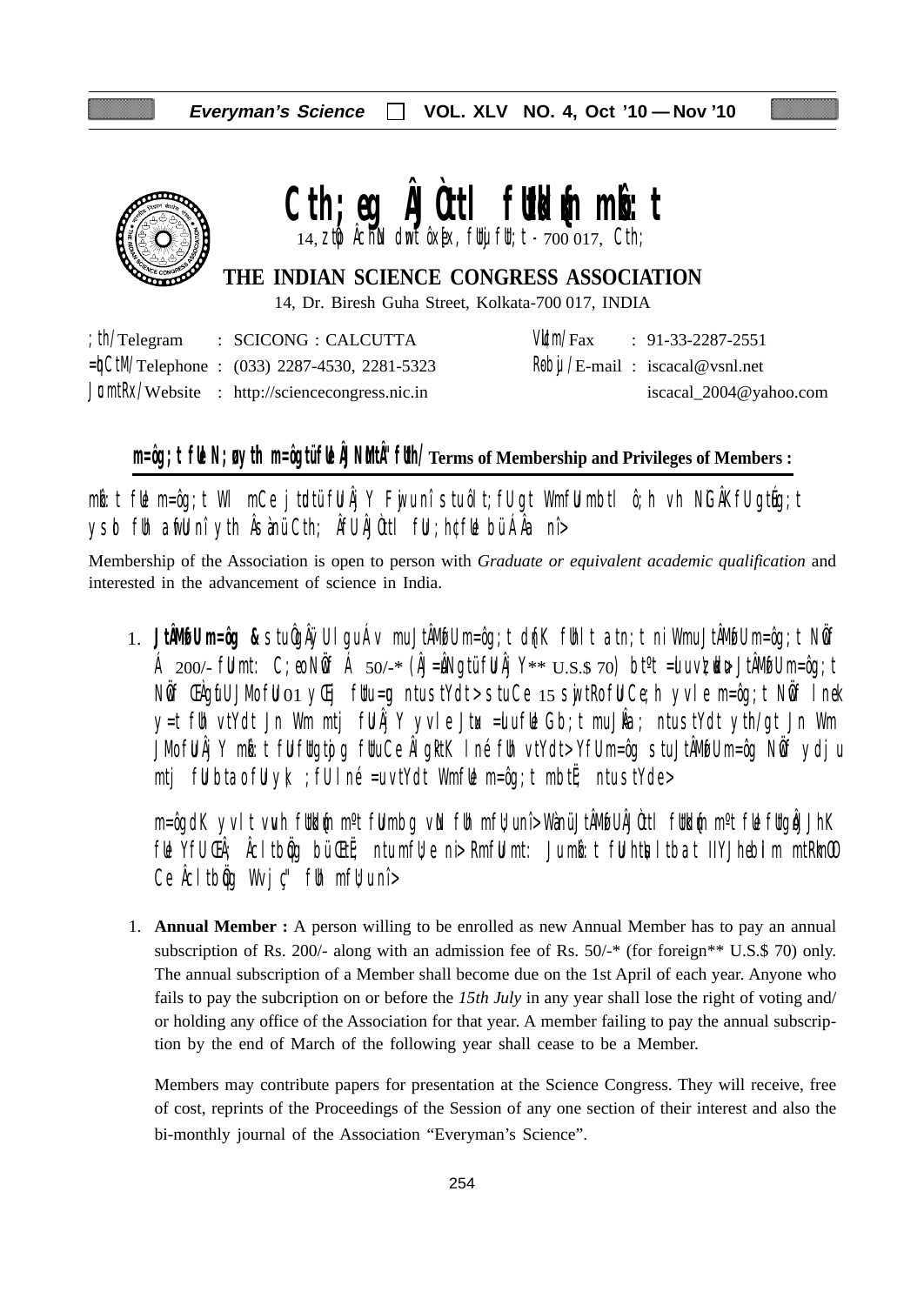- 2. **m<sup>o</sup>t m=ôg &** gÅ= fWA fUthKtümu JtÅMwfU m=ôg yvle m=ôg;t Wm JMo fU 15 swjtRo fU yk=h =tunhtlt Cg stYâ;tu WlfUe m=ôg;t m<sup>o</sup>t m=ôg;t fU Áv buk Âclt Jtux ztjlu fUe Gb;t bü meÂb; fUn Â=gt stYdt>JtÂM@Um=ôg yvle m=ôg;t =tœtht ydjumtj Åclt C;eo NÖf Å=Y yvle m=ôg;t NÖf fUu XefU mbg vh =  $\mathbf{f}$ U vwl &  $\mathbf{E}$ t $\ddot{\mathbf{f}}$ ; fUh mfU; t ni
- 2. **Sessional Member :** If for some reasons, Annual Members fail to renew their Membership by remitting subscription prior to 15th July each year, their Membership for the year would be restricted to Sessional Membership without voting right. Annual members can renew their Membership without paying the admission fee in the next year by remitting subscriptions in time.
- 3. **Atºt m=ôg &** stu ÔgÂÿU ôlt;fU ô;h fuU leau v\ZtRo fUh hnt ni Jn JtÂMøfU m=ôg;t NwÖf Á 100/- btºt  $=$ ulu v $\tt z$ üdu yvlt ltb At<sup>o</sup>t m=ôg fül Áv bü Âj FJt mfltt ni cN;u Wmfü ytJ $\texttt{H}$ l v<sup>o</sup>t vh Wmfü Ctatgø ÂJCtdtÆgG/mkô:tl fuU Œ"tl fuU nô;tGh ntü> YfU Atºt m=ôg fUtu gn yÂ"fUth Â=gt stYdt ÂfU Jn yvlt vwh futkum m<sup>o</sup>t fulmbg vin fuh mfut cN;u Jn vwh Jn Âfume JtÂMofu m=ôg gt mbit ful futro yJi;ÂlfU m=ôg fümt: vN fühü> Wmu Jtux fühlu füt gt fütgtojg fütu ÂlgktK fühlu füt yÂ"füth ŒtË;  $\ln$ é ntudt > At<sup>o</sup>t m=ôg futu $\hat{A}$ JCtdtü fu $\hat{Q}$ Jmtg c $X$ futü yth mt"thK c $X$ futü bü Ctd julu fue gtúg;t Œtë; lné ni>
- 3. **Student Member :** A person studying at the under-graduate level may be enrolled as a Student Member by paying an annual subscription of Rs. 100/- only provided his/her application duly certified by the Principal/Head of the Institution/Department. A student member shall have the right to submit papers for presentation at the Session of the Congress of which he/she is a member, provided such papers be communicated through a Member, or an Honorary Member of the Association. He/she shall not have the right to vote or to hold any office. A student member shall not be eligible to participate in the Business meetings of the Sections and the General Body.
- 4. **ytseJl m=ôg &** YfU m=ôg yvlu CÂJíg fUe mthe ctÂMøfU m=ôg;t NwÖf YfU cth bü Áv 2000/- (ÂJ=uÂNgtü  $f \llbracket \mathbf{U} \rrbracket$   $\llbracket \mathbf{Y} \rrbracket$   $\cup$   $\llbracket \mathbf{S} \rrbracket$   $\llbracket \mathbf{S} \rrbracket$  bt<sup>o</sup>t  $\lor$   $\llbracket \mathbf{U} \rrbracket$   $\llbracket \mathbf{U} \rrbracket$   $\llbracket \mathbf{U} \rrbracket$   $\llbracket \mathbf{U} \rrbracket$   $\llbracket \mathbf{U} \rrbracket$   $\llbracket \mathbf{U} \rrbracket$   $\llbracket \mathbf{U} \rrbracket$   $\llbracket \mathbf{U} \rrbracket$ Áv mu m=ôg;t ŒtË; fUh aqfut ni, Wmu WmfLe mkgnivU m=ôg;t NÖff fU Wvh ŒÂ;JMo Á 50/- fLe Aqx =e stYde, cN;  $\mathfrak a$  ÂfU WmfUe mku vull N $\mathfrak b$ f Á 1,200/- mu leau l ntü (ÂJ=ÂNgtü fU Âj Y  $\mathop{\rm U.S.}\nolimits$  12.50 yth  $U.S.S.$  300 f $|bN\&>$  YfU ytseJI m=ôg fUtu WmfU vhu seJI fUtj bü m=ôg;t fUe mthe ÅJNMtÅ''fUth ŒtË; ntüdu>
- 4. **Life Member :** A Member may compound all future annual subscriptions by paying a single sum of Rs. 2000/- (for foreign\*\* U.S.\$ 500) only. Any person who has been continuously a member for 10 years or more, shall be allowed a reduction in the compounding fee of Rs. 50/- for every year of such membership, provided that the compounding fee shall not be less than Rs. 1,200/- (for foreign\*\* U.S.\$ 12.50 and U.S.\$. 300 respectively). A life Member shall have all the privileges of a member during his/her lifetime.

-----------------------------------------------------------------------------------------------------------------------

 $*$  C;eo NÖf Á 50/- ÂmVLO YfU I gu JtÂMufU m=ôg fU Âj Y  $\mathfrak{S}$ Áhe ni > gn m $\mathfrak{m}$ =ôg/ytseJl m=ôg/  $m\ddot{\bm{\delta}}$ :tl m=ôg/At<sup>o</sup>t m=ôg/=t;t fül Âj Y \sáhe Iné ni>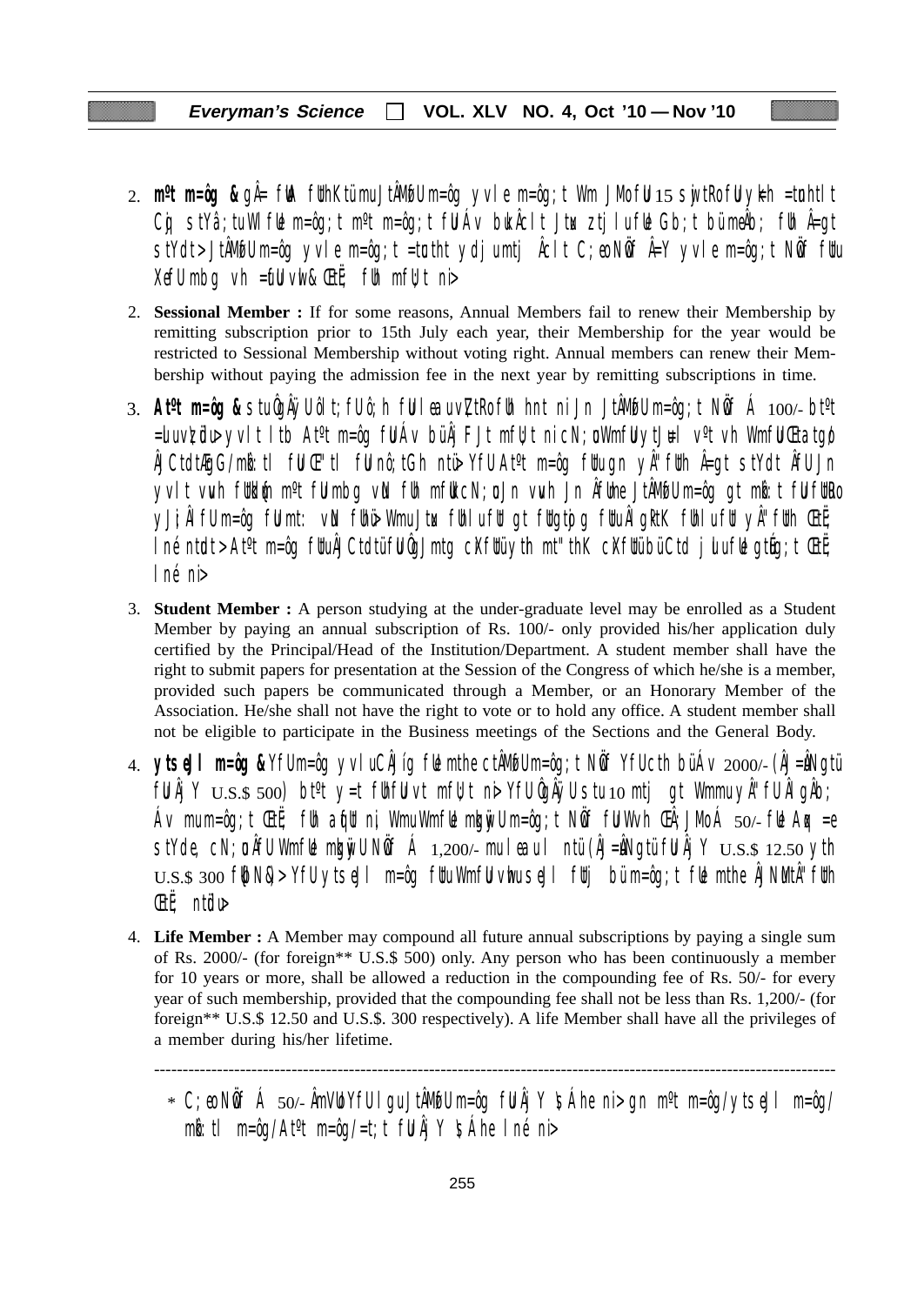- \* Admission fee of Rs. 50/- is needed only for becoming a new Annual Member and not for Sessional Member/Life Member/Institutional Member/Student Member/Donor.
- $**$  (YfU ÅJ=Ne m=ôg fUt y:o ni stu Cth;JMo fU ctnh fUt ItdÄhfU ntu $>$
- \*\* (A Foreign Member means one who is normally resident outside India).
- 5. **mkô:tl m=ôg &** Yf mkô:tl stu Á 5,000/- m=ôg;t NwÖf fuU Áv bü =u Jne mkô:t fuU mkô:tl m=ôg cl  $mf$ u;t ni (ÂJ=ÂNgtü fu Âj Y  $_{\rm U.S.S.}$   $_{\rm 2,500}$ )> Rmbü Jn Âcùttl futkum fu JtÂMofu m°t bü yvlu Yfu ÔgÂÿu fut ltb ltbtkÎfu); fuh mfujt ni stu Wlfut Chi; ÂlÂ'' ntë Yfu mbi:tl m=ôg futu JtÂMøfu ÂJÒttl futklýn m<sup>o</sup>t fl**e** fltgåJJhK fle YfU v**K**oCh; ÅcItbig bü Ctt; ntu mfl; e ni> RmfU mt: Ju mbi:t fU htlsltbat  $I$ IYJhebilm mtRm $\omega$  Ce  $\hat{A}$ cltb $\hat{q}$ q Wvj $\psi$ " fuh mf $\psi$ u nî >
- 5. **Institutional Member :** An Institution paying a subscription of Rs. 5,000/- (for foreign\*\* U.S.\$2,500) only, can become an Institutional Member of the Association. It shall be eligible to nominate one person as its representative to attend Annual Session of the Science Congress. An Institutional Member shall be eligible to receive, free of cost, a copy of the complete set of Proceedings of the Annual Science Congress Session as also a copy each of the Association's journal "Everyman's Science".
- 6.  $=t$ ;**t &** futro Ce ÔgÂÿU stu YfUmt: Á 10,000/- (ÂJ=ÂNgtü fu Âj Y  $U.S.$ \$ 5000) bt<sup>o</sup>t =ü Jn mbi: t fu =t;t cl mfU;u nî> YfU ÔgÂÿUd; =t;t fUtu Jn mthe yÂ"fUthü ytih ÂJNuMtÂ"fUth Âbjüdu stu YfU m=ôg  $f$ UuWmfU vKo seJl futj bü $F$ uti; ntu unî> YfU mb: tl stu YfUmt: Á 50,000/- (ÂJ=ÂNgtü fu $\lambda$ j Y  $_{\rm U.S.}$ s  $25,000$ ) bt $\textdegree t$  =ku Jn mbot fulmbot liet;t cl mfl $t$ t ni, Âsmu YfU ÔgÂÿU fltu ltbtkÎfl $t$  flhfu Wmu yvlu mb:tl fu ŒÂ;ÂlÂ'' fu Áv bü ÂJÒttl futbl{n fu JtÂMofu m°t bü Cus mfu;u nê Yfu mb:tl/ÔgÂÿUd; =t;t JtÂM@U ÂJÒttl füldén fül füqåJJhK yth mb:t fühtisltbat IIYJhebilm mtRimOO Ce Âcltbög Wvjç" f $\mathfrak h$  mf $\mathfrak l$  uni $\mathfrak d$
- 6. **Donor :** Any person paying a lump sum of Rs. 10,000/- (for foreign \*\*U.S. \$ 5000) only, can become a Donor of the Association. An *INDIVIDUAL DONOR* shall have all the rights and privileges of a member during his/her lifetime. An Institution paying a lump of Rs. 50,000/- (for foreign U.S. \$ 25,000) only, can become an *INSTITUTIONAL DONOR* of the Association, which shall have the right to nominate one person as its representative to attend Annual Session of the Science Congress. An Institutional/Individual Donor shall be eligible to receive, free of cost, a copy of the complete set of Proceedings of the Annual Science Congress Session as also the Association's journal "Everyman's Science".
	- (y) **vuvh vuN fUhlt &** YfU vqKo vuvh fUe ŒÂ; WmfuU mt: ;el mthtkN fUe ŒÂ; stu 100 Nç=tü mu ßgt=t l ntü yth Âsmbü futro ythuF gt Vubojt l ntü Jn Chaufu JMo 15 Âm; öch ful ykh bntmÂaJ  $(b$ wigtig) ; fu vnm $b$  stlt at $\hat{A}$ n $Y$ >
	- (A) **Presentation of Papers :** A copy of complete paper accompanied by an abstract in triplicate not exceeding one hundred words and not containing any diagram or formula, must reach the General Secretary (Hqrs) latest by September 15, each year.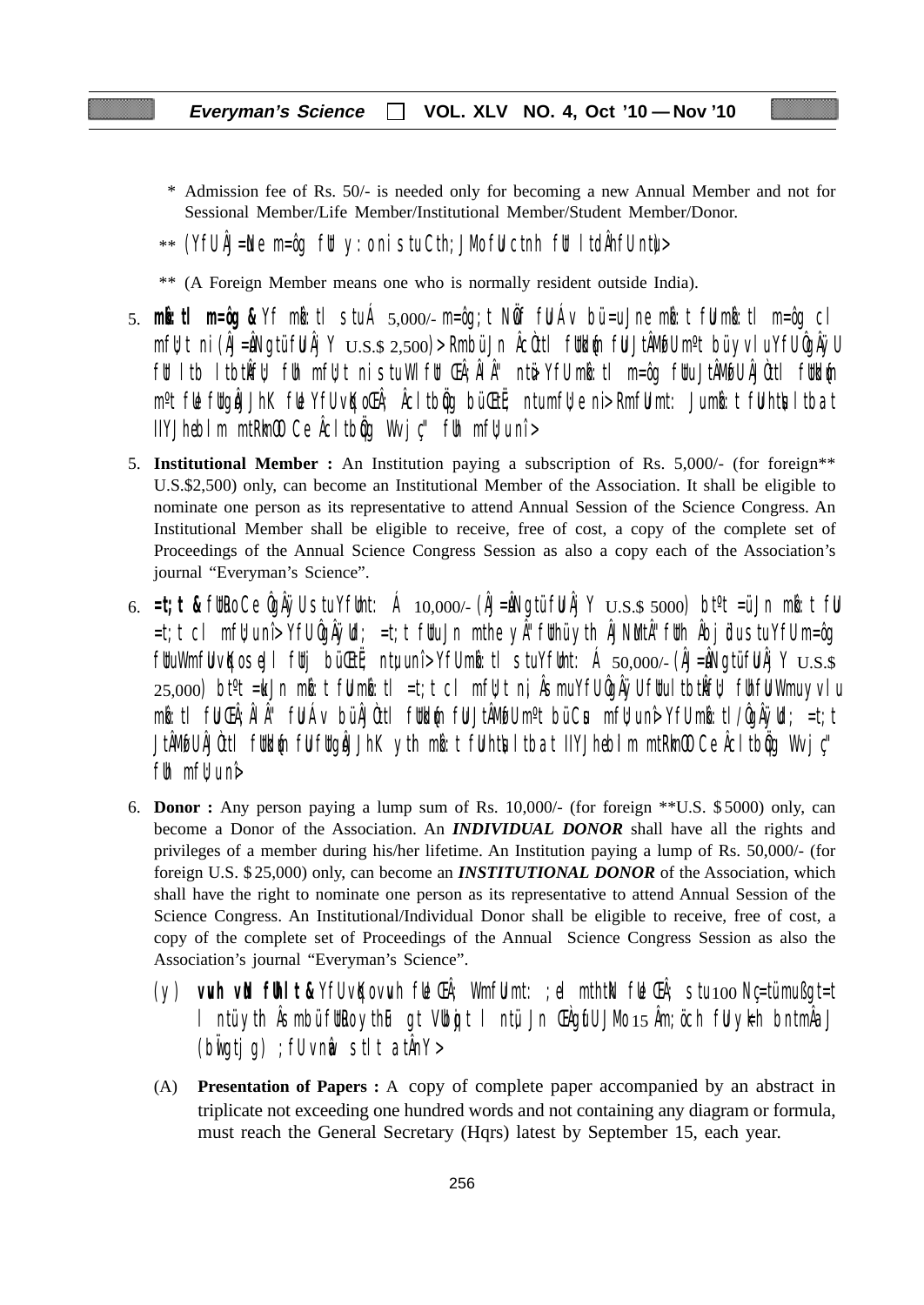- (c) mCe Jdtufuu m=ôg stu ÂJÒttl futkum m<sup>o</sup>t bü Ctd julu fuu vëat; jtix;u mbg fu Âxfuk bü Âhgty; **EtË**; fuh mfU; t ni cN; un AfU WI full gt<sup>o</sup>tt ful Fao full: the trust Ce Ctd mhfuth (fu $\check{E}$ eg gt htßg), fütro fülde mútt gt fütro ÁJëJÄJ'tjg gt fütro ldhvtÅjfül l WXtYå
- (B) Members of all categories are entitled to railway Concession of return ticket by the same route with such conditions as may be laid down by the Railway Board for travel to attend the Science Congress Session provided that their travelling expenses are not borne, even partly, by the Government (Central or State), Statutory Authority or an University or a City Corporation.
- (m) mb: t fu vue; futjg bü mCe Jdtu fu m=ôg fuu v $Z$ lu fue můJ"t mucn  $10,00$  csu mu Ntb fuu 5.30 csu ; fu mCe futb fu Â=ltü bü (NÂLJth yth hÂJJth) fuu Atu $\zeta$ fuh ŒtË; ntude>
- (C) Members of all categories are entitled to reading facilities between 10.00 a.m. to 5.30 p.m. on all weekdays (except Saturdays & Sundays) in the library of the Association.
- (z) mbg mbg vh m $\mathfrak{b}:$ t Atht ;g f $\mathfrak{b}$  dRo b $\mathfrak{g}$ g vh ÅJ¶tbd $\mathfrak{h}$ , mCtdth ytÅ= m $\mathfrak{h}$ J"tytü f $\mathfrak{b}$  ŒtÃE; Ce mCe Jdtu ful m=ôg vt mfl $\nu$ u nî >
- (D) Members of all categories may use Guest House facilities, Lecture Hall hiring at the rates fixed by the Association from time to time.
- (R) CÂJíg bü Cth;eg ÂJÒttl füld{n mb:t Ätht ytgtuŝ; vÅhmkJt=, möbujl yth JtÂMøfU füld{n blo mCe Jdtu fuu m=ôgtü Ãtht Ctd julu fu Âj Y yvle-yvle m=ôg;t v<sup>o</sup>t fuu jtlt  $\sinh$ e ni>
- (E) Members of all categories should bring the Membership Card always for attending any Seminar, Conference and Annual Congress organized by ISCA in future.

**Egtl = î &** mCe CifU ztUX "Treasurer, The Indian Science Congress Association" full tb mune Âj Ft  $\frac{1}{10}$ stYâ yth fuijfut;t fu Âfume Ce NtFt bü=ug ntü $\frac{1}{10}$  m=ôgtü mu gn ÂlJ $\frac{1}{10}$ l  $\frac{1}{10}$ t st hnt nu ÂfU Ju yvle m=ôg;t mligt fit W¨iF Cth;eg ÂJûttl fitkl{n mb}t fijfligtojg fijmt: v°ttath fijûgÿU yJëg fihë

**Note :** All Bank Drafts should be drawn in favour of "Treasurer, The Indian Science Congress Association" Payable at any branch in Kolkata. Members are requested to mention their Membership No. while making any correspondence to ISCA office.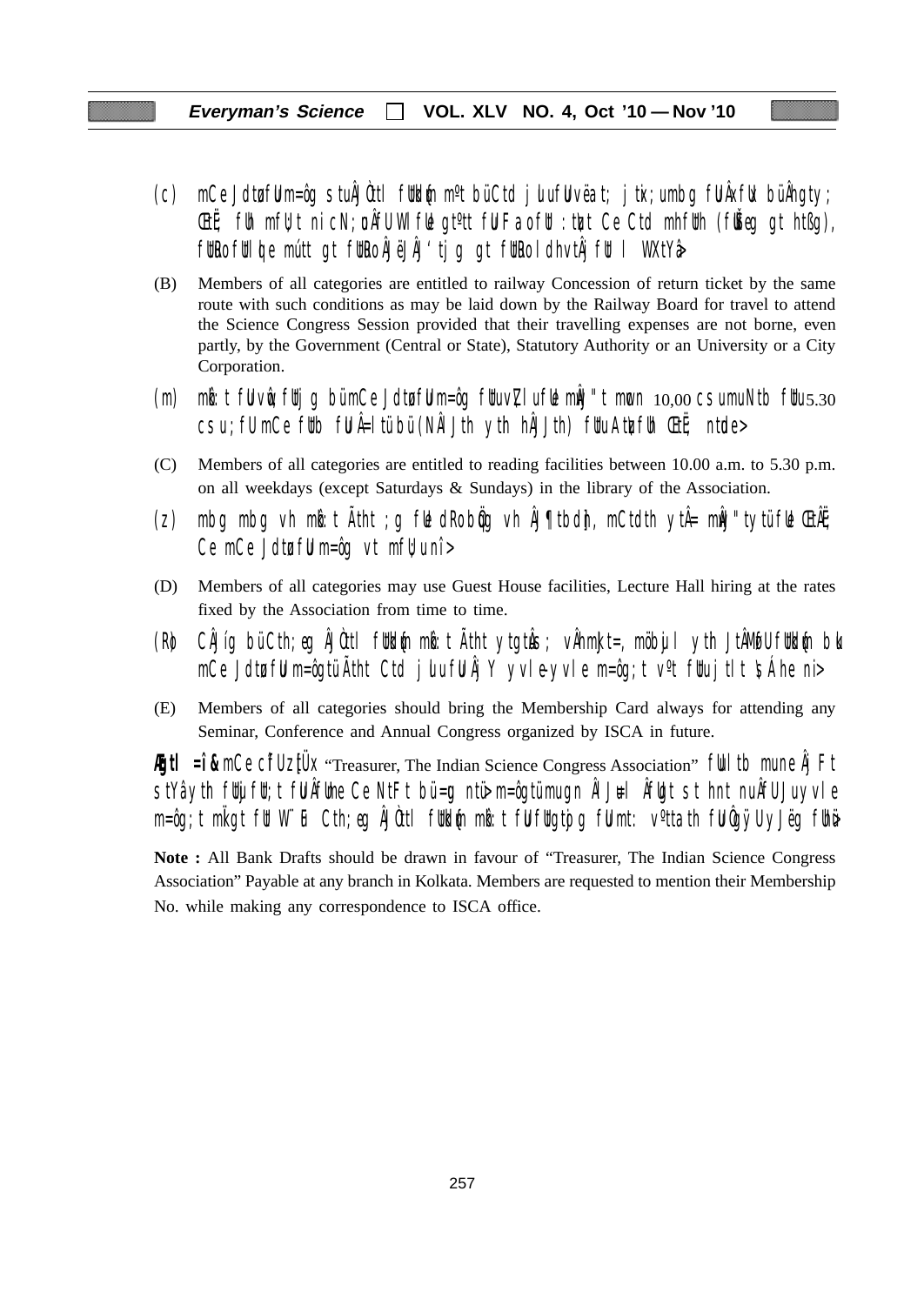

# Cth; eq **ÄJOttl futbless minhanger**

 $14$ ,  $2$ t $\emptyset$  Âchin dmt ôx[x, flty flt; t - 700 017, Cth;

**THE INDIAN SCIENCE CONGRESS ASSOCIATION**

14, Dr. Biresh Guha Street, Kolkata-700 017, INDIA

| th/Telegram | : SCICONG : CALCUTTA                                    |  | $VU/m/Fax$ : 91-33-2287-2551                 |
|-------------|---------------------------------------------------------|--|----------------------------------------------|
|             | $=\n\frac{1}{2}$ Telephone : (033) 2287-4530, 2281-5323 |  | $\frac{1}{2}$ Reby /E-mail: iscacal@vsnl.net |
|             | $JcmłRx/Website$ : http://sciencecongress.nic.in        |  | iscacal_2004@yahoo.com                       |

## **m=ôg;t fUÂj Y ytJ#l** -  $V^{\circ}$ t/Application Form For Membership :

 $m$ ult bu $T<sub>O</sub>$ 

 $\Delta J$  (build ig)/ The General Secretary Cth; eg ÂJÙttl futblin milit/The Indian Science Congress Association 14,  $Zt\mathbf{D}$   $\hat{\theta}$ ch $\hat{\theta}$  dmt  $\hat{\theta}$ x $\hat{\theta}$ x $/14$ , Dr. Biresh Guha Street, fluj flu; t - 700 017/Kolkata - 700 017

 $b$ nt $\text{HQ}/\text{Dear Sir}$ 

bî Cth;eg ÂJÒttl füldin mið:t füt ytseJl m=ôg/JtÂMøfU m=ôg/m<sup>o</sup>t m=ôg/At<sup>o</sup>t m=ôg/mið:tl m=ôg/ =t;t/ yvlt ltb  $\hat{A}$ j FJtlt atn;t / atn;t n $\hat{q}$ 

I like to be enrolled as a Life Member/Annual Member/Sessional Member/Student Member/Institutional Member/Donor/of The Indian Science Congress Association.

bî RmfU mt: Á \_\_\_\_\_\_\_ m=ôg;t NÖf fU Áv bu lYEl/cifU zitÜx miligt \_\_\_\_\_\_\_\_\_\_ Â=ltikfU; \_\_\_\_\_\_\_\_\_ ŒatjfU cîfU \_\_\_\_\_\_\_\_\_\_ 01 yŒij —— mu 31 btao —— ;fU Cus hnt/hne nqâ>

I am sending herewith an amount of Rs. ——————— in payment of my subscription by Cash/Bank Draft No. —————— dated — issuing bank from the year 1st April — to 31st March — .

bî ÂlölÂjÂF; ÂJCtd bü ÂÂa hF;t/hF;e ng (ÂfUme YfU bü fWgt ÂlNtl jdtY)/I am interested in the following section (Please tick any one).

## **ÂJCtd/Section**

- 1.  $f \mathbf{M}$  yth  $J \mathbf{M}'$ t  $\mathbf{M}$ Utl/Agriculture and Forestry Sciences
- 2. VNW VNWAÂfUmt yth bAog ÂJOttl/Animal, Veterinary and Fishery Sciences
- 3. btlJNtô°teg yth ytahK ÂJÒttl (Âsmbü mÂöbÂj ; nî vht;ÀJ-ÂJÒttl yth bltÂJÒttl yth NÂGfU ÂJÒttl ytih mult ÂJÒttl/Anthropological and Behavioural Sciences (including Archaeology and Psychology & Educational Sciences & Military Science)
- 4. hmtgl ÂJÒttl/Chemical Sciences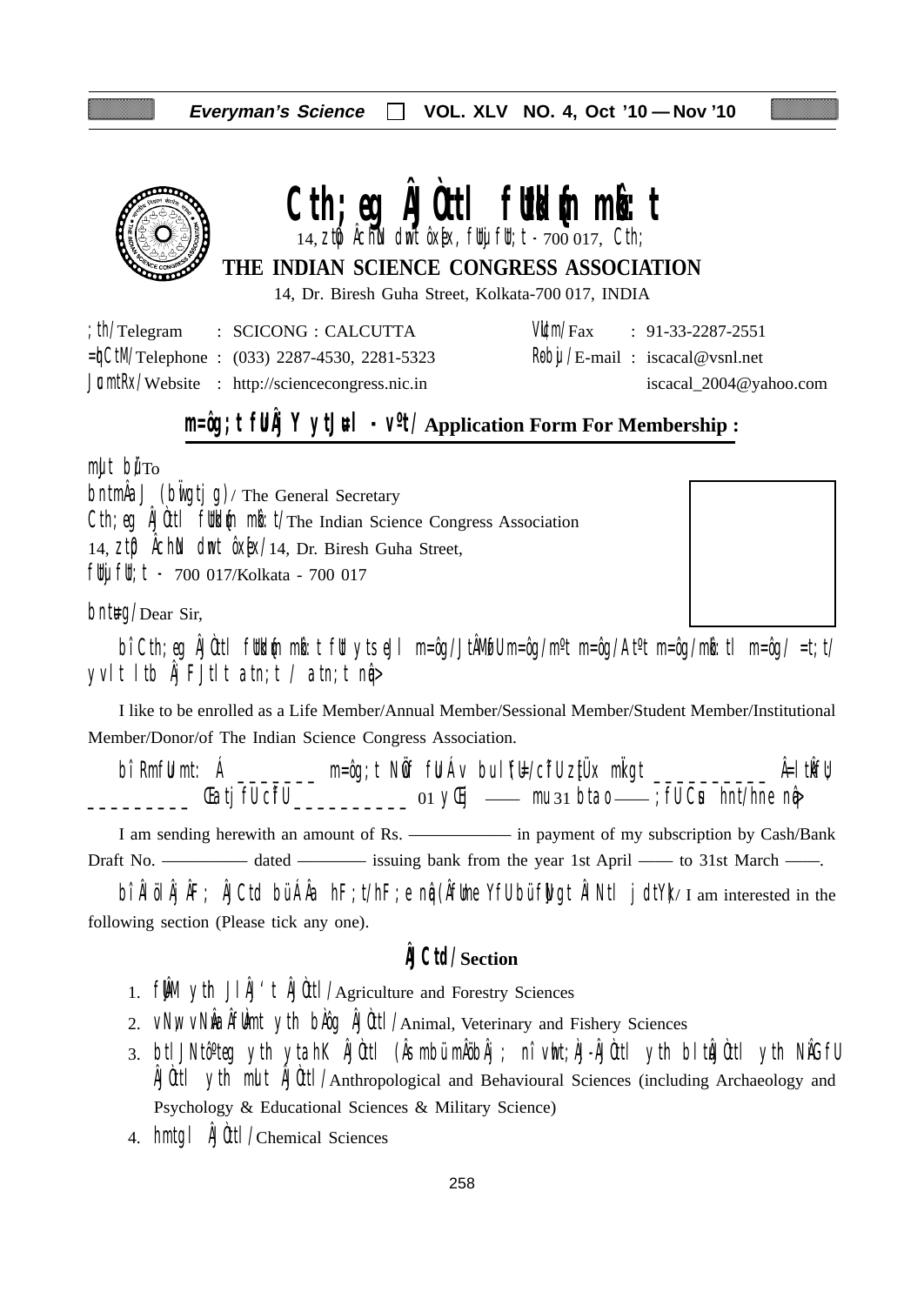- 5. CqVÕÅ; ÅJÙttl/Earth System Sciences
- 6. yÂCgà;t ÂJÒttl/Engineering Sciences
- 7. Jt;tJhK ÂJÒttl/Environmental Sciences
- 8. mualt yth mkathK ÂJÙttl yth Chi'tuÂdful (fubvoch ÂJÙttl mÅöbÂj;)/Information and Communication Science & Technology (including Computer Sciences)
- 9. CtiÂ;fU ÂJÒttl/Materials Science
- 10. dÂK; ÂJÙttl (mtÑigfug mÂöbÂj;)/Mathematical Science (including Statistics)
- 11. ÂaÂfUÀmt Ntôºt (Nheh ÂJÒttl mÂöbÂj;)/Medical Sciences (including Physiology)
- 12. lgt seJÂJÒttl (seJ hmtgl, seJ CtiÂ;fUe ytih ytKÂJfU seJÂJÒttl ytih seJ-Œti'tuÂdfUe mÂöbÂj;)/ New Biology (including Bio-Chemistry, Biophysics & Molecular Biology and Biotechnology)
- 13. Cth; fulg AJUttl / Physical Sciences
- 14. J $\int \hat{\theta} \vee \hat{\theta}$ ;  $\hat{\theta}$ Uutt $\int$ Plant Sciences

--------------------------------------------------------------------------------------------------------------------------------- (fwgt xift); fuhui gt cj tuful yGhtu bu Chu Please type or fill up in Block Letters)

| Itb/Name (cj tfll yGhtübilin block letters) :                                                                                                                                         |                              |                                           |
|---------------------------------------------------------------------------------------------------------------------------------------------------------------------------------------|------------------------------|-------------------------------------------|
|                                                                                                                                                                                       | fli Itb/Surname              | $(E: b   t )/$ First Name                 |
| NtGAKfU gtug; t/Academic Qualifications :<br>(Cibil Sbi fill I ni/Evidence to be submitted)                                                                                           | <b>blig</b> I tb/Middle Name |                                           |
| $V=$   tb/Designation :                                                                                                                                                               |                              |                                           |
| $m\ddot{o}vf\ddot{o}f\ddot{f}f$ V; $t/A$ ddress of communication :<br>(ht $\beta$ g, Nnh/I dh yth $\hat{A}$ vI flt $\chi$ m $\hat{A}$ n; /including<br>state, city/town and pin code) |                              |                                           |
| =hCtM ml gt yth Roby / Phone No. & E-mail:<br>$(ydh$ fltheust $f$ any)                                                                                                                |                              |                                           |
| $\hat{\theta}$ : tge V; t/Permanent Address :                                                                                                                                         |                              |                                           |
| $\frac{1}{x}$ AxEvKe (ydh fltRe)/Comments (if any)                                                                                                                                    |                              | $CJ = \theta Q / \text{Yours}$ Faithfully |
| $\frac{\hat{A}}{1}$ if $\hat{V}_{\text{Date}}$ :                                                                                                                                      |                              | $n\hat{\theta}$ ; tGh/Signature           |